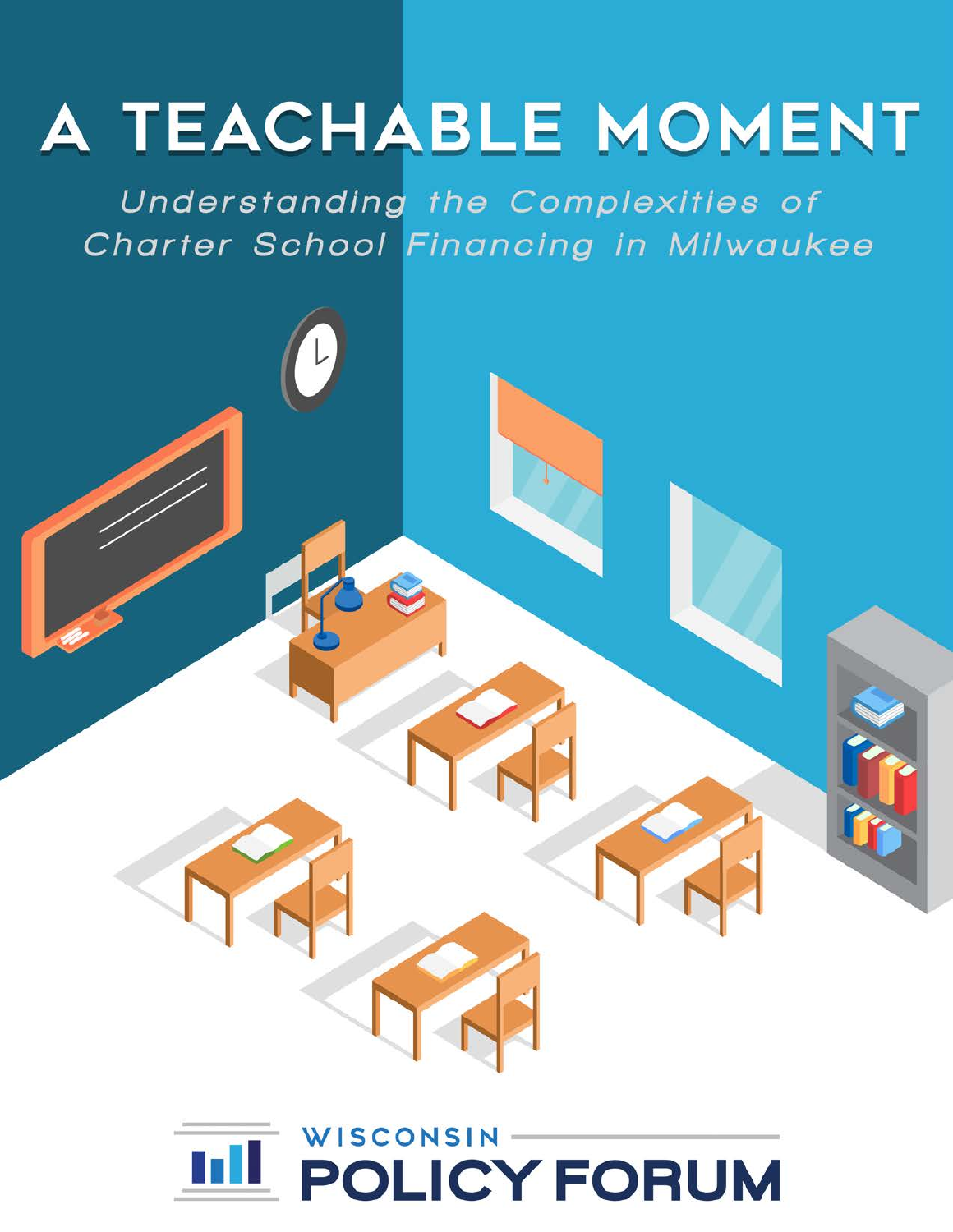# About the Wisconsin Policy Forum

The Wisconsin Policy Forum was created on January 1, 2018, by the merger of the Milwaukee-based Public Policy Forum and the Madison-based Wisconsin Taxpayers Alliance. Throughout their lengthy histories, both organizations engaged in nonpartisan, independent research and civic education on fiscal and policy issues affecting state and local governments and school districts in Wisconsin. The Wisconsin Policy Forum is committed to those same activities and to that spirit of nonpartisanship.

# Preface and Acknowledgments

This report was undertaken to provide Wisconsin's policymakers and education stakeholders with objective information about charter school financing, a complex but critical component of Milwaukee's K-12 education landscape. We hope that by shedding light on issues surrounding the financial aspects of chartering schools both in Milwaukee and statewide, this research also will help orient policy discussions around how charter schools can produce outcomes that best serve Milwaukee's children.

Report authors would like to thank officials from Milwaukee Public Schools who gave generously of their time and provided valuable information and data. In addition, we are grateful to representatives from the University of Wisconsin-Milwaukee Office of Charter Schools as well as the City of Milwaukee Charter School Review Committee for taking the time to provide us with important information and insights; and to the charter school leaders and other subject matter experts whose perspectives and experiences also informed this research.

Finally, we wish to thank the Metropolitan Milwaukee Association of Commerce for a contribution that supplemented use of our discretionary resources to help make this research possible, as well as the Greater Milwaukee Foundation and Northwestern Mutual Foundation for their general support of the Forum's education research.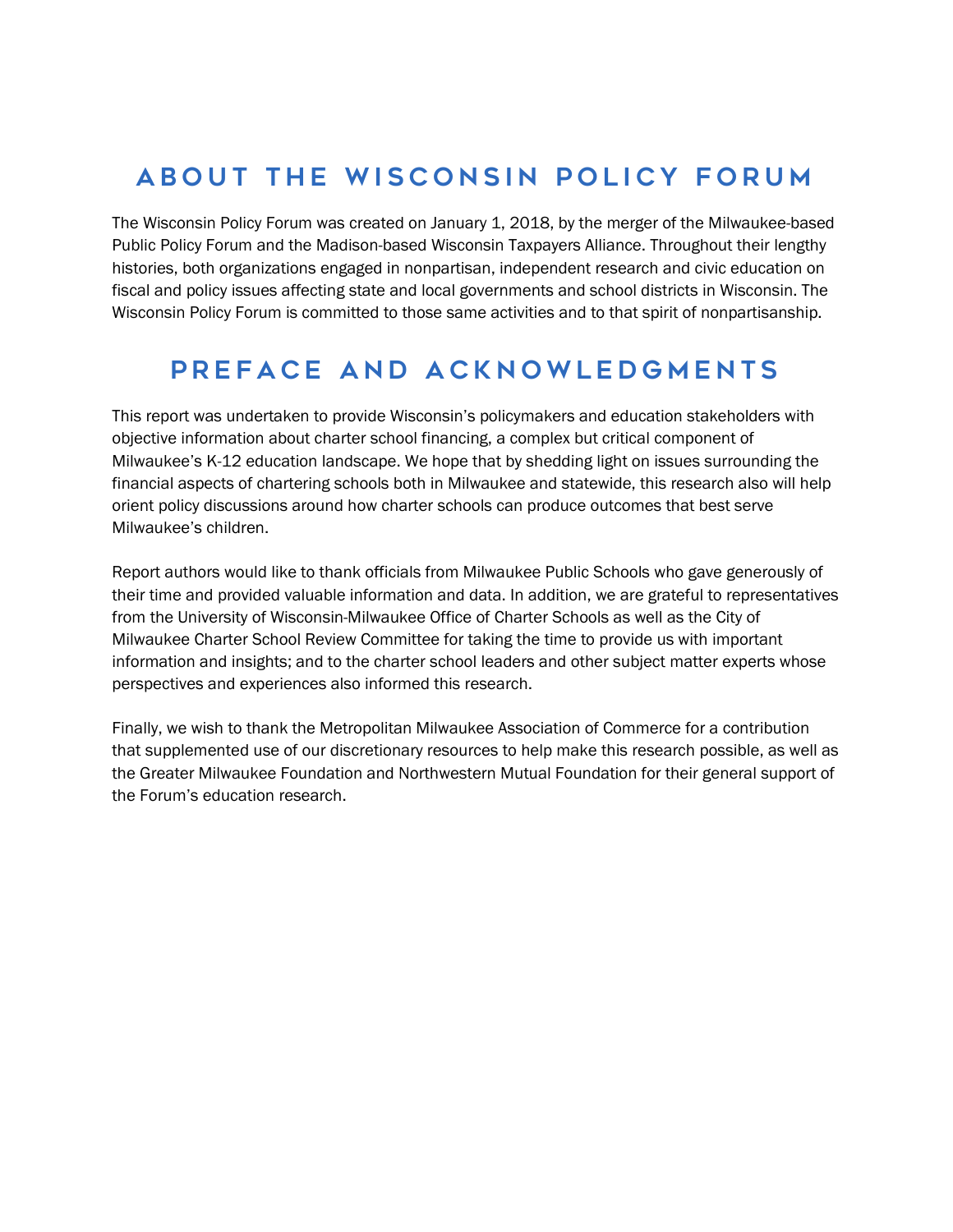

# A TEACHABLE MOMENT

*Understanding the Complexities of Charter School Financing in Milwaukee*

August 2018

Study authors:

Anne Chapman, Senior Researcher Betsy Mueller, Researcher Rob Henken, President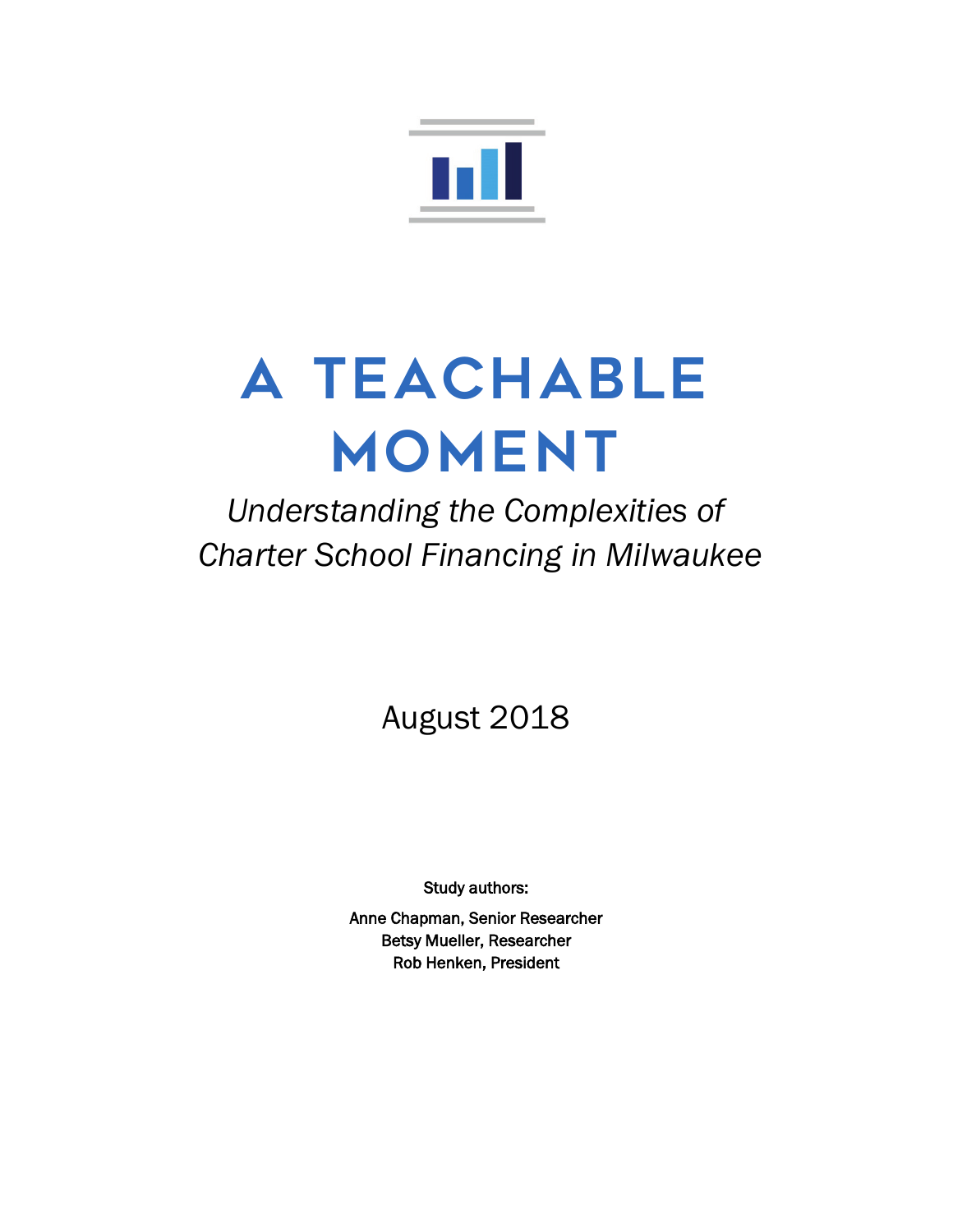# TABLE OF CONTENTS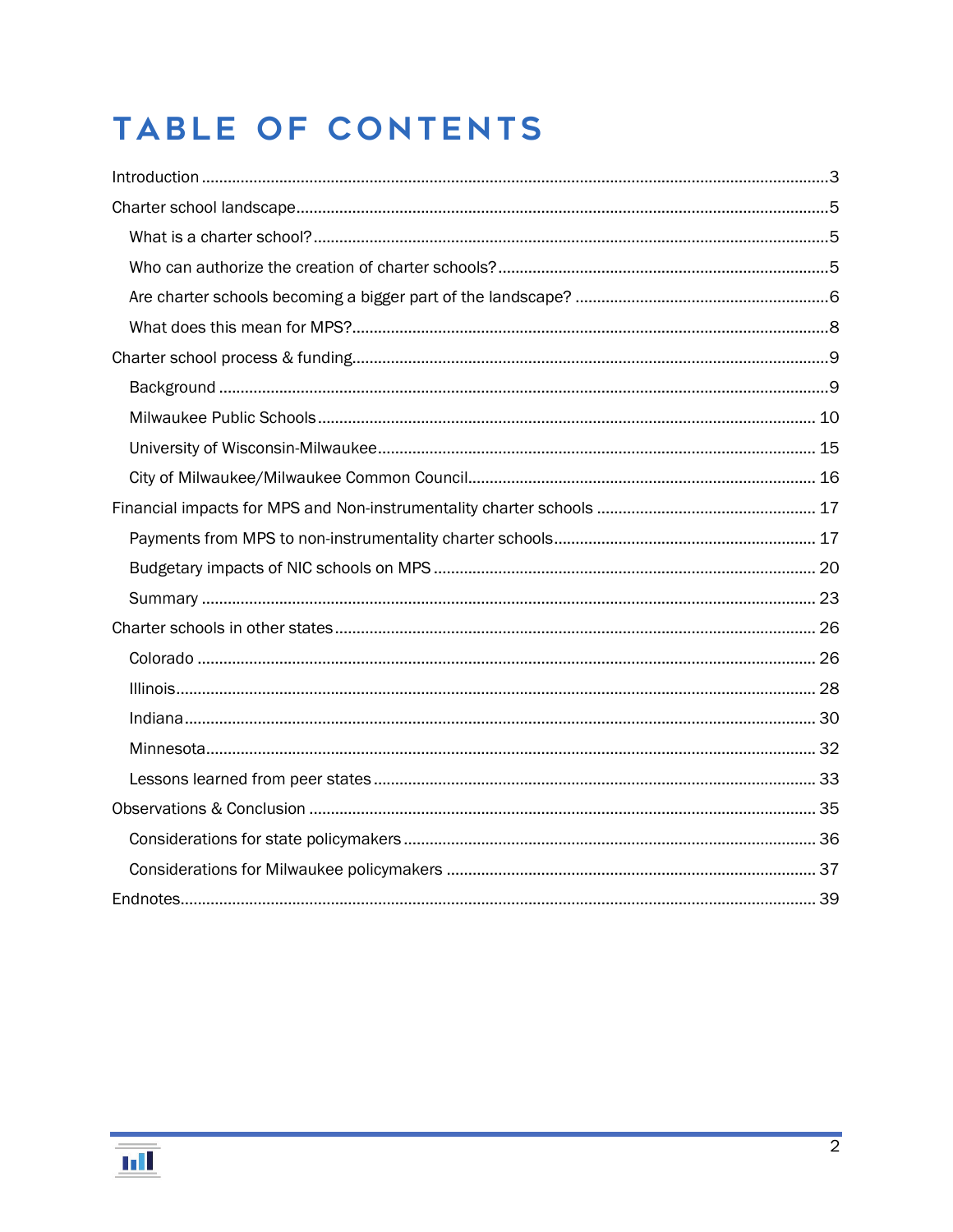# <span id="page-4-0"></span>Introduction

Milwaukee's system of K-12 public education is distinct from many other urban school systems in the degree of educational choices offered to students and their families. Past Wisconsin Policy Forum research has addressed the growth in schooling options for K-12 students in Milwaukee, which include an array of Milwaukee Public Schools (MPS) neighborhood and specialty schools; dozens of public charter schools; private schools through the state's parental choice programs; and even suburban schools through open enrollment.[1](#page-41-0)

This range of options has fostered intense competition among Milwaukee's K-12 schools over the past decade. While enrollment in traditional MPS schools has fallen overall since 2009-10, charter schools have seen more stability, and private schools accepting vouchers have grown substantially. Meanwhile, the decline in school-aged children in Milwaukee and the declining birth rate statewid[e2](#page-41-1) may intensify this competition as the stream of students attending Milwaukee's schools continues to narrow.

Because enrollment is the primary driver of Wisconsin's system of funding K-12 schools, a shrinking student population is one of the foremost financial challenges MPS faces. In a 2012 analysis of MPS' fiscal condition,[3](#page-41-2) we noted that one of the strategies MPS had adopted to help stabilize its enrollment – and the revenue streams attached to it – was to increase the pace at which it was establishing its own charter schools. Since that time, however, the district's efforts to establish or expand charter schools have faced occasional opposition from both internal and external MPS stakeholders. This resistance has stemmed, in part, from perceptions regarding the manner in which MPS funds its charter schools.

In this report, we intend to provide clarity and lend an objective voice to the facts surrounding the financial relationship between Milwaukee's charter schools and their authorizers. Specifically, we seek to answer the following questions:

- *What is the process and methodology under which schools chartered by MPS receive their funding, and how does this compare to the process employed by Milwaukee's two other charter school authorizers – University of Wisconsin–Milwaukee (UWM) and the City of Milwaukee?*
- *What are the financial impacts for both MPS and its charter schools when they elect to contract with each other?*
- *What are the legal, fiscal, and administrative frameworks surrounding charter schools in comparable states and school districts?*
- *What potential policy changes should policymakers in Milwaukee and Madison consider to improve charter school funding policies?*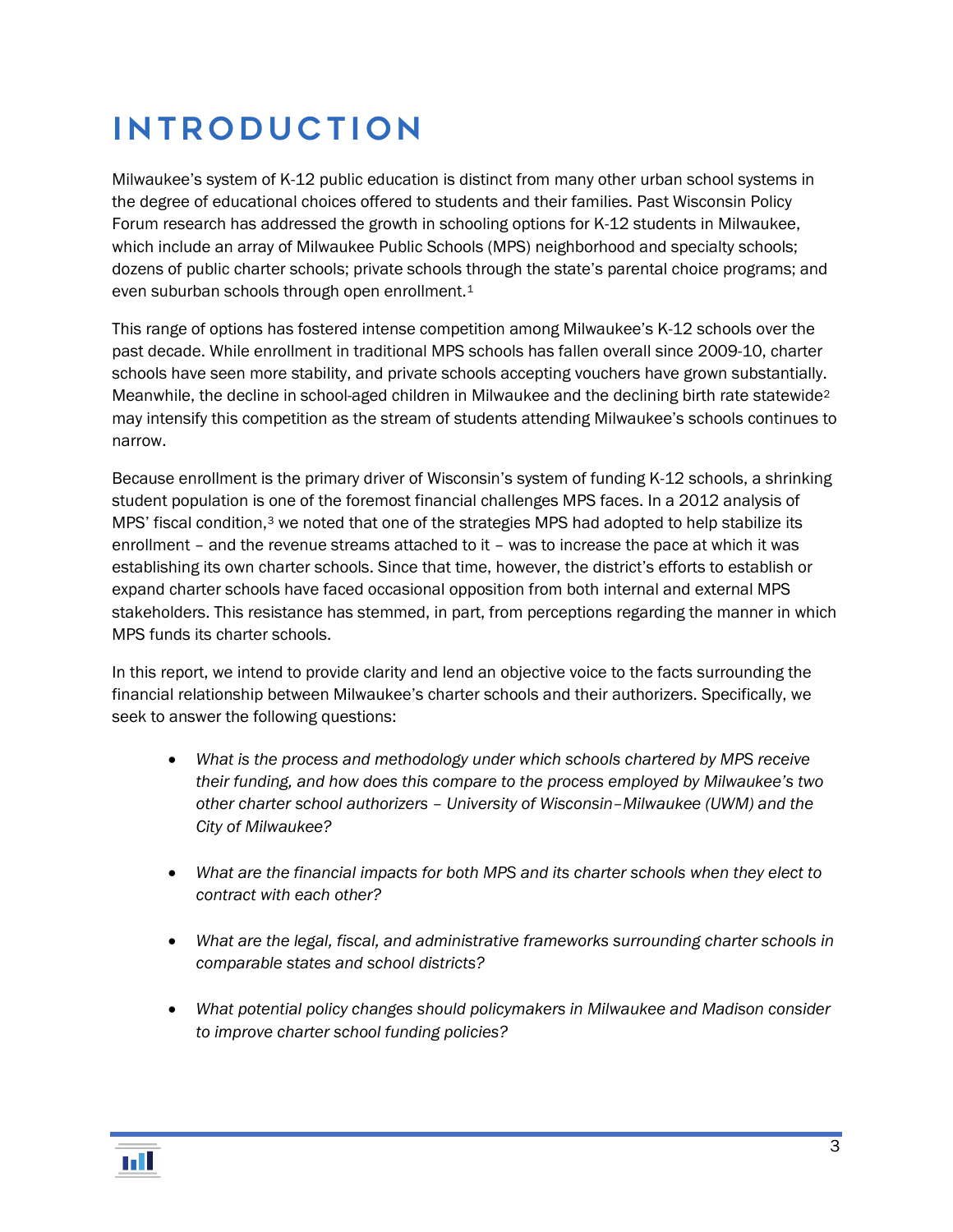Information and data supporting this research came primarily from information requests and key informant interviews with officials from all three active charter school authorizers in Milwaukee – MPS, UWM, and the City of Milwaukee. We also spoke with representatives from MPS charter schools and subject matter experts who provided valuable perspective on charter schools locally and nationally.

It is important to note that this report is concerned strictly with the fiscal aspects of charter schools in Milwaukee in response to the lack of understanding we have observed about charter school funding policies and the impact of chartering decisions on MPS' fiscal condition. This report does not address the merits of charter schools as a sector or the educational performance of individual charter schools.

We hope this report brings valuable insight and clarity to policy discussions surrounding the financial context and impact of charter schools in Milwaukee and Wisconsin.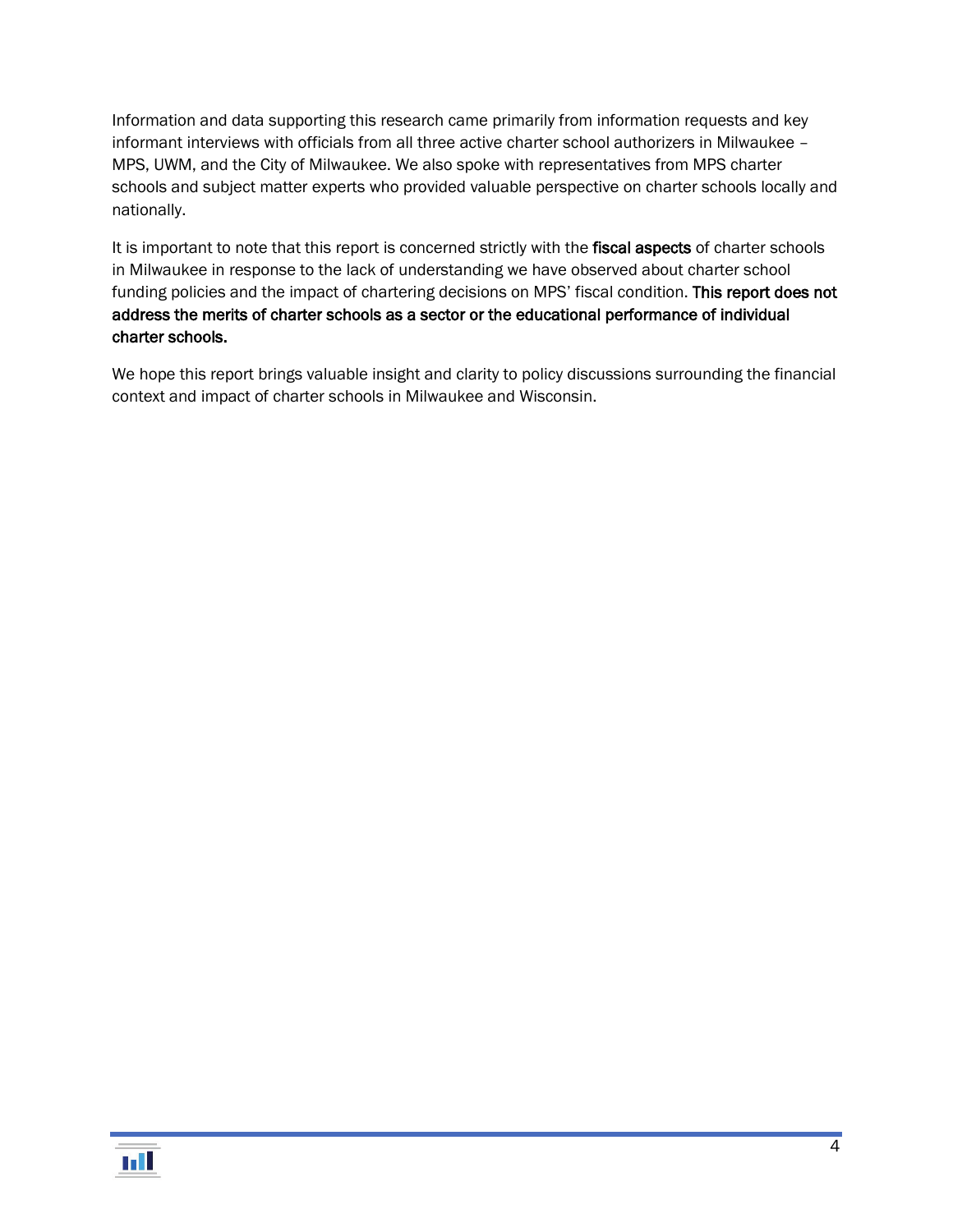# <span id="page-6-0"></span>Charter school landscape

Wisconsin was among the first states to pass enabling legislation to create charter schools, with legislation adopted in 1993[4](#page-42-0) laying out the legal framework for charter school creation, operations, and funding. Initially, the law authorized only 10 school districts to establish two charter schools each. Since that time, revisions have given school districts statewide unlimited chartering authority and established an independent charter school program, which expanded the number and types of entities that are allowed to authorize charter schools. [5](#page-42-1)

# <span id="page-6-1"></span>WHAT IS A CHARTER SCHOOL?

In Wisconsin, a charter school is a public school established by a school district or through a contract between the charter school's independent governing body and a school board or other public chartering authorizer.[6](#page-42-2) The primary distinction between charter schools and traditional public schools is that Wisconsin's charter law gives charter schools freedom to develop their mission, educational program, organizational structure, and operations (including staffing and budgeting) without being subject to most state statutes and rules governing K-12 education. In exchange for this flexibility, charter schools agree to be held accountable to the public –through their authorizer – for academic, organizational, and financial performance.

Charter schools can be governed internally either by a school district or by a nonprofit board of directors. Those governed by a nonprofit board generally file for tax exempt status under 501(c)(3) of the IRS code, which makes key financial information a matter of public record. In addition, as public schools, charter schools may not charge tuition and are required to be nonsectarian; adhere to authorizer rules and policies; be subject to federal laws governing civil rights, discrimination, and labor standards; and follow state laws surrounding instructional staff licensing for charter schools and the Wisconsin Public Records Law.

# <span id="page-6-2"></span>Who can authorize the creation of charter schools?

All public school districts in Wisconsin can authorize charter schools. District-sponsored charter schools can be structured as instrumentalities of the school district, meaning the district employs their faculty and staff; or they can be non-instrumentalities, which means the school hires their own staff as non-district employees. Non-instrumentality charter schools are operated and governed by an independent governing board, though that board is accountable to the district's school board.

Wisconsin law also has expanded chartering authority to a number of legal entities outside of K-12 school districts to establish independent charter schools (these schools sometimes are referred to as 2r or 2x charter schools after the subsection of the statute that defines them). These include the City of Milwaukee, the Waukesha County Executive, the College of Menominee Nation, the Lac Courte Oreilles Ojibwa Community College, the University of Wisconsin System Office of Educational Opportunity, the chancellor of any University of Wisconsin System institution, and each technical college district board in Wisconsin.

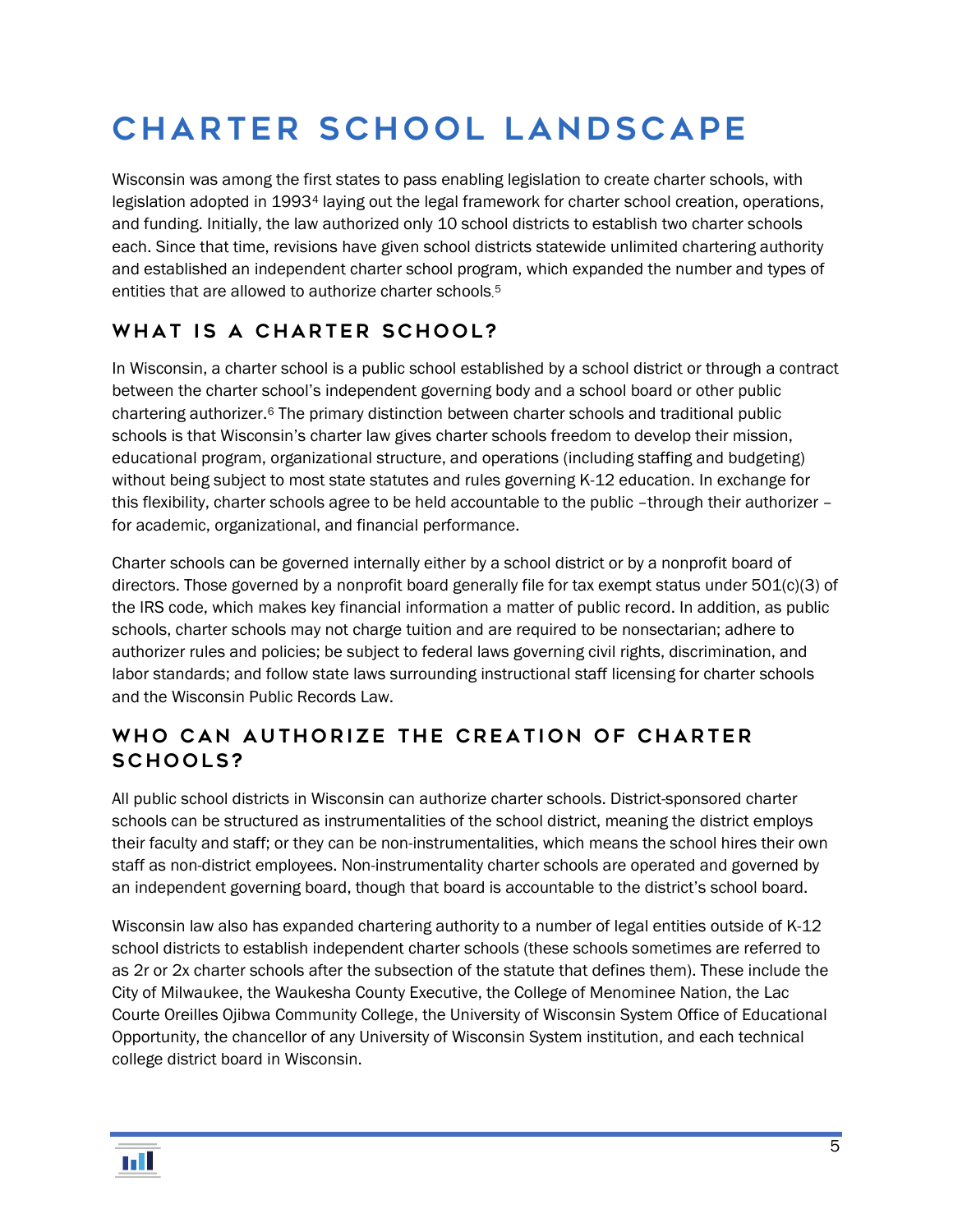### <span id="page-7-0"></span>Are charter schools becoming a bigger part of the landscape?

Wisconsin's charter school sector has grown in the past decade, from 206 schools serving about 36,000 students in 2009-10 to 231 charter schools enrolling 42,499 students in 2017-18. However, the number of charter schools and their enrollment have declined more recently from a high of 242 schools and more than 4[7](#page-43-0),000 students in 2013-14.<sup>7</sup> Ninety-eight school districts statewide included charter schools in 2017-18, the vast majority of which were instrumentality charter schools. There are only 23 independent charter schools statewide, most of which are in Milwaukee.[8](#page-43-1)

Five entities can authorize charter schools in Milwaukee: MPS, UWM, the City of Milwaukee, Milwaukee Area Technical College (MATC), and the Office of Educational Opportunity (OEO) housed within the University of Wisconsin System (established in the 2015-17 state budget). To date, neither MATC nor the OEO has exercised their authority in Milwaukee, leaving Milwaukee with three active authorizers.

As of 2017-18, Milwaukee had 42 charter schools. MPS oversaw half of those, five of which were instrumentality charter schools and 16 of which were non-instrumentality charter schools. Thirteen of the remaining schools were independent charter schools authorized through UWM, and eight were City of Milwaukee charter schools.

As indicated in the following charts, Milwaukee's charter sector exhibited an upward trend similar to Wisconsin's in both the number of charter schools and their enrollment between 2009-10 and 2013- 14, at which point both measures have gradually fallen. As of 2017-18, 16,778 students were enrolled in 42 charter schools in Milwaukee, down from more than 19,000 students in 51 schools in 2013-14.

**Chart 1** (on the following page) breaks down these trends by authorizer and shows a precipitous drop in the net number of MPS charter schools, from 35 in 2009-10 to 21 in 2017-18. Underlying this trend is a net drop over the same time period of 21 instrumentality charter schools (some of which reverted to traditional district schools) and an increase of seven non-instrumentality schools. Charter schools under the authority of UWM and the City are much fewer, but their numbers have remained relatively steady over the past decade.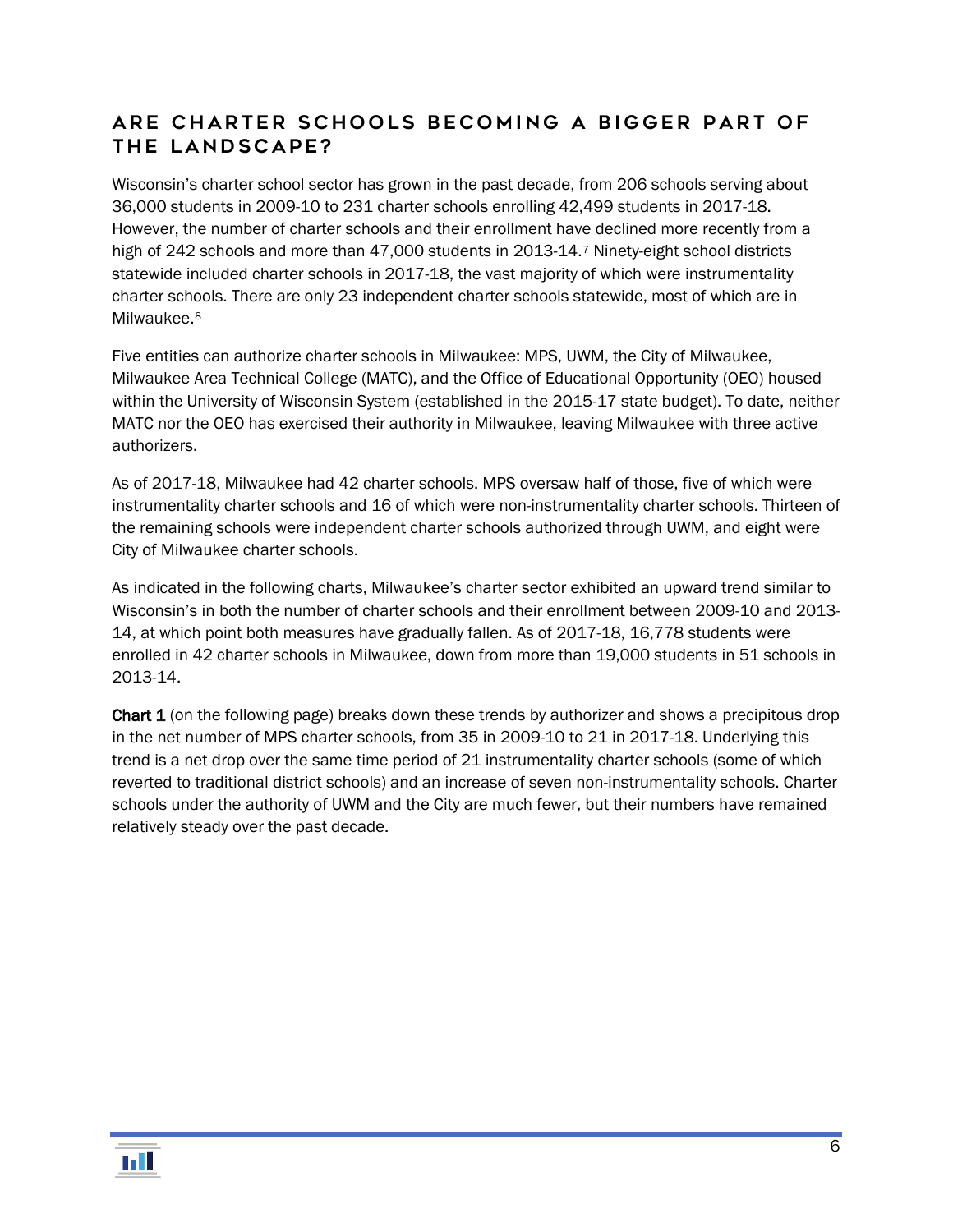



Source: Wisconsin Department of Public Instruction

Enrollment trends follow similar patterns. As indicated in Chart 2 (on the following page), since 2009- 10, enrollment in all MPS charter schools (both instrumentality and non-instrumentality) showed some volatility but decreased overall by about 11%. Meanwhile, UWM and City of Milwaukee charter school enrollment increased by about 12% and 57%, respectively.

Aligned with the previously noted change in the number of MPS instrumentality and noninstrumentality charter schools during this period, enrollment in instrumentality charter schools dropped by 80%, while enrollment in non-instrumentality charter schools surged by 250%.

Overall MPS charter school enrollment did climb to more than 12,439 students in 2011-12, but dropped to just over 10,000 in 2016-17. The downward trend continued in 2017-18, when enrollment in MPS charter schools decreased to 9,275 students, driven in large part by the termination of two charter schools' contracts by mutual agreement in 2016-17.

During the same timeframe, UWM and the City of Milwaukee saw an upward trend until 2015-16, at which point they too saw relatively steady enrollment declines.

Meanwhile, according to a *Milwaukee Journal Sentinel* analysis[9](#page-43-2) using a slightly different timeframe, enrollment of Milwaukee students in private schools using taxpayer-funded vouchers grew dramatically in the decade between 2008-09 and 2017-18, from about 20,000 students in 2008-09 to over 28,000 in 2017-18, a growth rate of 42%. Against this backdrop, enrollment in traditional MPS schools has been falling steadily and is down almost 15% since 2008-09 (from about 80,000 students to 67,000).

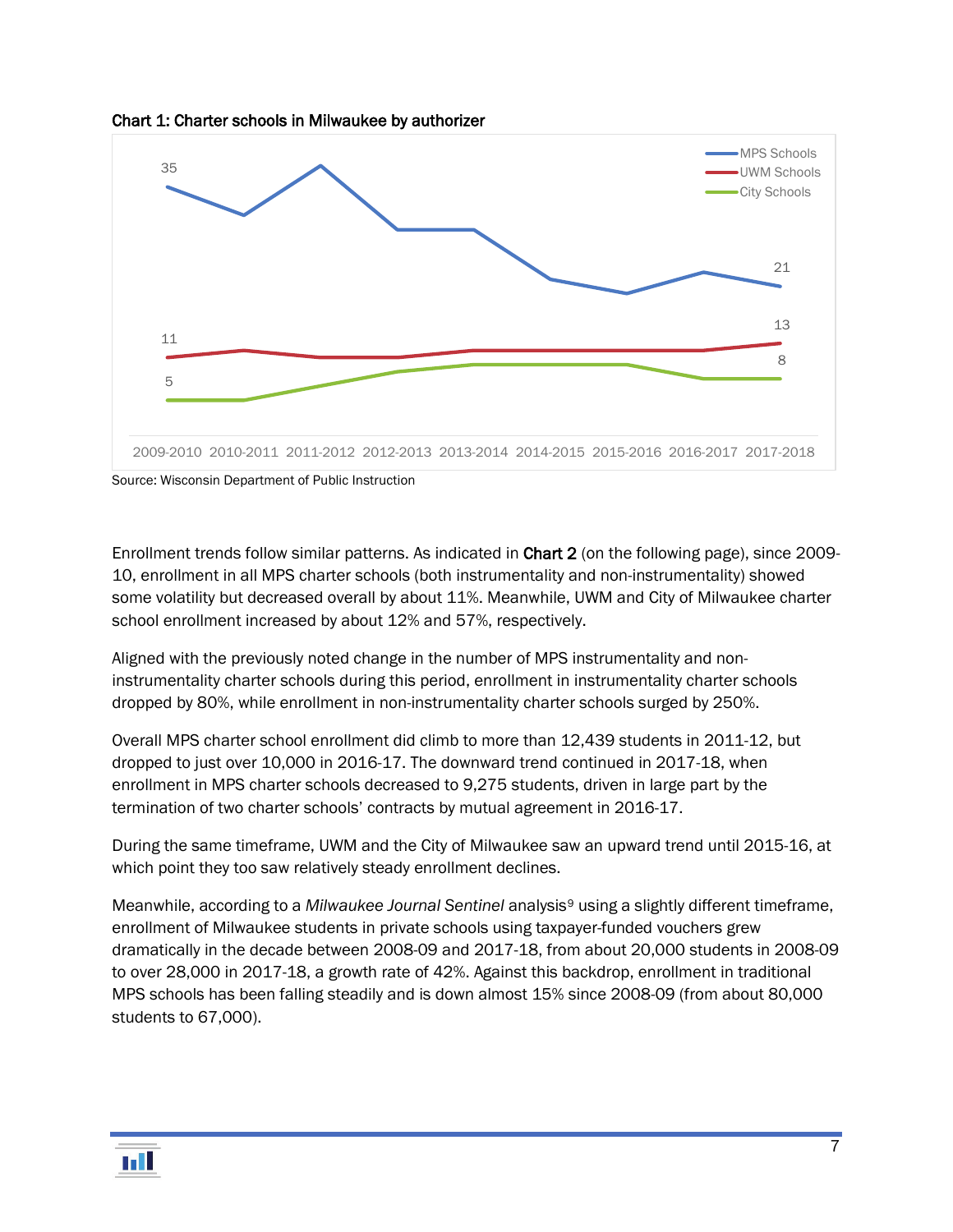

Chart 2: Charter school enrollment in Milwaukee by authorizer

# <span id="page-9-0"></span>What does this mean for MPS?

These trends illustrate the growing range of educational options available to families in Milwaukee and the competitive pressures under which MPS operates. Moreover, they raise key policy questions for MPS. Is there a rationale for MPS to expand its charter school footprint? Would such a policy advance the district's aim to retain and attract students, thereby stabilizing its enrollment? Would such an outcome be financially advantageous for the district?

A recent \$95 million, five-year federal charter school expansion grant to the State of Wisconsin underscores the need for the district to address these questions. One of MPS' non-instrumentality charter schools already has received a \$750,000 grant to expand its program during the 2018-19 school year. At the same time, four other Milwaukee charter schools – three chartered by UWM and one by the City – also won expansion grants of similar magnitude.[10](#page-44-0)

For MPS, the decision on whether to actively compete for these grants and to otherwise seek to bolster and expand its charter school portfolio is not clear cut. On the one hand, such a strategy could draw students away from competitors, which would increase MPS revenues from a portion of state and local funds tied to enrollment. On the other hand, it could pull students from traditional MPS schools, which could reduce the amount of funding over which MPS has considerable discretion because it would shift more dollars to charter school operators.

In the following sections, we explore in depth the potential financial impacts of an MPS policy to expand charter school enrollment and seek to answer other questions regarding charter school financing in the city.

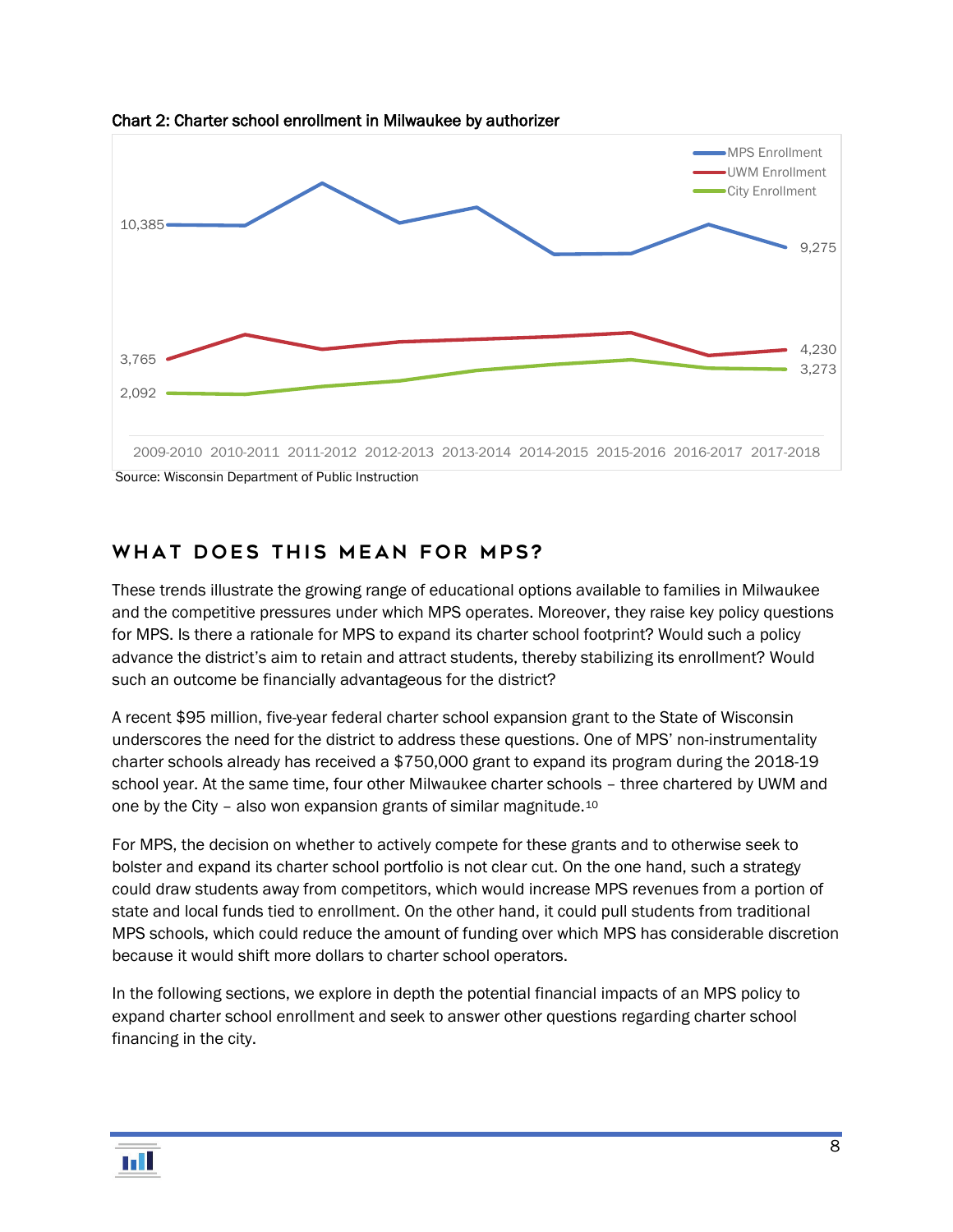# <span id="page-10-0"></span>**CHARTER SCHOOL PROCESS &** funding

We begin our analysis by comparing the process and methodology that govern how charter schools are established, renewed, and funded by Milwaukee's three charter school authorizers. First, we provide some context and background. Next we describe processes and funding approaches for each of the three active authorizers in Milwaukee.

### <span id="page-10-1"></span>**BACKGROUND**

#### Establishing or renewing a charter school

State law encourages all charter school authorizers to adhere to national best practices promoted by the National Association of Charter School Authorizers, the core principles of which are to "maintain high standards for schools, uphold school autonomy, and protect student and public interests."<sup>[11](#page-44-1)</sup>

Because the general process to establish a new charter school is guided by state law, it is similar across all chartering entities. Toward the beginning of the year before a prospective charter school operator hopes to open its doors, that entity must submit an application to the authorizer that explains the school's proposed governance structure, budget, admission and discipline policies, educational program, and performance measurement and accountability plan. Applications initially are assessed by an advisory or review panel that then makes a recommendation whether to approve the proposal to the entity's top governance body (i.e., the Milwaukee Board of School Directors, the UWM Chancellor and UW-System Board of Regents, or the City of Milwaukee Common Council).

Once a charter school's proposal is approved, the charter school operator and the authorizer negotiate the terms of the charter contract. All three authorizers begin the process with a model contract that outlines the legal, financial, and performance responsibilities of both the charter school operator and the authorizer. All three authorizers also follow established monitoring, evaluation, and renewal processes that incorporate financial and educational performance metrics into the renewal proceedings.

#### Funding charter schools

In Wisconsin, federal and state education funding flows through the Wisconsin Department of Public Instruction (DPI) to each Local Education Agency (LEA). Both school districts and independent charter schools are considered LEAs, however district charter schools are not. In Milwaukee, this means that independent charter schools that are authorized under UWM or the City of Milwaukee act as their own LEA, and therefore, receive state and federal funding directly from DPI. For non-instrumentality charter schools, these funds flow through MPS.

Wisconsin's 2017-19 budget specifies that independent charter schools were to receive \$8,395 per pupil for the 2017-18 school year.[12](#page-44-2) That amount is in addition to special purpose state and federal categorical aids for which independent charter schools are eligible, such as for special education

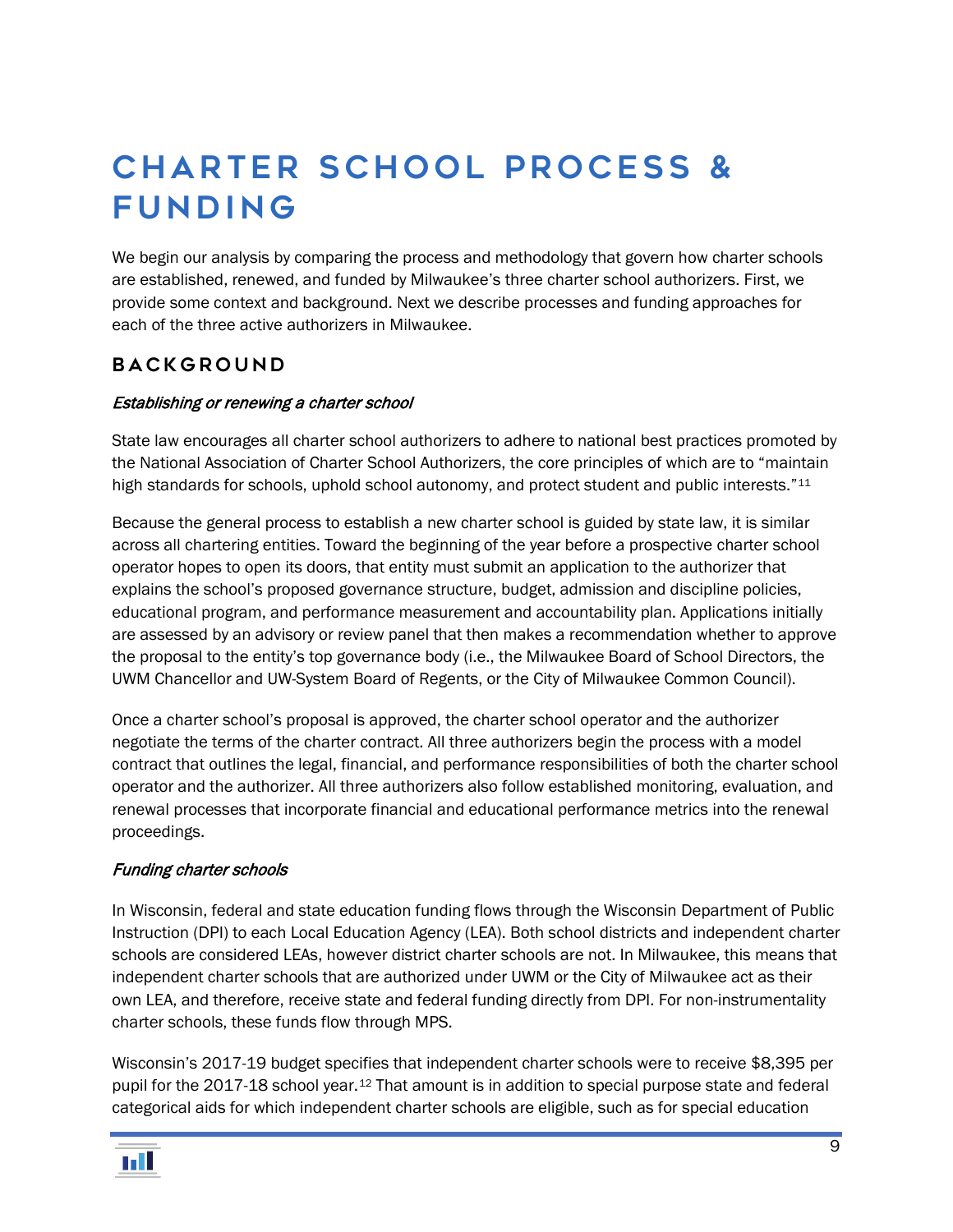under the federal Individuals with Disabilities Education Act (IDEA) or for low-income students under The Elementary and Secondary Education Act Title I. Administrative fees charged by the charter authorizer are paid directly by the independent charter schools out of their state and federal funding allotments and other sources of income.

The funding process is different for district charter schools. In their case, the school district is the LEA, which means it receives and distributes state-allocated funds across the district and to each of its schools, both traditional and charter. As an LEA, the district is responsible for ensuring state and federal monies are allocated according to state and federal laws and rules. This is especially true for categorical aids such as those LEAs receive through Title I and IDEA. Once they have met all compliance requirements regarding how such monies must be spent, districts have discretion over the methodology used to determine the portion of each state and federal funding source that will be allocated centrally versus distributed to individual schools (both traditional and charter).

Wisconsin law does not guarantee access to or funding for facilities for charter schools. In practice, this means charter schools must lease, purchase, or build their own facilities with the operations revenues they receive from the state and any other funding they procure by other means. Notably, this is an expense for which school districts generally do not have to budget using operating funds – they have capital budgets for such expenses and they customarily finance them through bonding. One advantage to chartering with MPS is that the district provides its charter schools access to district-owned school buildings and facilities through lease or purchase agreements (access not extended to non-MPS charter schools). However, MPS charter schools, like independent charter schools, pay their authorizer (MPS) for the use of those facilities.

We explain these and other distinctions between the authorizers in further detail below and in the following section analyzing the financial impacts of the MPS-non-instrumentality charter school relationship.

# <span id="page-11-0"></span>Milwaukee Public Schools

#### Establishing a charter school

MPS maintains an administrative policy<sup>[13](#page-44-3)</sup> that lays out the district's legal authority to charter schools, defines MPS charter schools, and outlines how an MPS charter school is established. The policy also describes the board's preference to approve charter school proposals that address one or more of the following priorities: provide high-quality, innovative programs for traditionally underserved or at risk students; reduce or re-enter student dropouts; and extend autonomy to schools and programs that improve student achievement.

The application process can begin with the Board considering external proposals or with a request by a group of MPS teachers to convert an existing district school into a charter school. Proposers indicate whether or not they intend to operate as an instrumentality of MPS. Applications are reviewed by the MPS Charter School Review Panel (appointed by the school board and the superintendent), which recommends to the Board of School Directors whether to grant or deny a proposal. For non-instrumentality charter schools (NIC schools), the Board must hold a public hearing

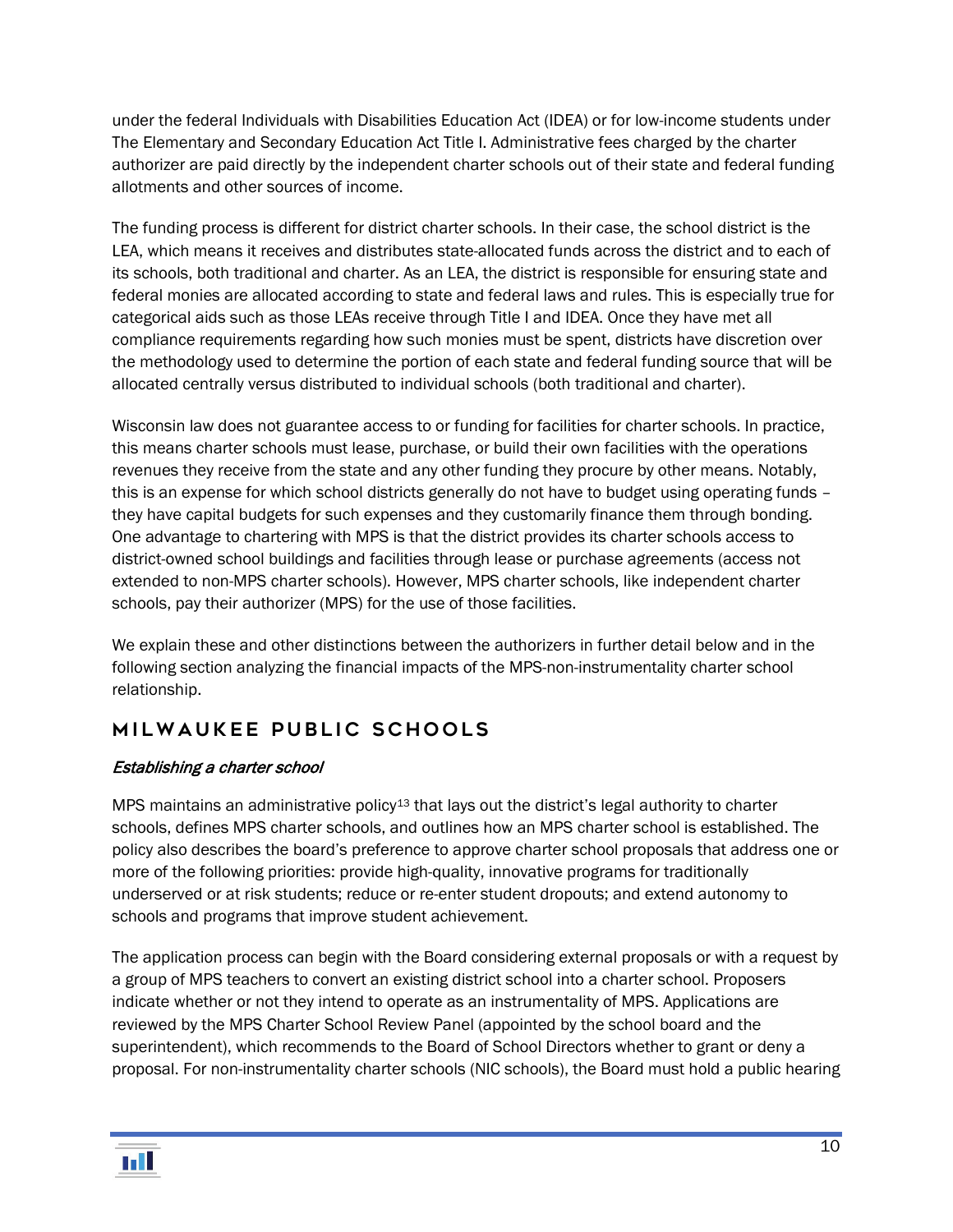30 days before entering into the contract with the school. New charter school contracts generally are approved for five years.

#### Monitoring, oversight, and renewal

Because MPS performs the duties of the LEA for its charter schools, it ensures compliance with all state and federal laws, codes, rules, and regulations pertaining to LEAs. The district conducts performance and compliance audits annually. Non-instrumentality charter schools, at their own expense, also submit annual financial and performance audits to the district. The fact that MPS assumes added responsibility and incurs higher administrative costs on behalf of its charter schools than other authorizers – which do not act as the LEA – often is cited as justification for its comparably higher standard administrative fees (discussed below).

In the last year of the contract term, schools can apply for renewal, at which point a charter school contract review team will analyze data and conduct site visits that consider the school's performance relative to educational, financial, and organizational performance standards. Based on its findings, the review team makes a recommendation to the school board as to whether to renew the contract and whether to do so for up to five years.[14](#page-44-4)

#### **Funding**

The funding methodology established by MPS administrative policy for instrumentality charter schools differs from that of NIC schools. Instrumentality charter schools are funded in a similar manner as traditional MPS schools. Conversely, NIC schools are guaranteed a base per pupil funding amount that matches the level the state guarantees for independent charter schools (\$8,395 in 2017-18). Administrative charges are deducted from this amount. Effectively, this means that NIC schools receive the same amount in general per-pupil operating funding as do independent charter schools under UWM or the City of Milwaukee, though administrative charges differ.

According to MPS-charter contracts, in addition to this net per pupil payment, NIC schools also receive state or federal categorical aids through MPS (as their LEA). MPS first retains a portion of those funds for both administrative costs and centralized district programming, subject to state and federal compliance rules. This is a point of some contention that will be discussed in greater detail later in this report. One distinction between MPS and independent authorizers is that MPS is able to provide a large portion of a school's per pupil payments (40%) before the school year begins (usually in July), whereas schools authorized under UWM or the City customarily must wait until September. For federal categorical aids, independent charter schools receive reimbursement directly from the federal government once their funding application is approved. In consultation with MPS' NIC schools, MPS reimburses its charter schools for federal categorical aids (principally, Title I funds) three times per year.

Finally, contracts between MPS and some NIC schools also include special provisions for supplemental payments. We describe in greater depth the details surrounding the financial relationship between MPS and its NIC schools in the next section.

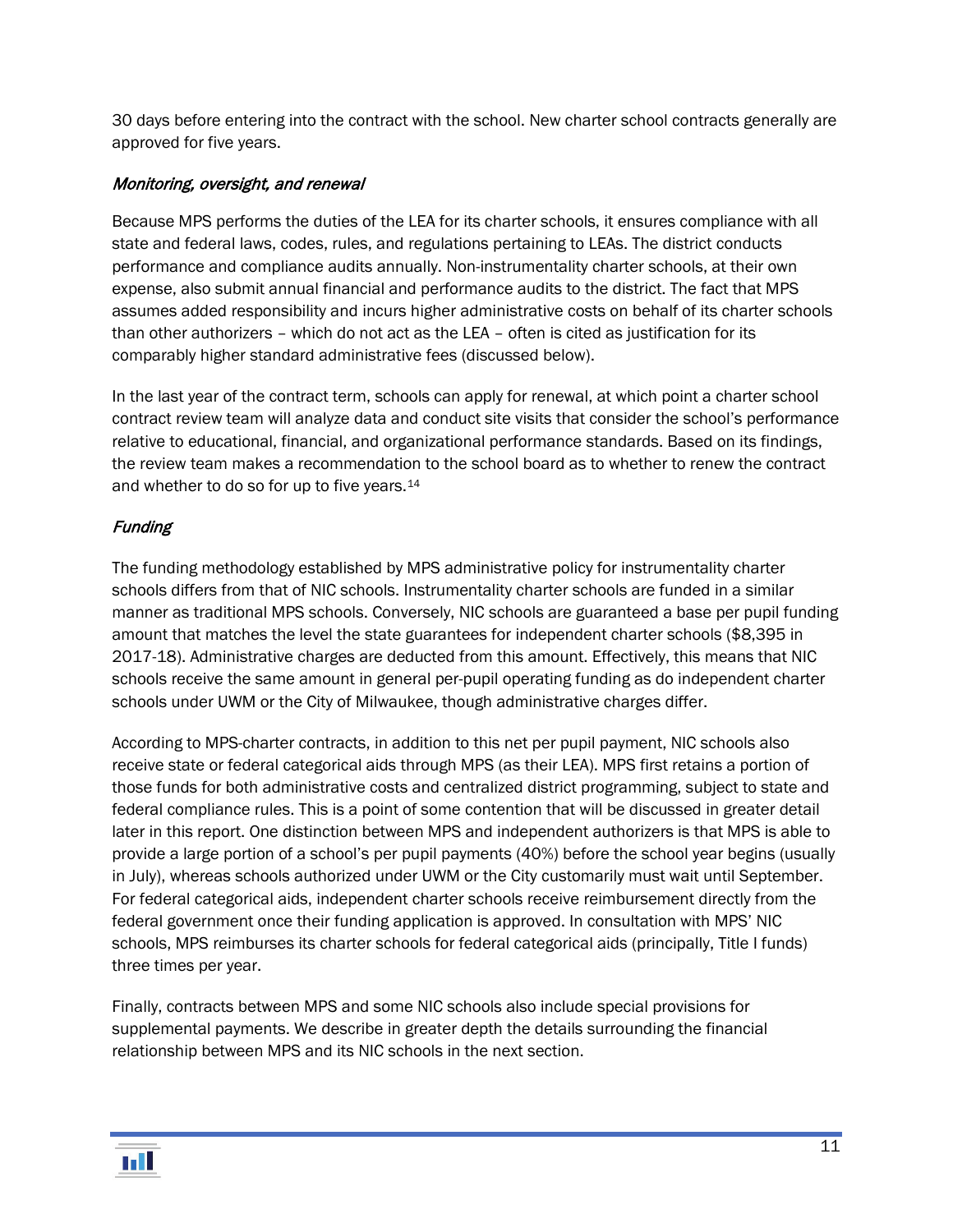#### Administrative fees and services

MPS, like UWM and the City of Milwaukee, charges its charter schools an administrative fee intended to defray the district's administrative and oversight costs. The standard fee for NIC schools is 3% of the school's total per pupil payment. However, three charter school operators operate under a lower negotiated rate: Carmen and Milwaukee College Preparatory each pay 1% of their per pupil payments from MPS, wh[i](#page-13-0)le La Causa pays a 2% fee (as of 2017-18).<sup>i</sup>

As a large public school district, MPS has the infrastructure to provide a number of administrative services to its NIC schools that the other two authorizers cannot provide for their independent charter schools. While many of these services are covered under the administrative fee, MPS argues that some additional services are offered for no additional fee or represent costs the district incurs on behalf of the NIC school but does not pass on to the NIC school through additional fees or "hold backs." The district also makes a third category of services available to NIC schools under which it charges schools that opt to purchase them at the district's costs. Following is a brief overview of these three categories of administrative services (and related costs incurred) that MPS provides to its NIC schools.

#### *Standard administrative and oversight services and costs*

A portion of MPS' administrative fees support the salaries and benefits of the district's department of contracted school services, whose oversight, compliance, and performance evaluation functions compare closely to the administrative services Milwaukee's other two charter school authorizers perform. Among its functions, the department provides assistance and support to charter schools and acts as a liaison with other MPS departments, oversees the district's own review of the financial and performance audits schools are required to undergo, conducts performance reviews and monitoring, and administers application and renewal processes.

#### *Services provided or costs incurred by MPS at no extra charge to NIC schools*

According to MPS officials, administrative fees also include direct service or overhead support from a number of other MPS offices and departments that serve all schools. Where applicable, MPS contends that it incurs costs or provides support services to charter schools in areas such as finance, human resources, school nutrition, curriculum and instruction, specialized services (special education), technology, transportation, facilities and maintenance, and central office hearings for discipline.(Charter school leaders with whom we spoke say they receive only minimal benefit from some of these services, however.)

One such service is provision of or reimbursement for school meals. According to MPS officials, schools that opt to have MPS provide meals receive the service free of charge, as MPS is reimbursed for those costs through the Community Eligibility Provision of the National School Lunch Program.[15](#page-44-5) For schools that opt to provide meals themselves, MPS states that it passes through its federal

<span id="page-13-0"></span><sup>i</sup> As a result of Milwaukee Board of School Directors proceedings in June 2018, one additional school, Hmong American Peace Academy, negotiated a 1% administrative fee in its new charter contract with MPS that will go into effect for the 2018-19 school year.



 $\overline{a}$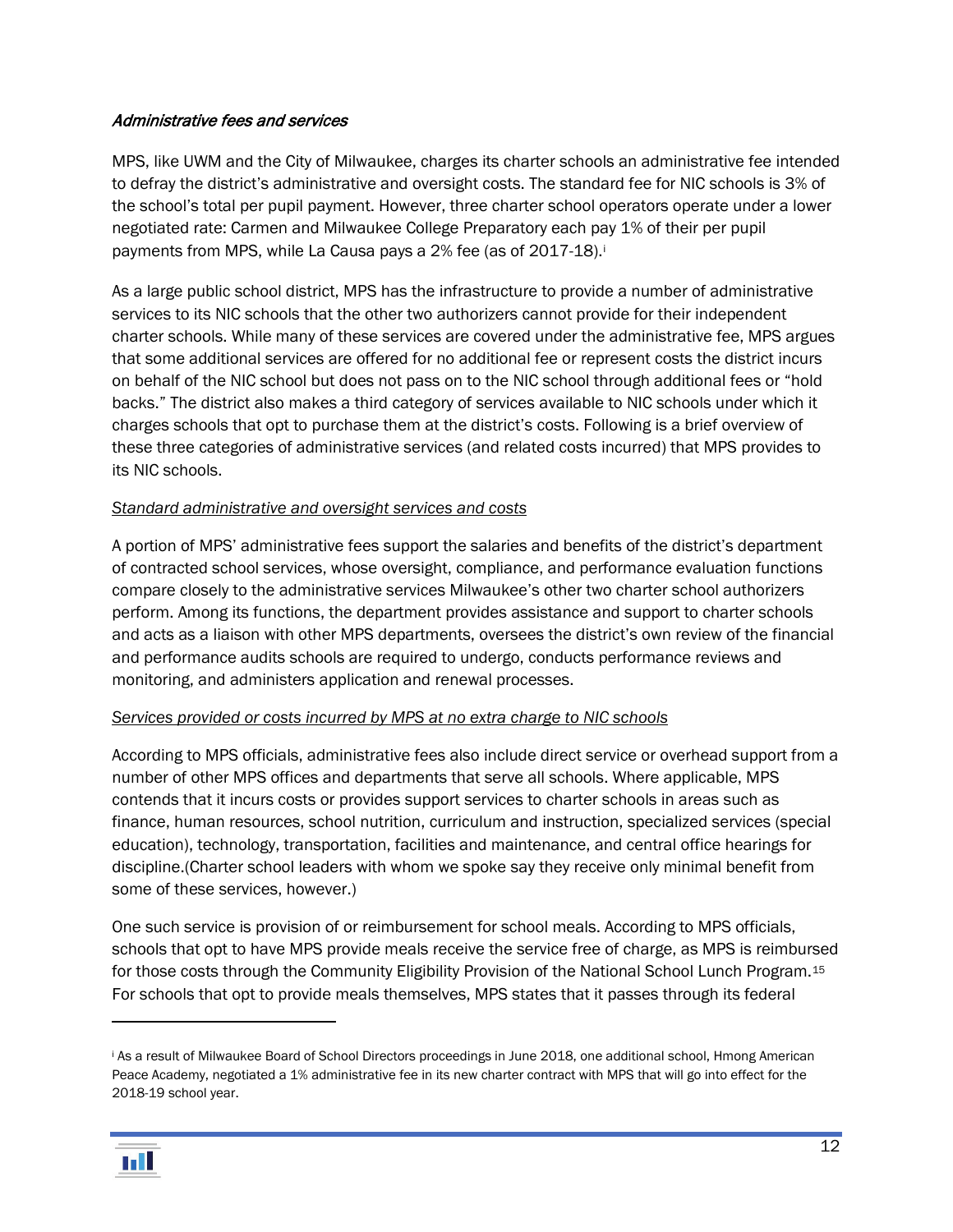reimbursement to the school. One charter operator stated, however, that in schools that do not operate in MPS buildings, the school only receives reimbursement for the cost of meals, and not for the costs of the preparers and servers.

Services for students with disabilities follow a similar process. Schools have the option of providing special education services to their students themselves, in which case MPS would pass through perpupil state and federal reimbursement monies to the school. Or the school can opt to have MPS provide such services at the levels they provide for students in traditional MPS schools. Our interviews with MPS and charter school officials revealed some disagreement as to whether MPS provides the same level of special education support and/or funding to NIC schools as it does for internal district schools.

In addition, MPS administers various federal monies that support low-income students at NIC schools as well as state aid for NIC summer school enrollment and library resources. Both MPS officials and MPS-NIC charter contracts indicate that the district funds NIC schools for these aids on the same basis as it does for district schools. For example, depending on their enrollment of lowincome students, NIC schools may be eligible for Title I monies. MPS officials state that the district charges administrative costs to Title I reimbursements. The remaining funds are allocated to schools (be they NIC schools, instrumentality charter schools, or other public schools) based on a formula that takes into account a school's percentage of students living in poverty.

Charter leaders have challenged this methodology by saying the administrative costs applied to Title I monies before school allocations also include costs for district-wide programming. They contend that such centralized district programming is not designed or delivered specifically for the students attending NIC schools (for example, NIC schools hire their own staff to serve the specific needs of their low-income students).

MPS officials cite the following additional services that NIC schools may access without additional charges: the district's student information system, education intervention software licenses, enrollment fairs, communications, and crisis support. The extent to which NIC schools, given their independent educational programming and administrative structures, value or take advantage of such services is unclear.

#### *Optional services offered to NIC schools at the district's cost*

Finally, MPS offers some services that NIC schools have the option of purchasing from the district at the district's cost. For example, NIC schools can opt to pay MPS to have their financial and/or performance audits performed by the MPS Office of Board Governance. Additionally, NIC schools can purchase additional special education services over and above what MPS provides to all schools.

MPS documents indicate that the district also offers student transportation services to charter schools. District officials state that NIC schools wishing to provide transportation to their students can partner with MPS to purchase yellow bus services or MCTS bus passes and do not have to negotiate directly with transportation providers. Also, because NIC schools are charged by MPS per its cost, they may benefit from lower negotiated rates based on the district's large volume of purchased transportation services. It is important to note that both independent charter schools and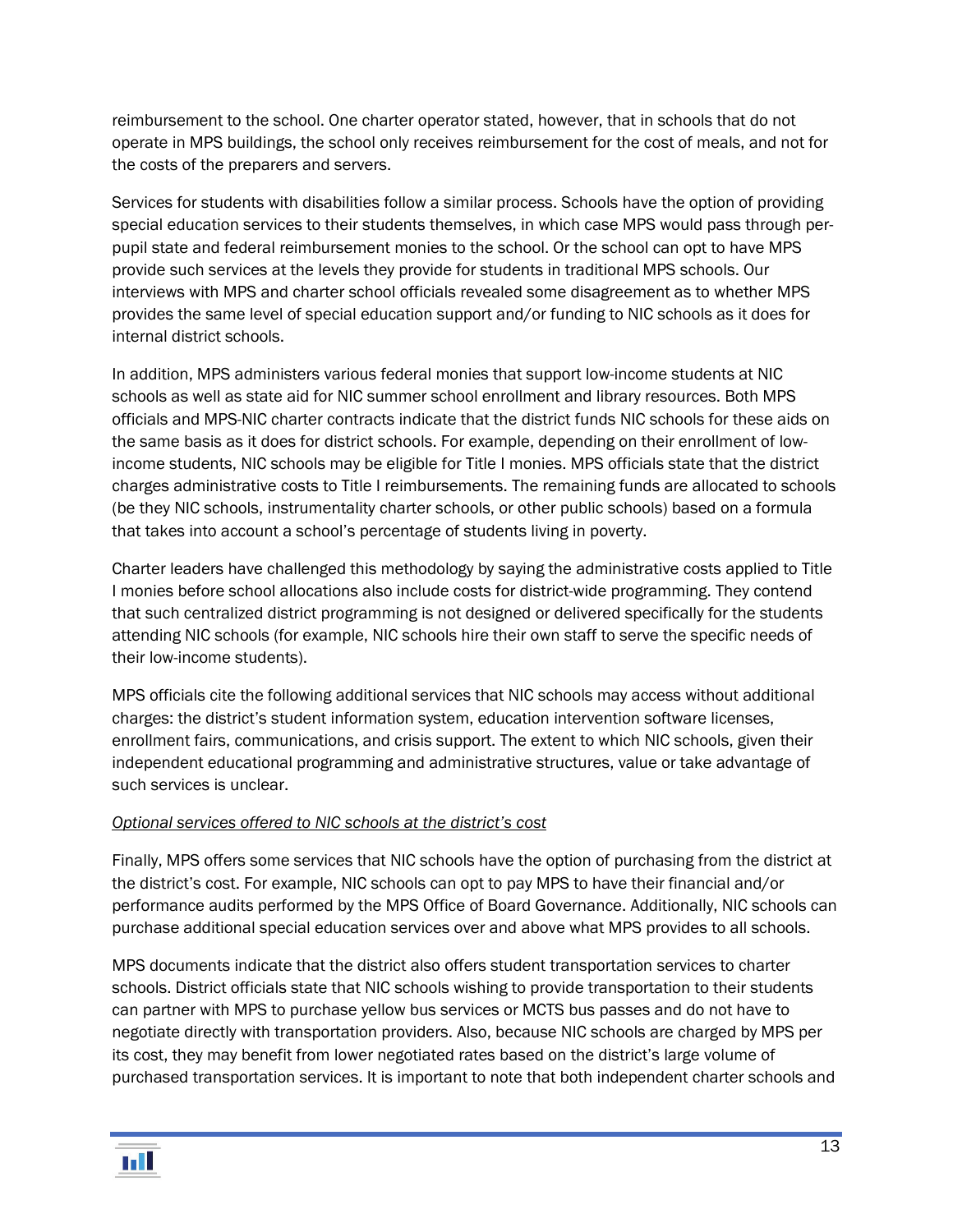school districts, in their capacity as LEAs, have direct access to state transportation categorical aid for each student transported based on distance traveled.[16](#page-44-6)

NIC schools, however, do not have direct access to state transportation funds, either for regular or special education students, and some have stated they do not receive transportation service or aid from MPS. This issue presents another point of contention between MPS and NIC operators with whom we spoke. We were not able to verify whether MPS receives state transportation aid for NIC school students, and if so whether those monies are used for the district's transportation needs or passed through to NIC schools.

#### **Facilities**

One of the distinctions between NIC schools and instrumentality charter schools is that, by MPS board policy, instrumentality charter schools must operate in an MPS building. NIC schools are not required to do so, although any charter school operator that wishes to use an MPS building must be chartered by the district.

As such, ready access to facilities that were designed for K-12 education represents one of the foremost advantages of chartering with MPS. This may be especially true for high school charter school operators, which likely would find it more difficult than elementary school operators to convert non-educational spaces to meet their instructional needs. Some might assert that the requirement to charter with MPS to gain access to MPS facilities erects a barrier to entry for would-be school operators that prefer to charter under another authorizer.

As of the 2017-18 school year, five NIC school operators were parties to agreements to lease MPS facilities.<sup>[ii](#page-15-0)</sup> According to MPS officials, district policy for establishing facility lease rates is based on the following:

- Charges for infrastructure costs (i.e., routine repairs): \$1.00 per square foot
- Charges for capital maintenance (i.e., major maintenance or replacement): \$1.50 per square foot
- Charges for any capital alterations the school wants to install: 100% paid by school
- Charges for building operations (e.g., trash/recycling, security): Rates depend on the size of building/staffing needed
- Charges for utilities: NIC schools are charged 40% of a building's utilities cost. This figure is based on an assumption that the district would incur 60% of the cost of a given facility if it was vacant.

For NIC schools that do not use MPS facilities, the district's contracted schools services department evaluates whether the facility complies with MPS standards for safety, security, and asbestos management.

<span id="page-15-0"></span>ii The five NIC school operators that lease school facilities from MPS are Carmen, Hmong American Peace Academy, Milwaukee Environmental Science Academy, Milwaukee Excellence Charter School, and Next Door (for its Head Start program only).



 $\overline{a}$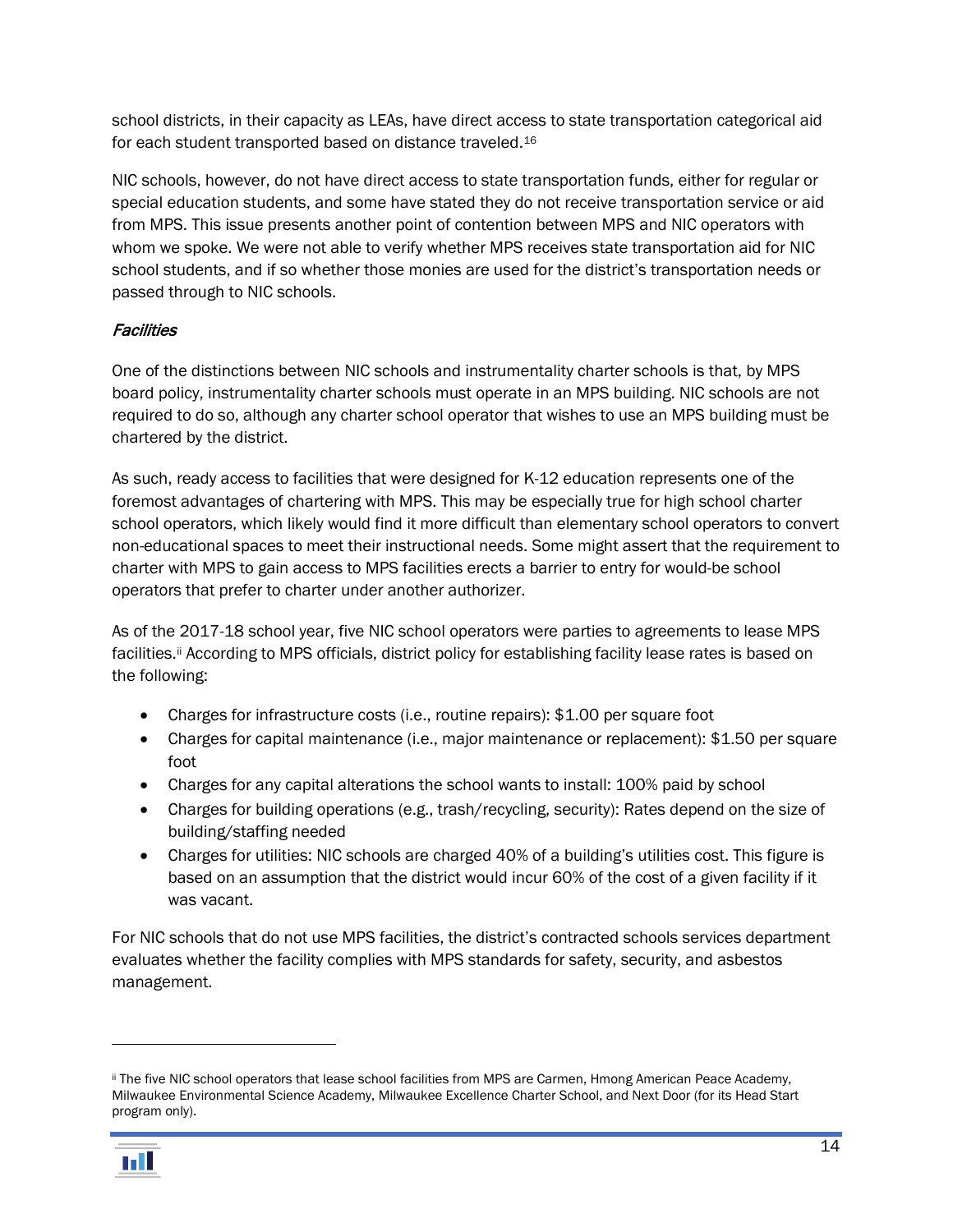For MPS, extending access to district facilities only to schools that select MPS as their authorizer provides a competitive advantage that ostensibly helps stabilize MPS enrollment by discouraging schools from contracting with other authorizers.

However, facility lease agreements and renewals between MPS and NIC schools have sparked heated debate over the past several years. In practical terms, NIC schools who lease MPS facilities essentially are paying MPS out of their per-pupil payment from MPS. Even so, some stakeholders believe NIC schools are not paying their fair share for access to MPS facilities, while others believe they are paying too much to use otherwise underutilized facilities that constitute City-owned property for which Milwaukee taxpayers already have paid.

One of the reasons these disagreements may persist is that establishing "fair market value" for school buildings is difficult because there are so few on the market to generate a large enough pool of comparable properties. Another factor that could be inflaming such disagreements is an apparent lack of uniformity in the methodologies used to establish MPS-NIC school lease agreements. Although MPS officials outlined the lease rate methodology described above, final lease terms, including price and square footage, are the result of negotiations between the charter school operator and MPS, resulting in non-standard lease agreements across school operators that lack transparency in terms of the methodology used to arrive at final terms.

Adding fuel to these debates are arguments by some charter school operators that the buildings MPS provides are in disrepair and that the maintenance services MPS performs are not adequate to justify the payments the schools are making under their lease agreements.

# <span id="page-16-0"></span>University of Wisconsin - Milwaukee

#### Establishing a charter school

UWM conducts its charter school application process in two steps. The first is to submit a prospectus to the UWM Office of Charter Schools (housed in its School of Education) in February of the year before the school is proposing to open. The prospectus is reviewed by an advisory committee. If invited, the applicant submits a full application, due in August. The application review committee, which includes the advisory committee, faculty members from outside the School of Education, and community members, considers whether to recommend approval to the UWM Chancellor. The review committee bases its recommendations on the likelihood that a potential charter school would promote high student achievement; address the needs of students, their families, and staff; and reflect a sound organizational foundation based on finances, governance, and management. Once the Chancellor approves the application, contract negotiations begin. The negotiated contract ultimately must be approved by the UW-System Board of Regents.

#### Monitoring, oversight, and renewal

UWM Office of Charter Schools staff carry out the office's oversight responsibilities through site visits, meetings with school leadership, and classroom observations. In addition, the charter school must submit audited financial statements each year, which are then reviewed by the UWM director of audit services. Finally, UWM implemented a new rubric in 2016-17 called the Performance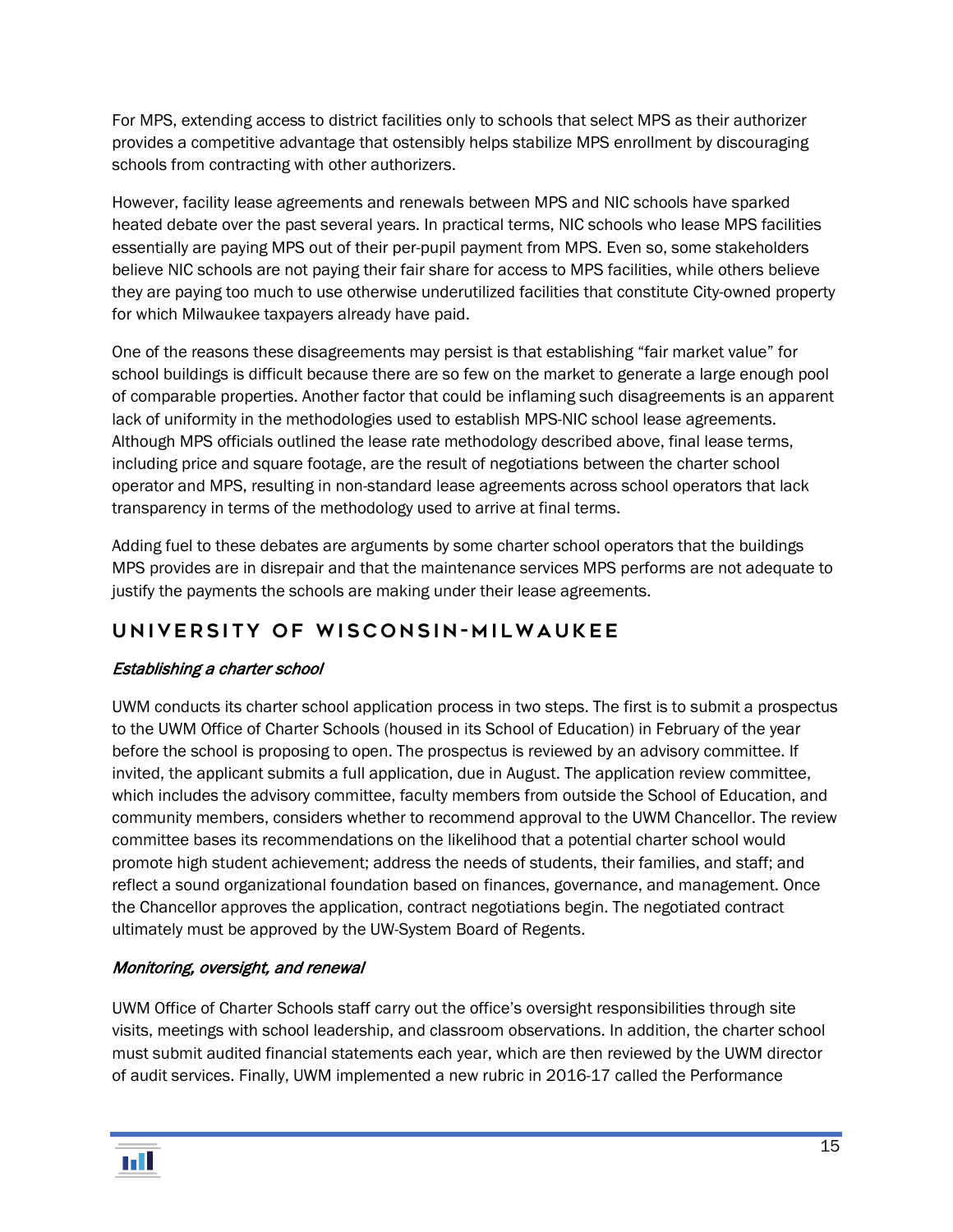Framework for evaluating its charter schools. The framework includes academic, financial, and organizational metrics and forms the basis for annual evaluations and renewal decisions.

#### Administrative fees and services

UWM's model charter contract states it will charge administrative fees not to exceed 3% to cover the university's direct and indirect costs of administering a charter school contract. In recent years, however, the university has charged an administrative fee of approximately 1.7% of the schools' state per- pupil funding. UWM itemizes its actual administrative costs and returns any unused portion of the fee to the charter schools each year. According to UWM, the administrative fee charged to charter schools covers an annual audit of the Office of Charter Schools as well as its salaries, fringe benefits, professional development, office space at the university, and phones.

# <span id="page-17-0"></span>City of Milwaukee/Milwaukee Common Council

#### Establishing a charter school

The Milwaukee Common Council established a Charter School Review Committee by ordinance<sup>[17](#page-44-7)</sup> and charged it to establish and regulate charter schools. With administrative support provided by the Institute for the Transformation of Learning at Marquette University, the seven-member committee is comprised of common council appointees, mayoral appointees, the city comptroller, and other education and community stakeholders. Among its duties, the committee is charged with establishing criteria by which charter school applications are evaluated; making recommendations to the common council regarding approval or revocation of charters; and evaluating, monitoring, and auditing the financial, educational, and organizational status of charter schools.

#### Monitoring, oversight, and renewal

Like the charter monitoring bodies under MPS and UWM, Milwaukee's Charter School Review Committee oversees both financial and programmatic monitoring. The committee contracts with outside consultants to conduct both annual financial audits and audits related to academic performance. In 2012, the Charter School Review Committee established a scorecard and rating scale to annually assess charter school academic performance and help guide committee decisions about charter school renewal and probation decisions[.18](#page-44-8)

#### Administrative fees and services

The City of Milwaukee charges its charters schools an annual fee of between 2% to 2.5% of its state per pupil funding to cover annual audits of charter schools, meeting costs, and other operational costs.

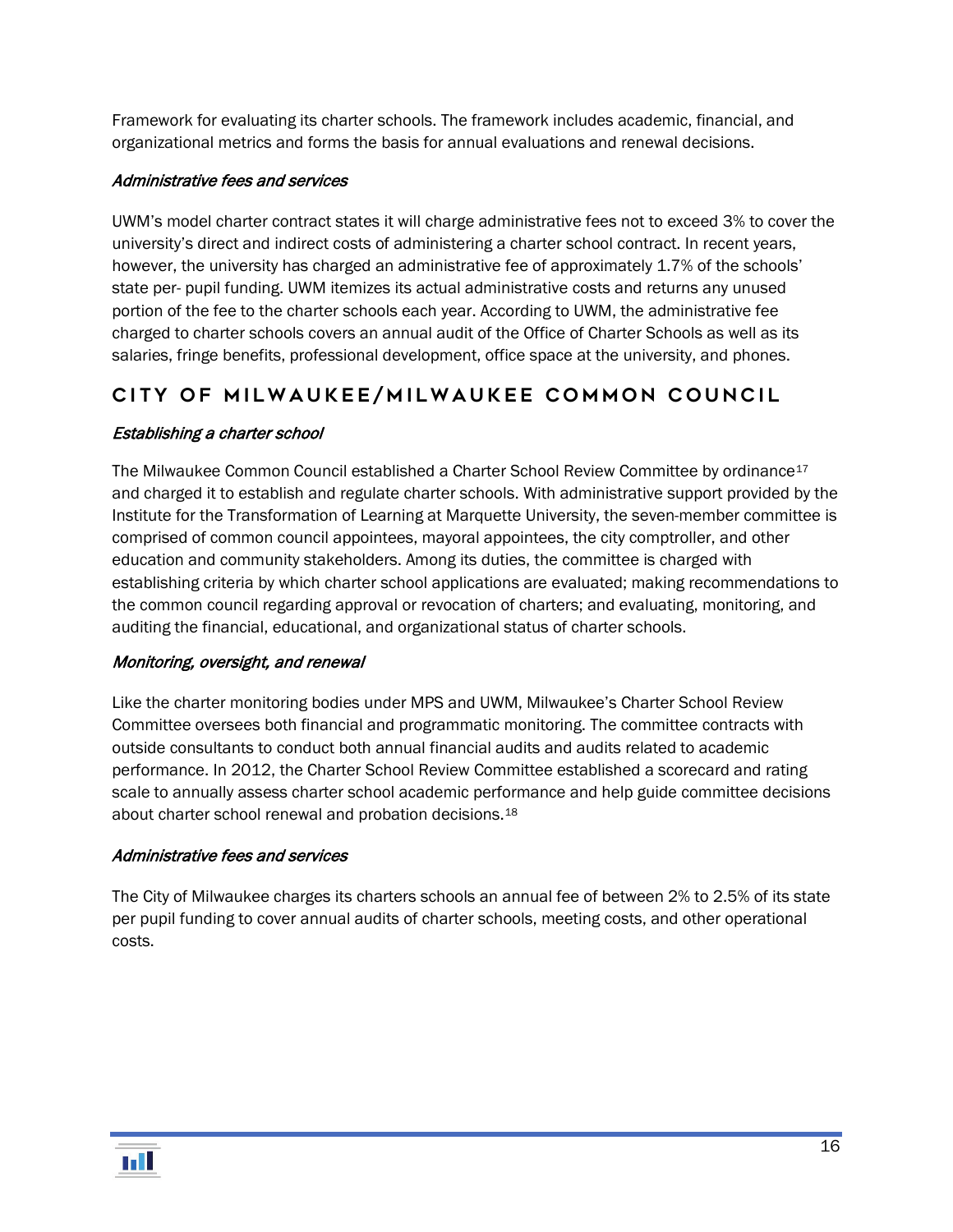# <span id="page-18-0"></span>FINANCIAL IMPACTS FOR MPS AND Non- instrumentality charter **SCHOOLS**

As previously discussed, MPS NIC schools are independently operated public schools that contract with the district. This "arms-length" financial relationship differs considerably from that between the district and its instrumentality charter schools (as well as its traditional schools). The MPS-NIC financial relationship also differs from the relationship that exists between the two other Milwaukee authorizers and the independent schools they charter.

In this section, we further define and explain the financial relationship between MPS and its NIC schools, with an eye toward assessing the financial advantages and disadvantages associated with the district's inclusion of NIC schools in its array of different school types.

### <span id="page-18-1"></span>PAYMENTS FROM MPS TO NON-INSTRUMENTALITY charter schools

The financial relationship negotiated between the district and its NIC schools involves three main components: a per-pupil payment for general operations; special negotiated additional payments (where applicable); and administrative fees. As previously noted, facility lease agreements also affect the financial relationship, but the following analysis omits those impacts because they only apply to five NIC school operators. As previously noted, NIC schools also receive state and federal categorical aids through MPS as their LEA. We further describe that relationship later in the section labeled "Budgetary impacts of NIC schools on MPS".

Table 1 and Table 2 lay out the payment framework for each of the NIC schools in the 2017-18 school year.<sup>[iii](#page-18-2)</sup> Below, we provide additional detail for each of the three main components.

#### Per-pupil payment

As shown in Table 1 (on the following page), the primary transaction between MPS and its NIC schools is a payment by MPS of a uniform amount for each student enrolled in a NIC school. By district administrative policy, MPS pays its NIC schools the same per-pupil amount as state law guarantees to independent charter schools. For the 2017-18 school year, that amount is \$8,395 per pupil.[iv](#page-18-3)

<span id="page-18-3"></span>iv Students in four-year-old kindergarten are counted as 0.6 of a full time equivalent pupil.



 $\overline{a}$ 

<span id="page-18-2"></span>iii As previously described, MPS acts as the Local Education Agency (i.e., fiscal and legal compliance agent) for all of its schools, including traditional, instrumentality, and NIC schools. In this capacity, MPS receives a variety of special purpose state and federal categorical aids and allocates a portion of them to its schools. Although the manner in which these payments is made are part of the charter school contract, the conditions under which MPS receives the monies are practically determined by state and federal regulation. As currently written into MPS-NIC contracts, these payments are not subject to negotiations between the district and the charter operator. These tables also do not reflect any optional services NIC schools may elect to purchase from MPS through separate agreements.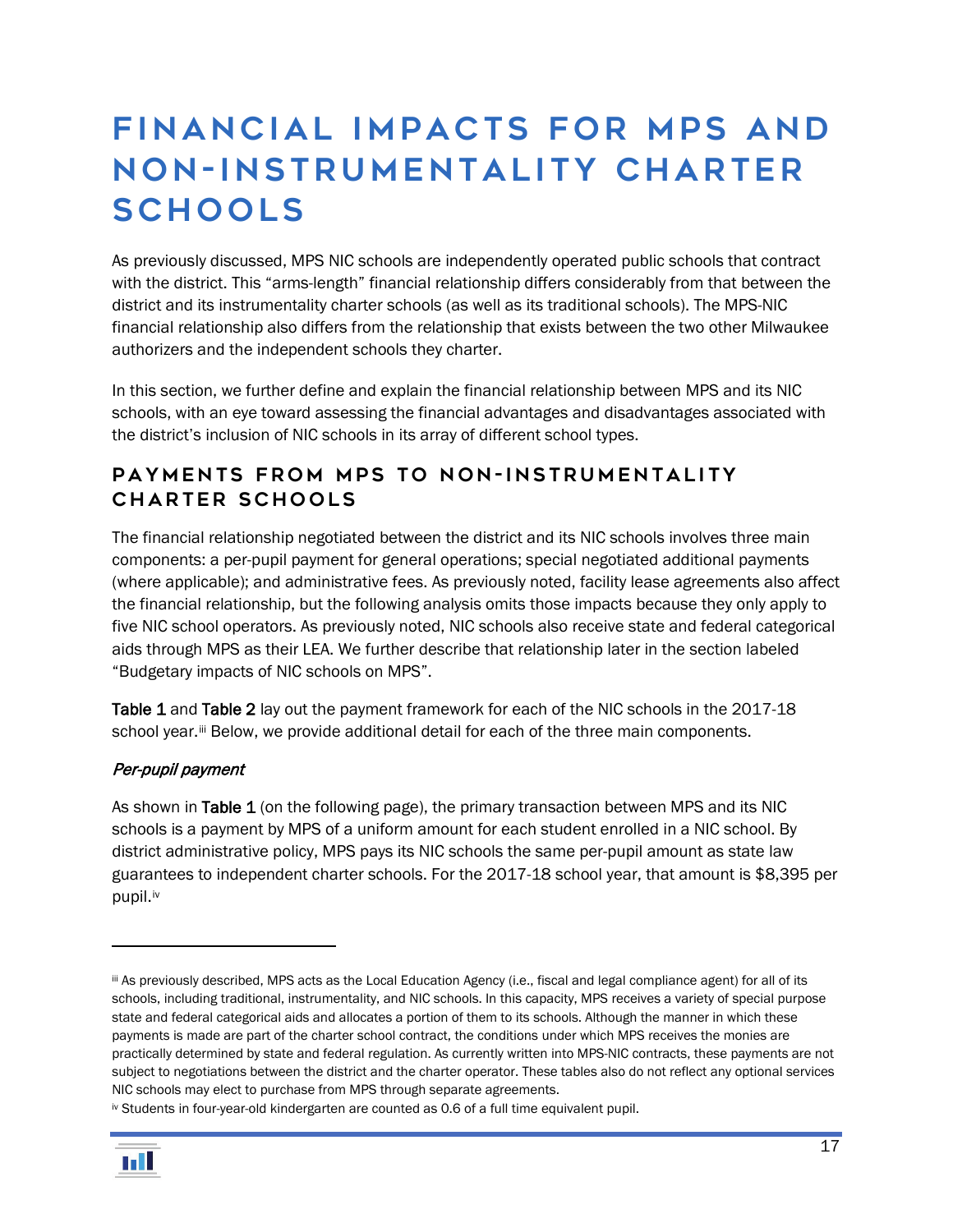| <b>MPS non-instrumentality</b><br>charter school | <b>Enrollment</b><br>(K4-12) | <b>Enrollment</b><br>$(3-Yr-Old)$ | <b>Enrollment</b><br>(Total) | Per-pupil<br>payment<br>to NIC<br>school<br>(Per WI Act<br>59) | <b>Standard</b><br>gross<br>payment to<br><b>NIC school</b> |
|--------------------------------------------------|------------------------------|-----------------------------------|------------------------------|----------------------------------------------------------------|-------------------------------------------------------------|
| Carmen - Consolidated (Carmen)                   | 1,367.5                      |                                   | 1,367.5                      | \$8,395                                                        | \$11,480,163                                                |
| <b>Highland Community (Highland)</b>             | 365.0                        | 42.5                              | 407.5                        | \$8,395                                                        | \$3,064,175                                                 |
| Hmong American Peace Academy (HAPA)              | 1,537.9                      |                                   | 1,537.9                      | \$8,395                                                        | \$12,910,671                                                |
| Kathryn T Daniels                                | 207.9                        |                                   | 207.9                        | \$8,395                                                        | \$1,745,321                                                 |
| La Causa                                         | 764.8                        |                                   | 764.8                        | \$8,395                                                        | \$6,420,496                                                 |
| Milwaukee College Preparatory (MCP)              | 1,924.3                      |                                   | 1,924.3                      | \$8,395                                                        | \$16,154,499                                                |
| Milwaukee Community Cyber HS (MCC)               | 187.5                        |                                   | 187.5                        | \$8,395                                                        | \$1,574,063                                                 |
| Milwaukee Environmental Sciences (MES)           | 400.8                        |                                   | 400.8                        | \$8,395                                                        | \$3,364,716                                                 |
| Milwaukee Excellence                             | 232.0                        |                                   | 232.0                        | \$8,395                                                        | \$1,947,640                                                 |
| Next Door                                        | 227.5                        |                                   | 227.5                        | \$8,395                                                        | \$1,909,863                                                 |
| NOVA Tech                                        | 100.0                        |                                   | 100.0                        | \$8,395                                                        | \$839,500                                                   |
| <b>Total</b>                                     | 7.315.2                      | 42.5                              | 7.357.7                      |                                                                | \$61,411,104                                                |

#### Table 1: Enrollment and per-pupil payment from MPS to NIC schools, 2017-18

Source: Milwaukee Public Schools

#### Special negotiated additional payments

Table 2 (on the following page) illustrates that three charter schools – Highland, Milwaukee College Preparatory, and Next Door – are budgeted to receive payments that supplement the standard perpupil payment. These payments were established in contract negotiations between the two parties. The basis for each varies considerably and, as discussed below, may be predicated either on the types of students served or on meeting certain achievement performance measures.

Highland Community (a Montessori school) received an additional \$356,788 in 2017-18 through a long-standing special arrangement with MPS. From its inception as an MPS charter school, Highland has received the full per-pupil charter funding amount for each of its three-year-old kindergarten students. This constitutes a special funding status that, according to district officials, awards more funding for Highland's three-year old students than is allocated for any other three-year-olds enrolled in MPS schools.

Milwaukee College Preparatory (MCP) negotiated a performance-based incentive payment arrangement to garner additional funding for the four campuses it operates through its five-year charter with MPS. MCP received an additional \$400 per pupil in 2016-17, the first year of a five-year contract, and is slated to earn progressively higher per-pupil incentive payments averaging \$650 over the five-year period. Such payments are predicated on MCP students meeting or exceeding district averages in terms of improvement in reading and math over the course of each school year. Budgeted incentive payments by MPS to MCP in 2017-18 totaled \$769,720. In fact, to date, Milwaukee College Preparatory has not received the \$769,720 cited in the table.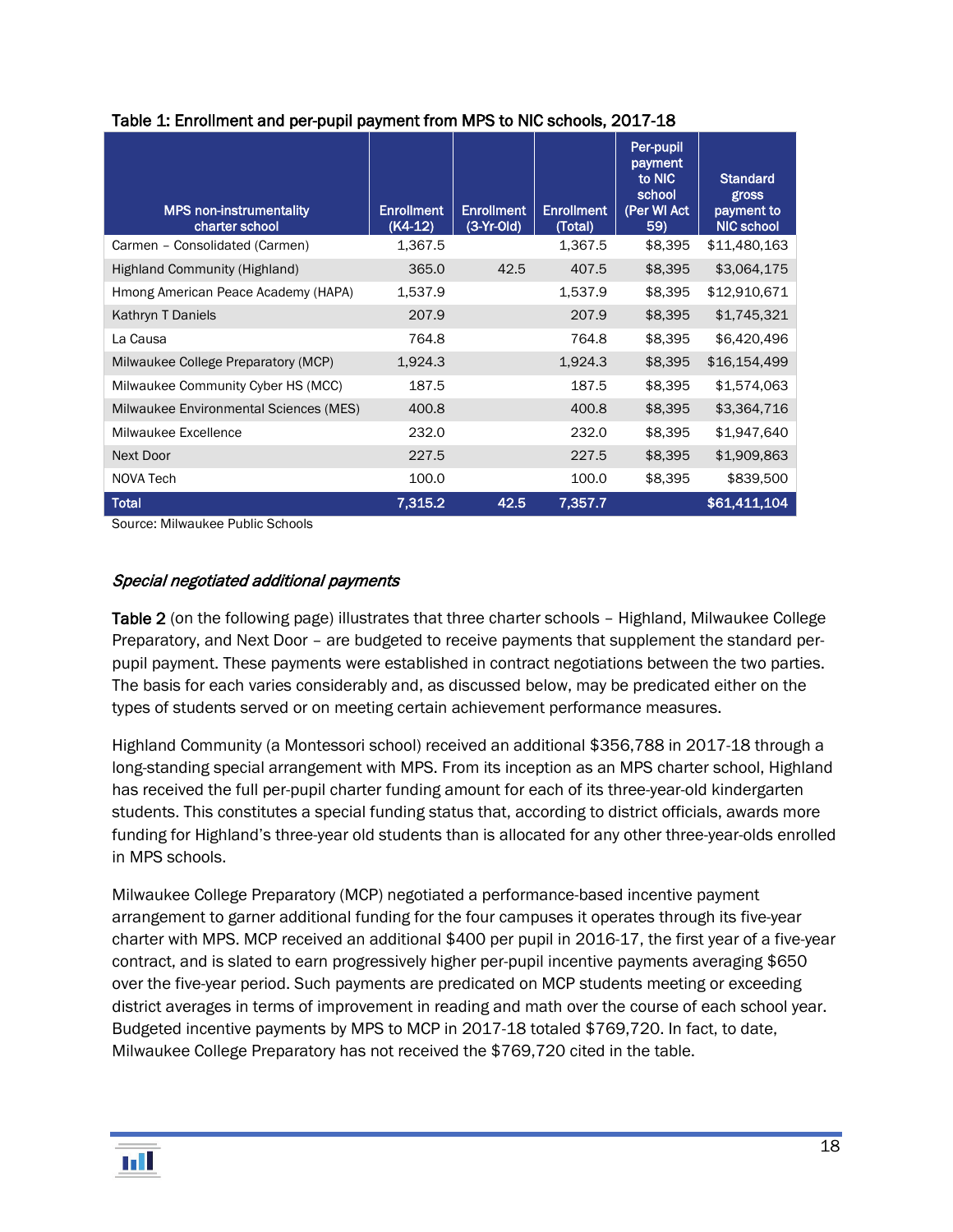Next Door (a four- and five-year old kindergarten program) negotiated a similarly phased-in performance incentive structure whereby MPS agreed to pay progressively higher per-pupil incentive payments, starting with \$400 per pupil in 2016-17 and increasing to \$900 per pupil by 2020-21. Next Door will receive these incentives on the condition that its K5 students successfully demonstrate proficiency in early literacy upon entering 1st grade at MPS. Next Door was budgeted to receive an extra \$28,400 in 2017-18 as a result of this provision.

| MPS non-<br><b>instrumentality</b><br>charter school | <b>Standard</b><br>gross<br>payment to<br><b>NIC school</b> | <b>Special</b><br>negotiated<br>arrangement | <b>Adjusted</b><br>gross<br>payment | Admin.<br>fee<br>(percent) | Admin. fee<br>(amount) | Net payment<br>to NIC school | <b>Net</b><br>payment<br>per pupil |
|------------------------------------------------------|-------------------------------------------------------------|---------------------------------------------|-------------------------------------|----------------------------|------------------------|------------------------------|------------------------------------|
| Carmen                                               | \$11,480,163                                                |                                             | \$11,480,163                        | 1%                         | (\$114,802)            | \$11,365,361                 | \$8,311                            |
| Highland                                             | \$3,064,175                                                 | \$356,788                                   | \$3,420,963                         | 3%                         | (\$102,629)            | \$3,318,334                  | \$8,143                            |
| <b>HAPA</b>                                          | \$12,910,671                                                |                                             | \$12,910,671                        | 3%                         | (\$387,320)            | \$12,523,350                 | \$8,143                            |
| Kathryn T Daniels                                    | \$1,745,321                                                 |                                             | \$1,745,321                         | 3%                         | (\$52,360)             | \$1,692,961                  | \$8,143                            |
| La Causa                                             | \$6,420,496                                                 |                                             | \$6,420,496                         | 2%                         | (\$128,410)            | \$6,292,086                  | \$8,227                            |
| <b>MCP</b>                                           | \$16,154,499                                                | \$769,720                                   | \$16,924,219                        | 1%                         | (\$169,242)            | \$16,754,976                 | \$8,707                            |
| <b>MCC</b>                                           | \$1,574,063                                                 |                                             | \$1,574,063                         | 3%                         | (\$47,222)             | \$1,526,841                  | \$8,143                            |
| <b>MES</b>                                           | \$3,364,716                                                 |                                             | \$3,364,716                         | 3%                         | (\$100,941)            | \$3,263,775                  | \$8,143                            |
| Milwaukee Ex.                                        | \$1,947,640                                                 |                                             | \$1,947,640                         | 3%                         | (\$58,429)             | \$1,889,211                  | \$8,143                            |
| Next Door                                            | \$1,909,863                                                 | \$28,400                                    | \$1,938,263                         | 3%                         | (\$58,148)             | \$1,880,115                  | \$8,264                            |
| NOVA Tech                                            | \$839,500                                                   |                                             | \$839,500                           | 3%                         | (\$25,185)             | \$814,315                    | \$8,143                            |
| <b>Total</b>                                         | \$61,411,104                                                | \$1,154,908                                 | \$62,566,012                        |                            | (\$1,244,688)          | \$61,321,324                 |                                    |
| Average                                              |                                                             |                                             |                                     |                            |                        |                              | \$8,228                            |

#### Table 2: Budgeted payments from MPS to NIC schools, 2017-18

Source: Milwaukee Public Schools

#### Administrative fee

As also shown in Table 2, MPS charges NIC schools an administrative fee of between 1% and 3%, with the percentage dictated by the agreement reached in contract negotiations. MPS applies this rate to the total gross payment to the school (including standard and special payments).

The administrative fee is intended to defray MPS' costs for oversight and administrative services that it provides to NIC schools as the authorizer and Local Education Agency (LEA). As the school's LEA, MPS is charged with ensuring compliance with all federal, state, and local laws and regulations, including acting as the fiscal agent for all state and federal funding sources. It is important to note that the administrative fee paid by NIC schools does not include the financial and performance audits they are required to submit to MPS.

Most schools are charged 3% of their gross payment for these oversight and compliance services. Exceptions to the 3% fee were provided to Carmen and MCP in 2017-18, both of which negotiated a 1% fee. The lower fee saved the two operators approximately \$230,000 and \$338,000, respectively. Another exception was provided to La Causa; its 2% fee rate produced a savings of about \$64,000.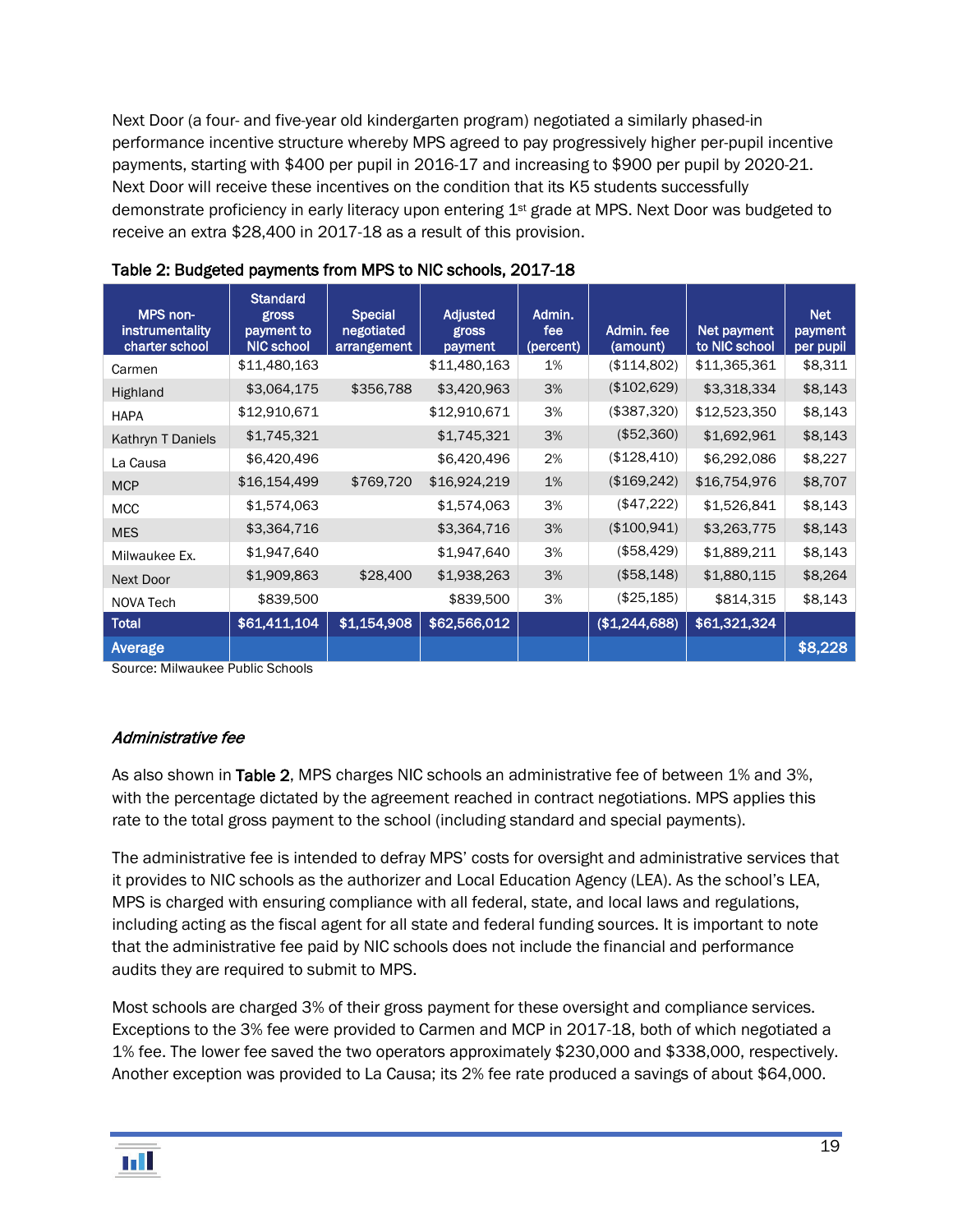On a per-pupil basis, MPS administrative fees range between about \$84 and \$252, averaging about \$169.

Table 2 shows that budgeted MPS payments to NIC schools in 2017-18 (net of administrative fees) totaled \$61,321,324, or an average of \$8,228 per NIC school student. Schools without negotiated arrangements that paid the 3% fee would have received a net \$8,143 per pupil. MCP, the only charter operator that negotiated *both* a special incentive payment and a 1% administrative fee, would have received \$8,707 per pupil. (As noted above, MCP has not actually received the budgeted special payment listed in Table 2.)

# <span id="page-21-0"></span>BUDGETARY IMPACTS OF NIC SCHOOLS ON MPS

Having outlined the process that determines the contract-driven funding NIC schools receive from MPS, we now turn to the manner in which MPS itself receives funding as a result of NIC enrollment. Similar to the previous table on NIC school funding levels, Table 3 (on the following page) tracks the flow of the main categories of general operating monies from the state to MPS as a result of NIC school enrollment while taking into account each of the three main financial components of NIC school payments described abo[v](#page-21-1)e.<sup>v</sup>

#### Revenue limit per pupil and per-pupil state categorical aid

For each enrolled MPS student (including NIC school students), MPS receives a per pupil amount known as the revenue limit per pupil. This is the main revenue source that funds K-12 education in school districts statewide. It consists primarily of a combination of state equalization aids (which vary inversely with the property wealth of a given community) and local property taxes. MPS' 2017-18 revenue limit per pupil was \$10,122.

These monies comprised 88% of the MPS school operations fund in the 2017-18 budget.[19](#page-44-9) Because this is the revenue source that historically has formed the backbone of K-12 education finance in Wisconsin and is almost entirely enrollment driven, this is the component of the MPS budget that is most directly affected by changes in NIC school enrollment.

The only other MPS revenue stream that is similarly affected by NIC enrollment is a relatively small and recently enacted addition to Wisconsin's K-12 education funding landscape – a state categorical aid that school districts receive on top of their revenue limit per pupil known as "per pupil aid" that

<span id="page-21-1"></span><sup>v</sup> The calculations reflected in Table 3 constitute a simplified model of the financial impact of NIC enrollment on MPS' annual budget. MPS receives a revenue limit per pupil amount (\$10,122 in 2017-18) based on a three-year rolling enrollment average equal to the sum of the third Friday in September student count and 40% of the summer school count, plus any special adjustments (such as for declining enrollment) to its revenue limit authority that result in additional aid. The 2017-18 revenue limit per pupil is based on overall district enrollment for the fiscal years 2014, 2015, and 2016. This enrollment average also is the basis for the per-pupil categorical aids MPS receives in addition to its revenue limit per pupil (\$450 in 2017-18). Meanwhile, the district pays its charter schools based on the school's current year charter enrollment. For the purposes of illustrating the conceptual impact on MPS of chartering NIC schools, this model assumes charter school enrollment remained constant at the 2017-18 levels reflected here for all three of the 2014-16 fiscal years. In reality, the financial impacts for MPS of a shift in enrollment in one year would take effect over a three-year period.



 $\overline{a}$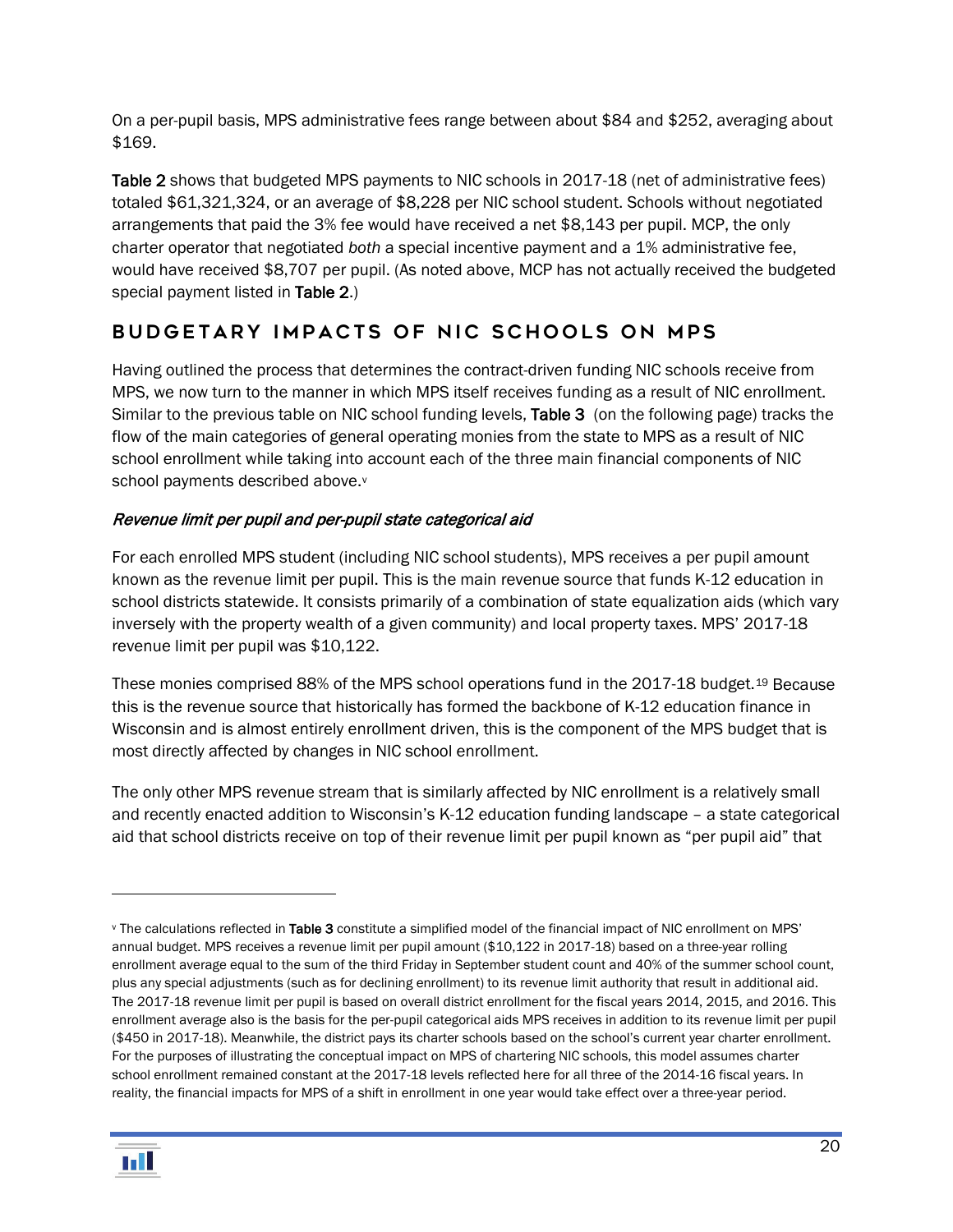was established in the 2011-13 state budget at \$50 per pupil based on a district's three-year rolling enrollment average. By 2017-18, this categorical aid source had grown to \$450 per pupil.[20](#page-44-10)

| MPS non-<br>instrumentality<br>charter school | <b>MPS</b> base<br>operating<br>revenue<br>(per K4-12<br>pupil)* | <b>MPS</b> base<br>operating<br>revenue<br>(Total) | <b>Net amount MPS</b><br>realizes BEFORE<br>admin.<br>fees/negotiated<br>payments | Net amount<br><b>MPS</b> realizes<br><b>BEFORE admin.</b><br>fees/negotiated<br>payments (per<br><b>K4-12 pupil)</b> | Net payment<br>to NIC school | Net amount<br><b>MPS realizes</b><br>AFTER admin.<br>fees/negotiated<br>payments | Net amount<br><b>MPS realizes</b><br><b>AFTER admin.</b><br>fees/negotiated<br>payments<br>(per pupil) |
|-----------------------------------------------|------------------------------------------------------------------|----------------------------------------------------|-----------------------------------------------------------------------------------|----------------------------------------------------------------------------------------------------------------------|------------------------------|----------------------------------------------------------------------------------|--------------------------------------------------------------------------------------------------------|
| Carmen                                        | \$10,572                                                         | \$14,456,841                                       | \$2,976,678                                                                       | \$2,177                                                                                                              | \$11,365,361                 | \$3,091,480                                                                      | \$2,261                                                                                                |
| Highland                                      | \$10,572                                                         | \$3,858,681                                        | \$794,506                                                                         | \$2,177                                                                                                              | \$3,318,334                  | \$540,348                                                                        | \$1,326                                                                                                |
| <b>HAPA</b>                                   | \$10,572                                                         | \$16,258,264                                       | \$3,347,593                                                                       | \$2,177                                                                                                              | \$12,523,350                 | \$3,734,913                                                                      | \$2,429                                                                                                |
| Kathryn T Daniels                             | \$10,572                                                         | \$2,197,863                                        | \$452,542                                                                         | \$2,177                                                                                                              | \$1,692,961                  | \$504,902                                                                        | \$2,429                                                                                                |
| La Causa                                      | \$10,572                                                         | \$8,085,259                                        | \$1,664,763                                                                       | \$2,177                                                                                                              | \$6,292,086                  | \$1,793,173                                                                      | \$2,345                                                                                                |
| <b>MCP</b>                                    | \$10,572                                                         | \$20,343,180                                       | \$4,188,682                                                                       | \$2,177                                                                                                              | \$16,754,976                 | \$3,588,204                                                                      | \$1,865                                                                                                |
| <b>MCC</b>                                    | \$10,572                                                         | \$1,982,199                                        | \$408,137                                                                         | \$2,177                                                                                                              | \$1,526,841                  | \$455,359                                                                        | \$2,429                                                                                                |
| <b>MES</b>                                    | \$10,572                                                         | \$4,237,149                                        | \$872,433                                                                         | \$2,177                                                                                                              | \$3,263,775                  | \$973,375                                                                        | \$2,429                                                                                                |
| Milwaukee Ex.                                 | \$10,572                                                         | \$2,452,641                                        | \$505,001                                                                         | \$2,177                                                                                                              | \$1,889,211                  | \$563,431                                                                        | \$2,429                                                                                                |
| Next Door                                     | \$10,572                                                         | \$2,405,069                                        | \$495,206                                                                         | \$2,177                                                                                                              | \$1,880,115                  | \$524,954                                                                        | \$2,307                                                                                                |
| NOVA Tech                                     | \$10,572                                                         | \$1,057,173                                        | \$217,673                                                                         | \$2,177                                                                                                              | \$814,315                    | \$242,858                                                                        | \$2,429                                                                                                |
| <b>Total</b>                                  |                                                                  | \$77,334,319                                       | \$15,923,215                                                                      |                                                                                                                      | \$61,321,324                 | \$16,012,996                                                                     |                                                                                                        |
| Average                                       |                                                                  |                                                    |                                                                                   |                                                                                                                      |                              |                                                                                  | \$2,243                                                                                                |

#### Table 3: Budgetary impact of NIC schools on MPS, 2017-18

Source: Milwaukee Public Schools

\* Our base operating revenue amount is the sum of 1) MPS' \$10,122 per-pupil revenue limit in 2017-18; plus 2) \$450 in per-pupil categorical aid that MPS received in 2017-18, both of which were established in the 2017-19 state budget.

Table 3 shows how, combined, these two sources of aid provide MPS with \$10,572 per pupil. This amount, multiplied by the 2017-18 NIC school K4-12 enrollment total, results in a total of about \$77 million in what Table 3 shows as "MPS base operating revenue." This is the revenue amount MPS would have been allowed by the state (in a combination of state aids and local property tax) whether these students were enrolled in NIC schools or traditional district schools.

As calculated previously, MPS paid its NIC school operators a net amount of about \$61 million in 2017-18, or an average of \$8,228 per student.  $\vee$  Consequently, at first glance, it would appear that MPS retained about \$16 million, or an average of \$2,243 per pupil (about 21% of the amount the district receives for each NIC student). This average represents a range between \$1,326 and \$2,429, depending on the school and its specific fee and payment contract provisions.

vi These payments show up in the MPS budget under "contracted services" or "purchased services," which can create confusion and misunderstanding among key MPS stakeholders. Technically, they represent contractual payments to charter school operators, but they also could be viewed simply as per pupil funding allocations for NIC school students.



 $\overline{a}$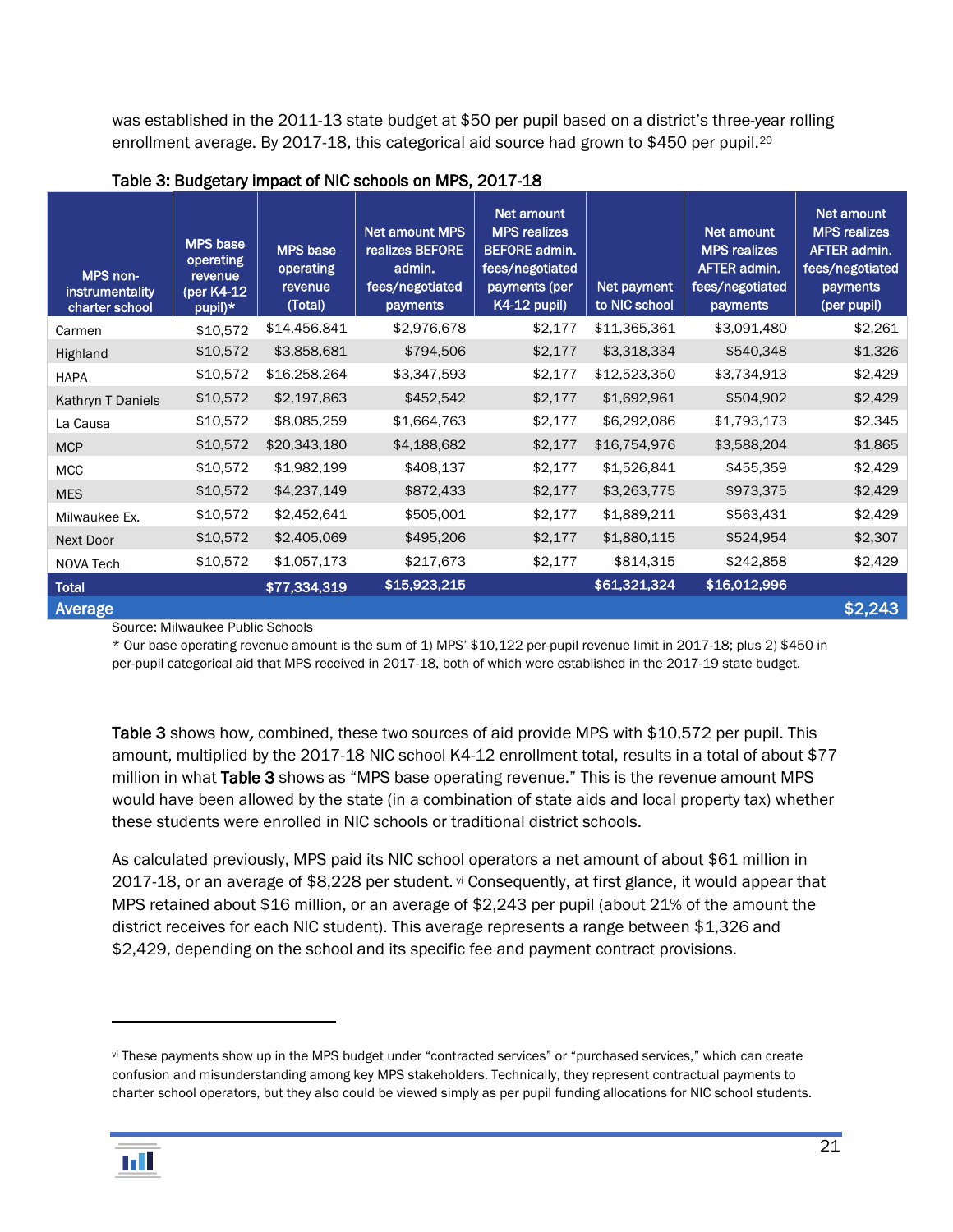It should be noted, however, that if these were students attending district schools, MPS would have almost total discretion over how to allocate the full \$10,572 per pupil (or about \$77 million) to meet all of the district's operating costs, including those incurred for traditional schools, instrumentality charter schools, other school types, central school supports, other programming and services, administrative costs, infrastructure costs, and legacy expenses. In the case of NIC schools, however, MPS retains discretion only over the \$2,243 per pupil (\$16 million) that is not paid out to NIC schools.

Consequently, to the extent that one assumes MPS would otherwise be educating those same students in district schools, the district's decision to contract with NIC schools amounts to MPS effectively transferring to charter operators most of its spending discretion for the per pupil allocation amount. Conversely, if one presumes that those schools and students would not be part of the MPS system were it not for the initiative of the outside charter operator, then the MPS-NIC financial relationship could be viewed as giving MPS more than \$2,200 per pupil that it would not otherwise have to help defray centralized district-wide indirect costs. We explore these two points of view in further detail below.

Finally, it is important to note that in contracting with NIC schools, MPS avoids a variety of costs that it would otherwise incur if those same schools were district schools. Most notably, the district avoids having to recruit, hire, and provide HR and other indirect services for NIC school teachers. Additionally, the district does not accrue long-term retirement/pension and health care legacy costs associated with retirement benefits for teachers and staff employed by NIC schools. For NIC schools that enter into lease agreements to operate in MPS facilities, the district also recovers, through lease payments, some of the cost of maintaining those buildings if they were vacant.

#### State and federal categorical aid

As is true for independent charter schools under other authorizers, NIC schools receive, through MPS as their LEA, special purpose funding from state and federal sources to support specific student populations such as low-income students, students with disabilities, or English language learners.[vii](#page-24-1) According to MPS-NIC school contracts, these categorical aids "shall flow to [NIC school] Operator through MPS in accordance with any attendant regulations and in the same manner as noncontracted MPS schools."[viii](#page-24-2) In practice, this means that some of these aids are distributed to NIC schools on a per-pupil basis, but some are used for district-wide programming that may not necessarily be tailored to NIC schools and do not translate into additional payments to NIC schools.

As previously noted, MPS retains a portion of district-wide categorical funds for administrative costs and centralized programming and then makes allocations to schools (whether charter schools or district schools). In contrast, independent charter schools receive the aid directly from the state or federal government and exercise discretion over how to spend it. But they also shoulder the same costs associated with compliance responsibilities as MPS incurs on behalf of its charter schools (a

viii This wording appears in all MPS-NIC contracts governing schools during the 2017-18 academic year.



<span id="page-23-0"></span>vii Examples of these categorical revenue sources are state special education aid, state Common School Library Fund, federal Elementary and Secondary Education Act (ESEA) Title I for low-income students, and federal special education funds distributed under the Individuals with Disabilities Act (IDEA).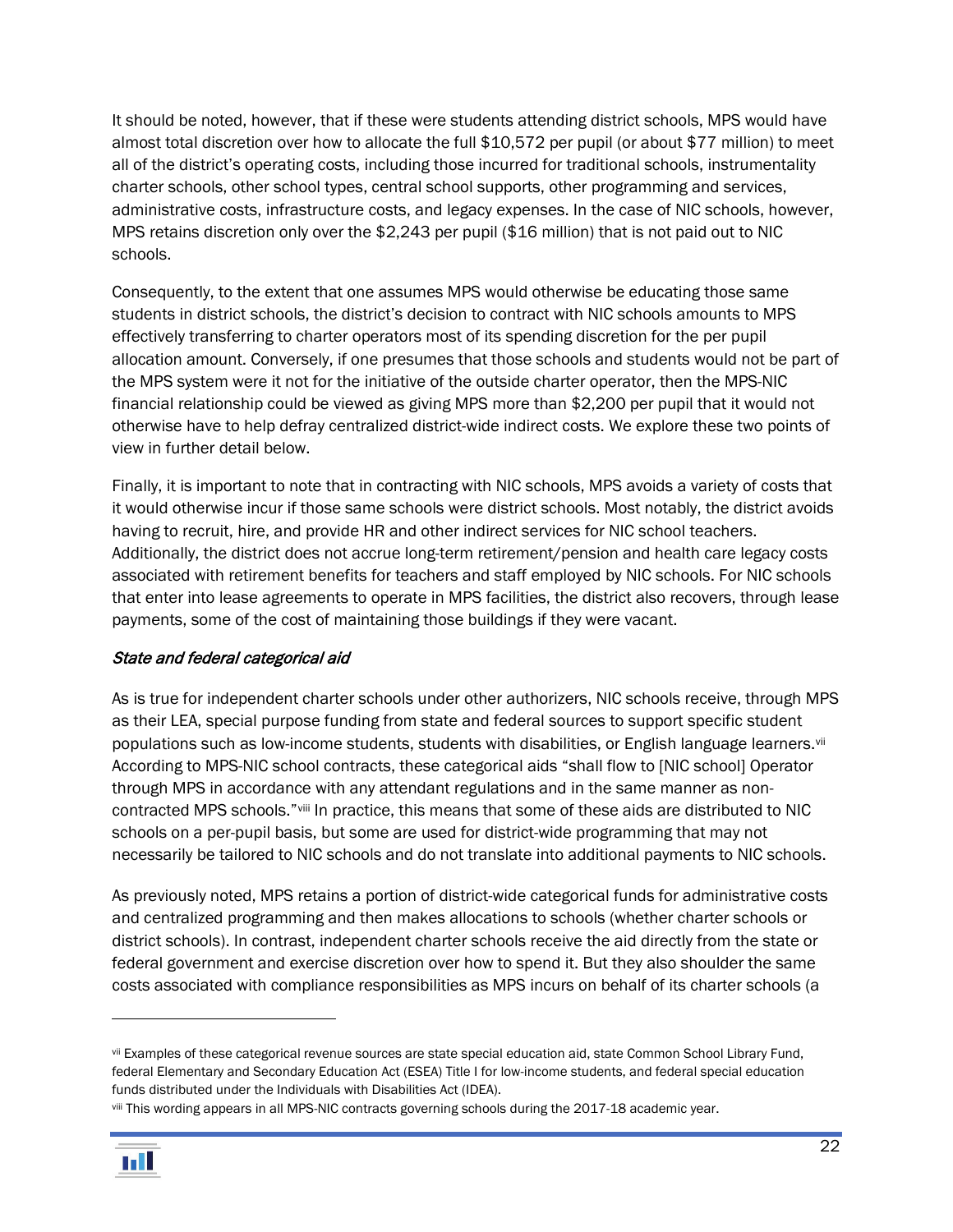cost for which the district states it does not charge NIC schools, but one that could be seen as embedded in the administrative fee schools pay).

As noted, MPS, as the LEA for all district schools (both charter and traditional schools), receives some state and federal categorical aids that are calculated based on student counts and some that are determined by district-wide program costs (such as state and federal funding intended to support English language learners). MPS officials state that NIC schools, like all MPS schools, are eligible to access these programs. But because NIC schools, by design, offer distinct academic programs – and because MPS may not consider the distinct needs and priorities of these schools – the extent to which NIC schools benefit from the overall manner in which MPS has elected to use its categorical aids has been questioned.

It could be argued that MPS should be sharing some of the financial benefit it derives from receiving these categorical aids more directly with its NIC schools. This analysis cannot settle that question, as it would require detailed exploration of MPS' precise use of categorical aids and the extent to which such usage already is benefiting NIC schools.

# <span id="page-24-0"></span>Summary

#### Fiscal impacts for MPS NIC schools

To summarize the discussion above, charter schools that contract with MPS receive a base per-pupil amount for general operations that is equal to that received by independent charter schools, although some have negotiated additional payment arrangements from MPS. In addition, the administrative fee rate charged by MPS does not differ meaningfully from that charged by UWM or the City of Milwaukee.<sup>[ix](#page-25-0)</sup> At the same time, state and federal categorical aids are distributed to NIC schools in the same manner as they are distributed to traditional schools. Amounts MPS withholds for both administrative costs and district-wide programming are subject to legal requirements and the district's discretion. This is distinct from the case for independent charter schools, which have direct access to and control over spending of all state and federal aids for which they, as LEAs, are eligible.

Other factors to consider are that NIC schools, by virtue of their contractual relationship with MPS, also appear to have access to a variety of optional services, some of which are free-of-charge and others offered for a fee. However, some charter operators indicate they do not avail themselves of many of these services because they are not relevant to their needs. Chartering with MPS also arguably gives schools greater access to school buildings.

Overall, it is important to remember that authorizers and charter school operators are free to select the contract partner that best serves their needs or advances their strategic goals.

Finally, the differences in contract terms *between* NIC schools that are apparent from this analysis with regard to administrative fee rates and special supplemental payments raise equity concerns

<span id="page-24-2"></span><span id="page-24-1"></span>**ix As discussed above, MPS administrative fee rates for some schools are higher than those charged by other authorizers** and some are lower. (MPS fees range between 1% and 3%, UWM charges 1.7%, and the City of Milwaukee charges between 2% and 2.5%.)

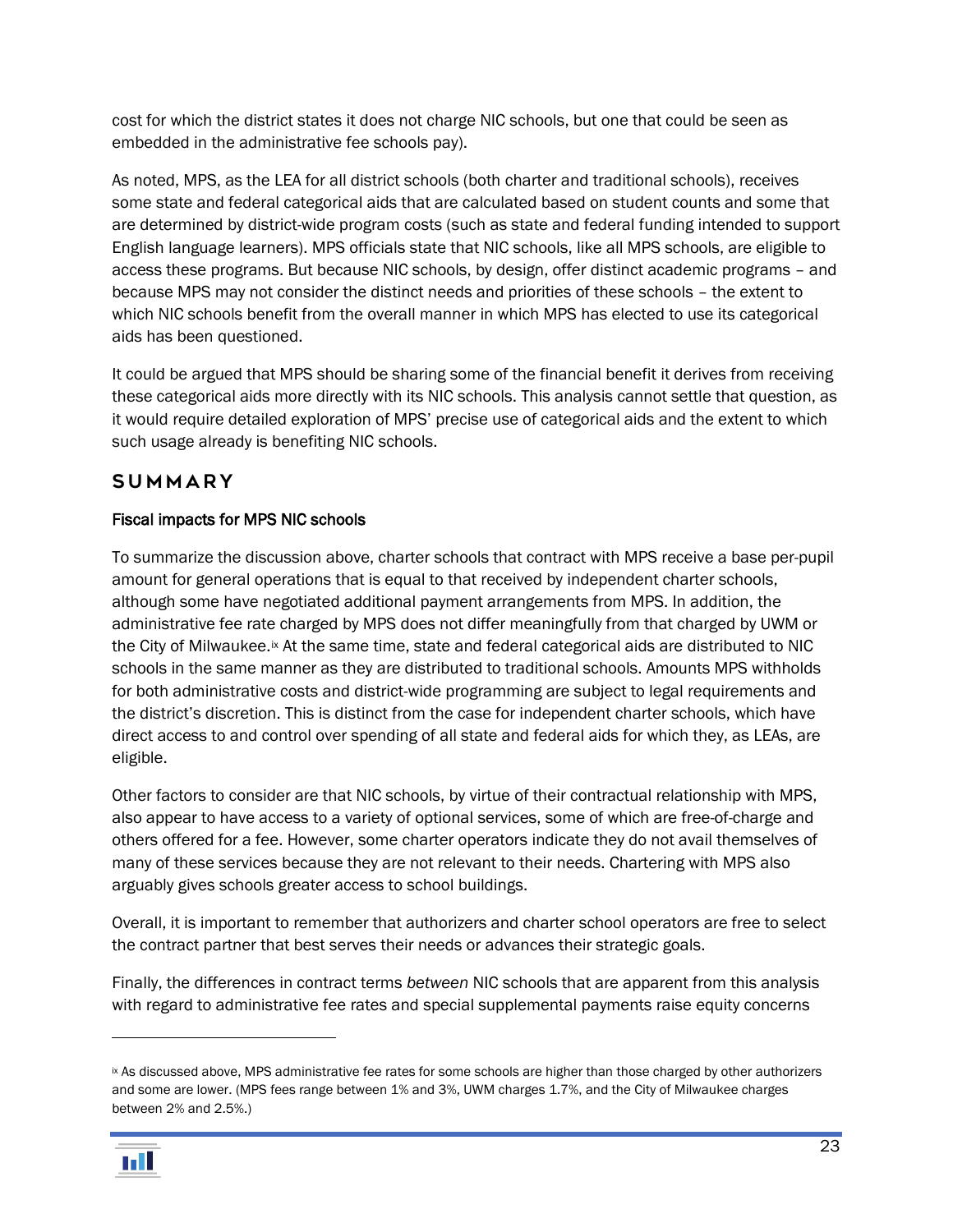and likely fuel some of the discord that surrounds MPS chartering decisions. Moreover, our interviews with NIC school operators indicate that their relationship with MPS would benefit from better communication and transparency regarding MPS' fiscal and administrative policies and practices.<sup>[x](#page-26-0)</sup>

It is not within the purview of this research to reconcile conflicting accounts related to the working relationship between MPS and its NIC schools. However, MPS and state policymakers could ease such cooperative differences through enhanced clarity and equity in district administrative policies and state laws governing district and charter school financing. Later in this report, we discuss factors in both MPS and state policy that contribute to these differences and possible alternative approaches adopted by other states and school districts.

#### Does MPS benefit financially from NIC schools?

Education finance in Wisconsin primarily is driven by enrollment. As the K-12 public education landscape in Milwaukee has become increasingly competitive, MPS' fiscal condition has been negatively affected by its loss of students. That is because it maintains substantial costs – including retiree health care, pensions, and certain other forms of fixed overhead – that do not diminish as enrollment drops (at least in the short run). Furthermore, it cannot necessarily cut teachers and certain teacher-support costs at a pace that is commensurate with its loss of students.

Consequently, to the extent that NIC schools do, in fact, help MPS retain or attract students, there logically would be a financial benefit to MPS chartering schools. Because it is difficult to prove that NIC schools attract students who otherwise would not enroll at MPS, however, we also seek to answer whether, *putting the question of increased student enrollment aside,* the district benefits financially when it charters NIC schools compared to when it does not.

At first glance, the answer appears simple. When a student enrolls in a NIC school, MPS receives enrollment-based state aid at the same level as it would if those students were enrolled in district schools (\$10,122 per pupil in equalization aid and property taxes plus \$450 per pupil in categorical aid in 2017-18). That is higher than the amount the state guarantees for independent charter schools (\$8,395 per pupil for 2017-18 before any fees or incentive payments).

Because MPS' policy is to provide base per-pupil operating funding (not including categorical aids) for its NIC schools at the same level as they would be funded if they were independent charter schools under other authorizers, this generates a positive per-pupil balance that MPS can use to cover a variety of district-wide costs. Those include costs *inside* classrooms through direct and centralized school accounts and *outside* classrooms through district-wide fixed administrative, infrastructure, and legacy costs.

<span id="page-25-0"></span><sup>x</sup> Our interviews with a variety of key informants representing authorizers, charter schools, and other individuals with relevant expertise shed light on some aspects of the working relationship between charter schools and all three authorizers. It should be noted, however, that our interviews *with specific charter school leaders* was limited to officials from two NIC school operators. We were not able to interview representatives from several UWM and City of Milwaukee charter schools, after repeated attempts to make contact. As such, we are not able to ascertain the direct perspective of those schools related to the nature of communication and cooperation with their authorizers.

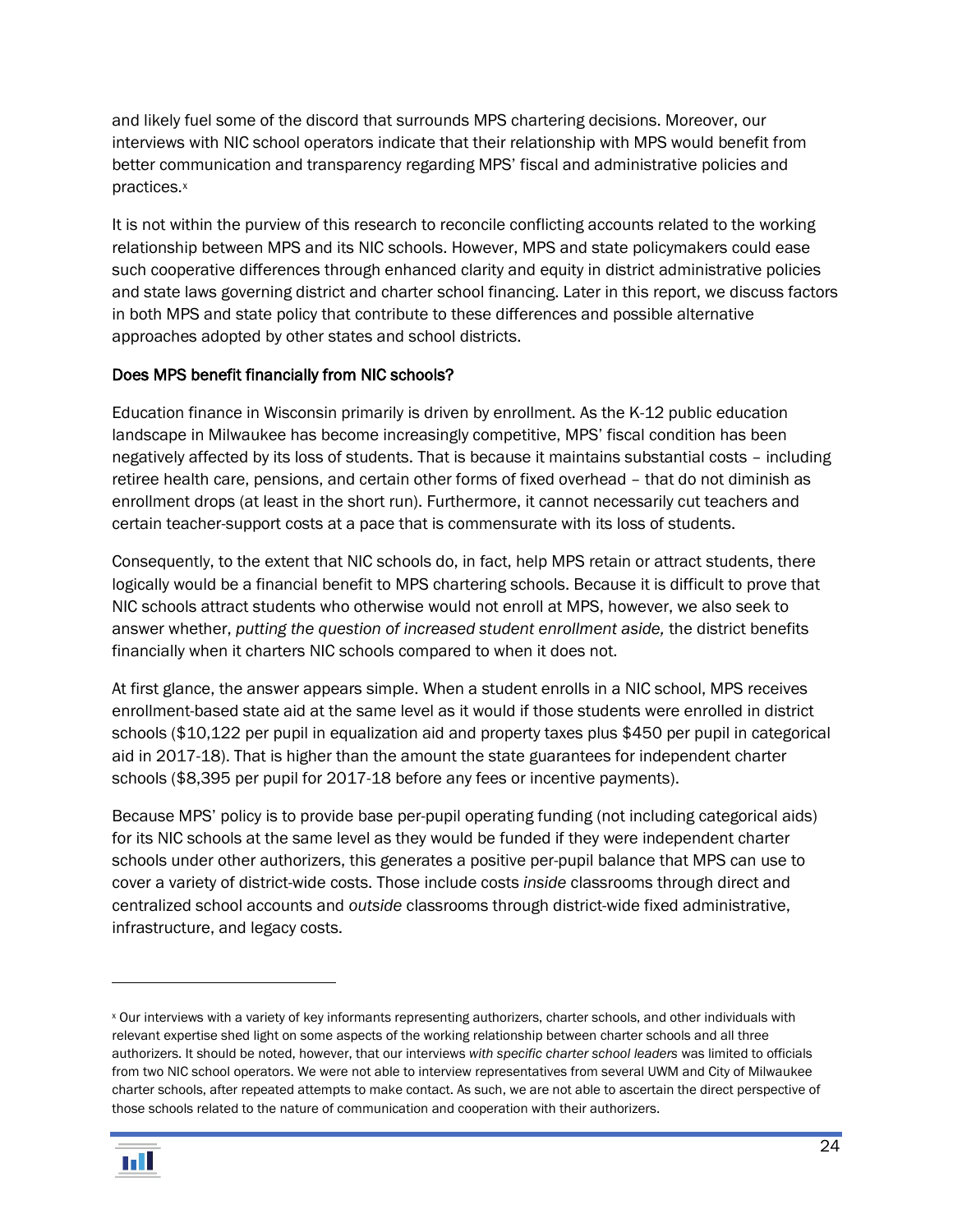It also could be argued that NIC schools generate an additional fiscal benefit for MPS. Relative to traditional district schools, NIC schools arguably allow MPS to avoid some costs, most notably those associated with retirement benefits for staff, central programming costs that do not apply to NIC schools, and maintenance of vacant or underutilized facilities (where applicable).

Overall, is it appropriate for MPS to retain the full balance between its per-pupil allocation from state and local sources and the amount allocated to NIC schools? Should it, instead, be sharing a larger portion or even all of this balance with the schools it is chartering? The answers to those questions are in the eye of the beholder.

As noted above, as district enrollment goes down, MPS must allocate a higher share of its per-pupil revenues to fixed costs, leaving less funding going directly to schools. However, that balance arguably is smaller when students are enrolled in NIC schools than when they come through district schools. According to MPS' 2017-18 budget, the average per-pupil amount the district allocated to district and instrumentality charter schools was roughly \$7,570, or about \$650 less than the average funding level MPS provided to NIC schools.[21](#page-44-11)

In sum, MPS receives the same amount of revenue whether or not a student enrolls in a NIC school or a traditional school. Assuming students enrolled in NIC schools would be enrolled in district schools if the NIC school did not exist, the principal fiscal impact on the district of NIC enrollment is a loss in discretion over how to allocate a portion of those revenues between enrollment-driven school costs and fixed or indirect costs incurred district-wide.

In addition to any costs NIC schools allow the district to avoid, the precise fiscal impact on MPS of contracting with NIC schools, then, depends on the breakdown between the district's pupil-driven costs and its fixed costs. As long as any one type of school receives a lower per-pupil allocation than the other, then one could argue that the former effectively is subsidizing the latter's share of districtwide fixed costs.

<span id="page-26-0"></span>In the context of this analysis, therefore, one could argue that the more NIC schools receive per pupil, the more traditional MPS schools are shouldering the burden of district-wide fixed costs. NIC schools, of course, might argue that given their semi-independent status, and the costs they help the district avoid, they should not be called upon to help shoulder costs that, in some cases (like legacy costs), have little to do with them. Moreover, NIC schools, arguably, do not meaningfully benefit from MPS centralized services designed for traditional district schools with unionized workforces.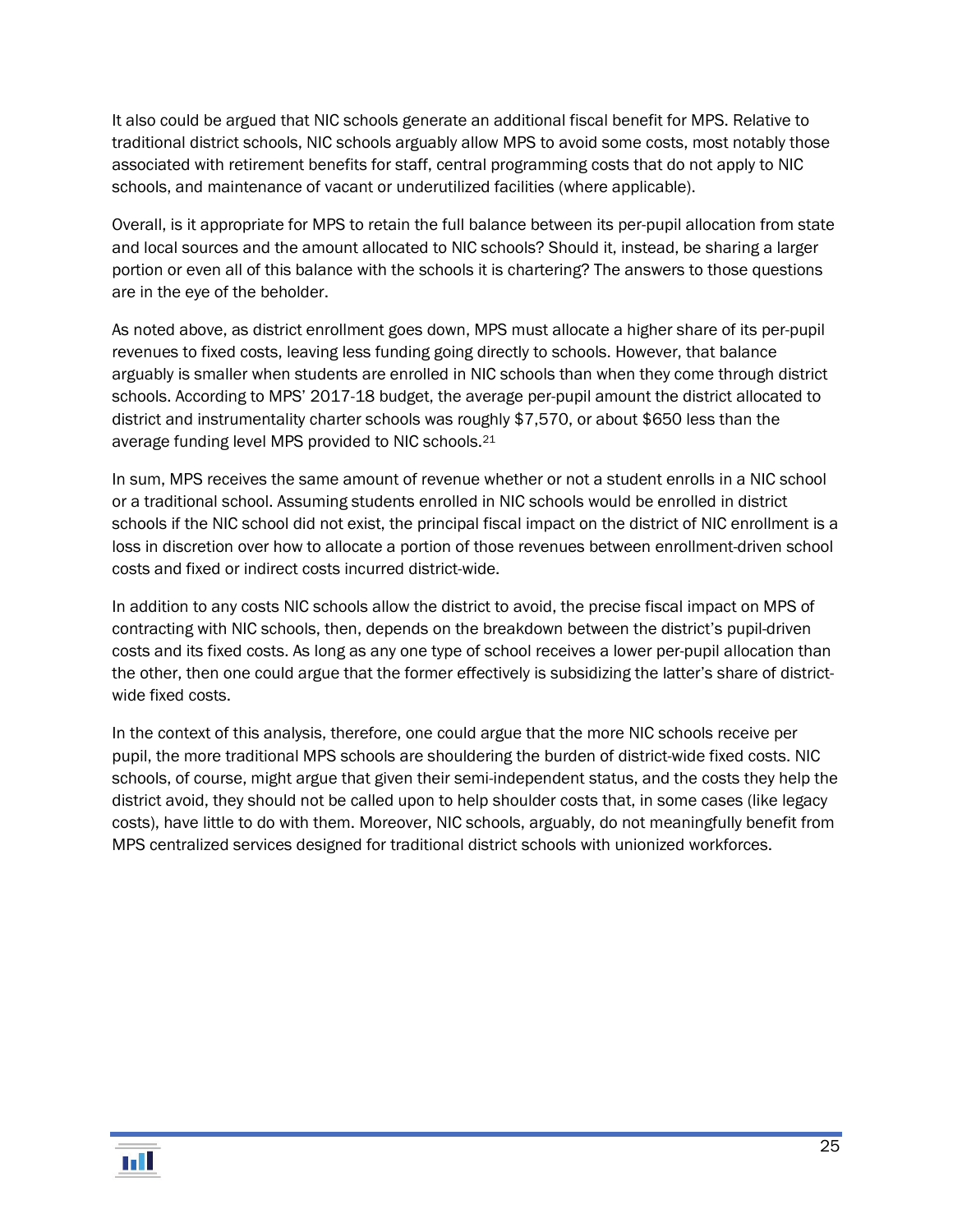# <span id="page-27-0"></span>Charter schools in other **STATES**

To put the Wisconsin charter school landscape in context, we conducted a national scan to identify charter school policies and funding frameworks in other states that offer relevant lessons for Wisconsin and Milwaukee. The starting point for selecting comparison case studies was to consider states and school districts with charter sectors of comparable size to Wisconsin and Milwaukee, either in terms of enrollment count, charter enrollment as a share of total enrollment, or both. Our preference also was to select states that were in somewhat close geographical proximity to Wisconsin. Based on this scan, we selected four states – Colorado, Indiana, Illinois, and Minnesota – to serve as comparison case studies.

We would note that in reviewing the charter school legal and policy landscape in each of the four states, we considered the "model law for supporting the growth of high-quality public charters schools" established by the National Alliance for Public Charter Schools (NAPCS).<sup>[22](#page-44-12)</sup> While this alliance, per its website, advocates for "public school students attending or hoping to attend a charter school," the model law speaks to issues like equity, accountability, and transparency. Although it is not our aim to advocate for or against the establishment of charter schools, we hope most would agree that these factors should characterize the relationship between states, school districts, and charter schools irrespective of one's viewpoint on charter school expansion.

We also would note that K-12 education in these states sometimes included several school types with varying levels of autonomy relative to the resident school district or state regulations. States used distinct terms such as "charter school" or "innovation school"[xi](#page-28-0) to signal the nature of a given school's regulatory flexibility. However, the meanings of such terms are not necessarily uniformly applied across states.

# <span id="page-27-1"></span>Colorado

Like Wisconsin, Colorado's charter school law was enacted in 1993, and the sector has expanded considerably since then – from 50 charter schools in 1997 to 250 serving more than 120,000 students in 2017-18.[23](#page-44-13) The state gives chartering authority to local school districts or the Colorado Charter School Institute (CSI), a statewide organization created in 2004, which authorized 41 of Colorado's charter schools as of 2016-17.[24](#page-44-14)

Colorado law ties charter schools closely with school districts by stipulating that a charter school is "not a separate legal entity independent of the school district, but rather a public school defined uniquely by a charter and partially autonomous while remaining within the school district."<sup>[25](#page-44-15)</sup> It is not surprising, then, that the vast majority of school districts are granted Exclusive Chartering Authority

xi As of June 2017, the Wisconsin Department of Public Instruction has allowed school districts to become "Innovation Districts" by applying for waivers from certain state laws or regulations in order to create innovative educational programs aimed at improved student outcomes. https://dpi.wi.gov/sites/default/files/imce/eis/pdf/Innovation%20Guidance.pdf



 $\overline{a}$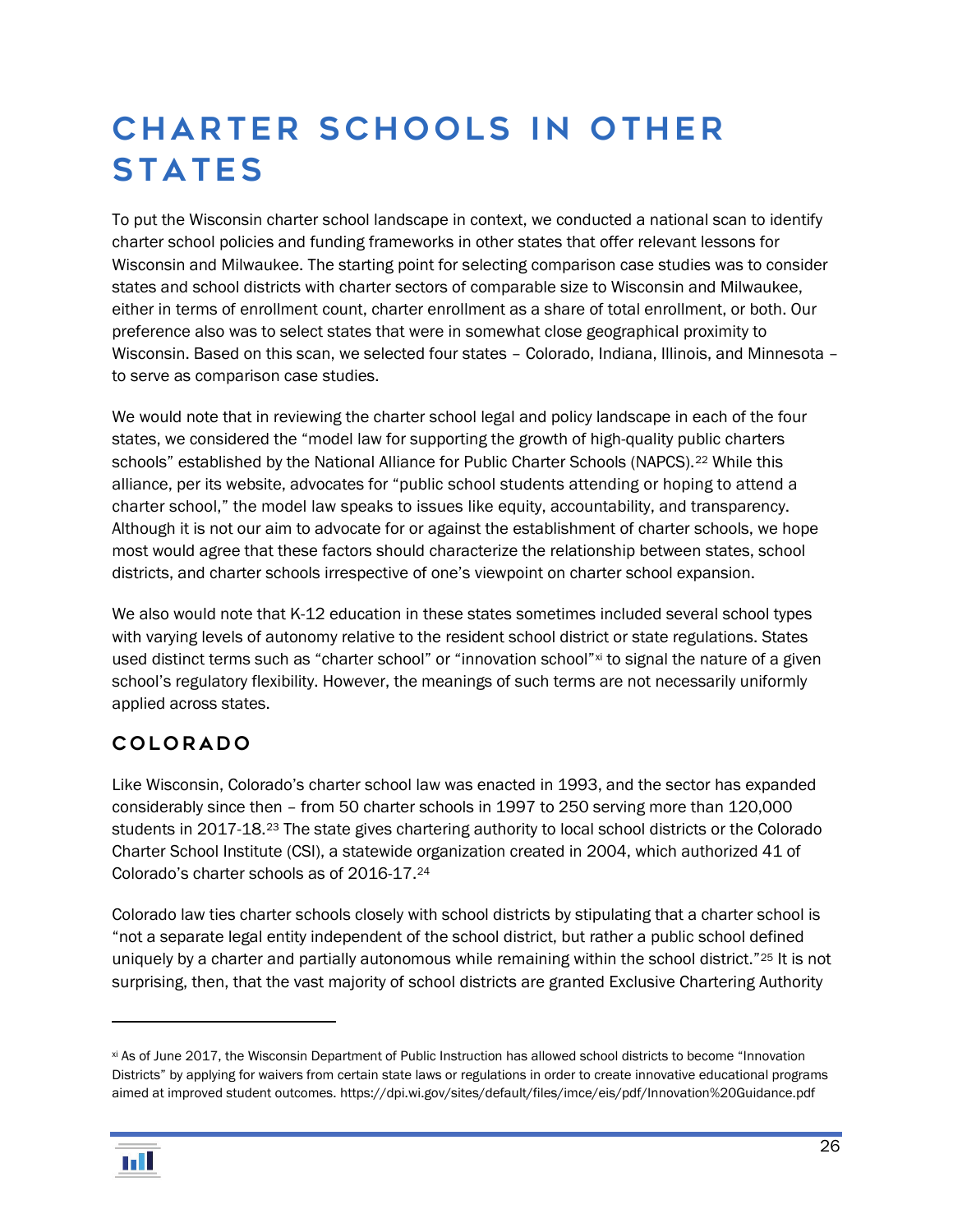(ECA), meaning they are the only authorizer in their district (only eight districts were not granted this status).

#### Funding

Colorado allocates a guaranteed minimum funding level per K-12 pupil – \$6,769 in 2018-19.[26](#page-44-16) While charter schools receive 100% of this per-pupil allocation (designated as Per Pupil Revenues for operating expenses, capital reserve, and risk insurance), the charter authorizer may retain funds to cover the actual overhead costs for services they provide to the school. In districts with more than 500 students, the overhead costs may not exceed 5% of the per pupil revenues (smaller districts limit the overhead costs to 15%).<sup>[27](#page-44-17)</sup>

The law also requires the district to provide its charter schools with an itemized account of its central administrative overhead costs as well as an itemized account of actual costs for services the charter school purchased from the district. The methodology established for calculating purchased services costs ensures that charter schools are paying the same amount per pupil for centralized district services as district schools. Colorado law also explicitly grants charter schools the option to choose whether to purchase services from their authorizer or from a third party.

A 2017 law also mandates equitable access to some local tax revenues for charter schools. For example, mill levy overrides<sup>[xii](#page-29-1)</sup> must be shared with charter schools. The district can choose to send 95% of the school's allocation to the school (5% can be kept as an administrative fee), or it can share these funds among all of its schools for district-wide student or programmatic needs. The district is prohibited from discriminating between types of schools when distributing or making use of such funds.<sup>28</sup> This provision applies only to charter schools authorized by school districts – schools authorized by CSI cannot access this funding source. Finally, charter schools authorized by a local school district also may be able to borrow money from their authorizing district.<sup>[29](#page-44-19)</sup>

#### **Facilities**

Independent charter schools in Colorado may be charged rent for using school district facilities, but it is a nominal amount – rent may not exceed  $$12$  per year.<sup>[30](#page-44-20)</sup> Similar to Wisconsin, the school also must negotiate payment of operations and maintenance costs for the use of district-owned buildings.

For charter schools that do not operate in district facilities, the law explicitly allows charter schools to lease or purchase land from the state. Moreover, Colorado law makes charter schools eligible for capital funding from the state legislature. This matching grant program, Building Excellent Schools Today (BEST), is available to charter schools that have been operating for at least three years and that are located in a facility with capital construction needs. The funds are distributed on a per-pupil basis, and the amount available for the grant changes annually based on state legislative policy decisions.

<span id="page-28-0"></span>xii In Colorado, a mill levy override is similar to a property tax referendum to exceed per pupil revenue limits in Wisconsin. https://www.greeleyschools.org/Page/21492



 $\overline{a}$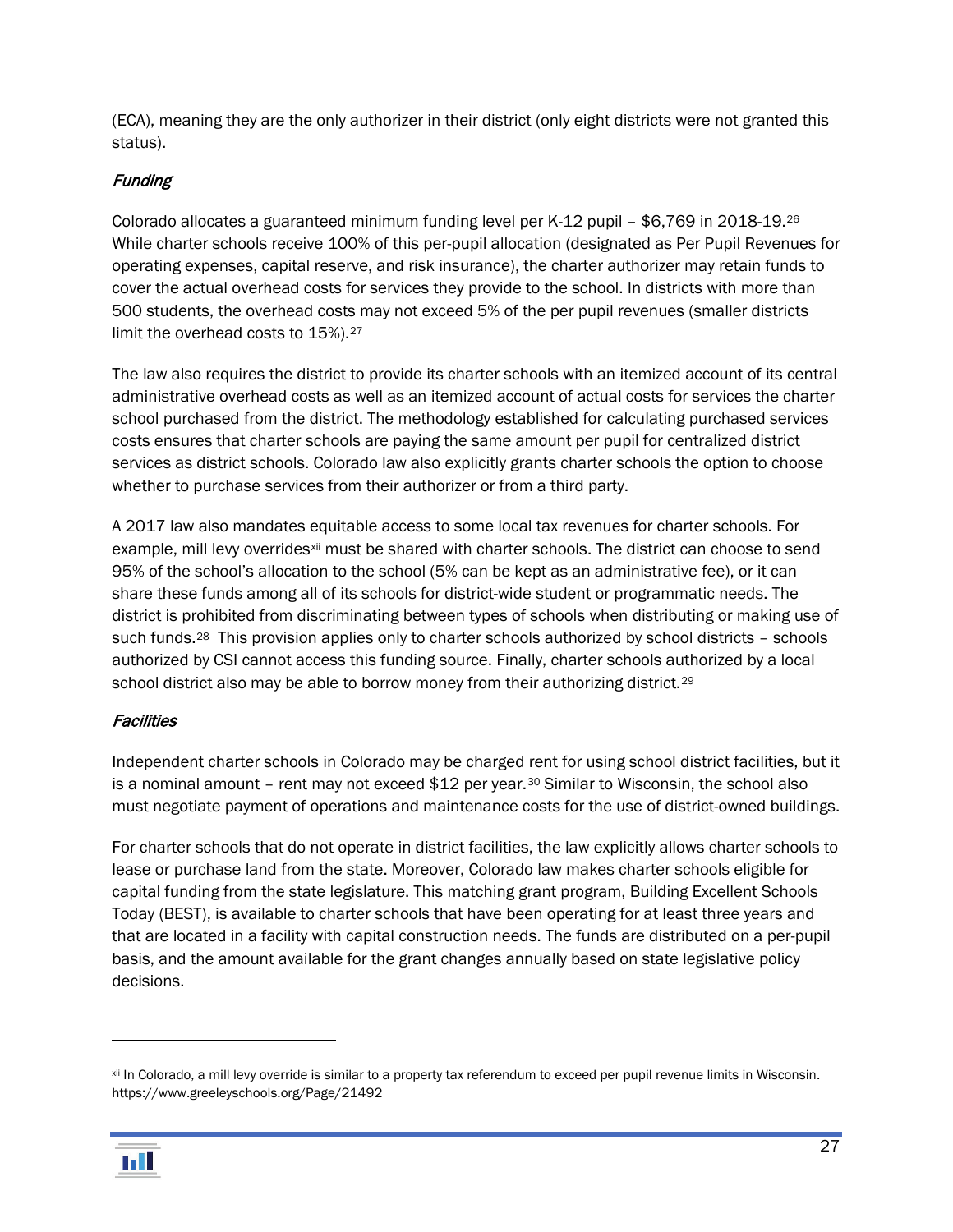#### Denver School District

The Denver Public Schools (DPS) website lists 64 charter schools and notes that all are authorized by DPS. According to the Colorado Department of Education, close to 20,000 students were enrolled in charter schools in DPS in 2017-18. In contrast to MPS, DPS has Exclusive Chartering Authority in its enrollment area (as do most school districts in Colorado).

Of potential relevance to Milwaukee, DPS established a District-Charter Collaborative Council aimed at fostering collaboration with charter schools regarding facilities, special education programming, and peer learning opportunities. The council's stated purpose is to discuss and develop policy recommendations to improve the working relationship between DPS and its charter schools. The council is committed to sharing best practices between school sectors as well as sustaining charter school autonomy. One way it encourages cooperation is through working groups that focus on solving specific problems or addressing concerns. Working group recommendations then go to the collaborative council and the district superintendent.

Colorado law also includes separate provisions governing a similar school type, referred to as "innovation schools." While charter schools in Colorado are independently run, innovation schools are managed by the district. Innovation schools are able to waive some district policies, state statutes, and collective bargaining agreements to encourage the design and implementation of innovative practices aimed at improving student outcomes.[31](#page-44-21)

### <span id="page-29-0"></span>Illinois

Enacted in 1996, Illinois' charter school law establishes school districts as the primary authorizers of charter schools.[32](#page-44-22) According to the Illinois State Board of Education, as of 2016-17, Illinois had 61 charter schools with 141 school campuses serving more than 65,000 students, most of which were in Chicago. [33](#page-44-23) There are 10 active authorizers in Illinois: nine school districts (including Chicago Public Schools) and the State Charter School Commission.

The commission has statewide chartering jurisdiction and authority, but it is limited to authorizing charter schools that appeal their school district's original decisions. The commission may charge up to 3% of the school's revenue in administrative fees.<sup>[34](#page-44-24)</sup> However, Illinois charter law does not appear to specify limits on the administrative fees collected by school districts, which comprise the vast majority of charter school operators. Charter schools authorized by the commission are their own LEAs, while charter schools authorized by a school district fall under the authorizing district's LEA.

An annual audit of charter schools is required, and it must be completed by an independent, outside entity. The audit is submitted to the authorizer and the State Board. An authorizer may require quarterly financial reports to facilitate financial oversight.[35](#page-44-25) 

#### **Funding**

<span id="page-29-1"></span>The State of Illinois guarantees a "foundation level" of funding for each student in a public school district. Similar to Wisconsin's revenue limit per pupil, the foundation level is achieved by determining the level of funding each school district can raise through property and other local taxes, with General State Aid making up the difference. In fiscal year 2016, the foundation level was

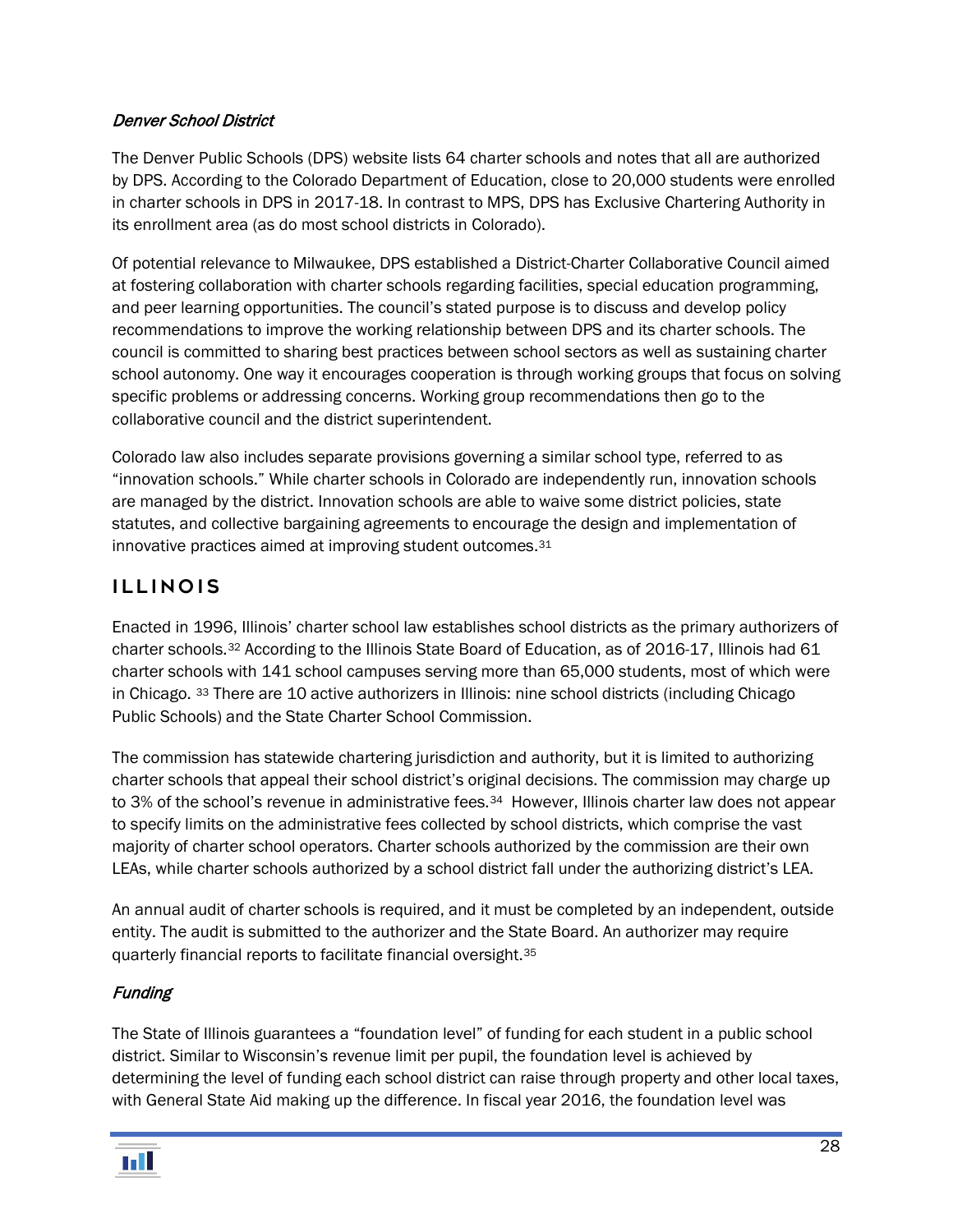\$6,119.[xiii](#page-31-1) Additional funding goes to districts based on other factors, such as high levels of poverty.[36](#page-44-26)

For the purposes of local charter school financing, charter school students are counted in the enrollment tally of the school district in which they reside, which then sends funds to the charter school in which the student is enrolled. Illinois charter law guarantees charter schools are funded between 97% and 103% of a home district's per capita tuition (an amount derived from a formula meant to quantify the amount of its own resources a school district spends per student).[37](#page-44-27) The exact amount a charter school receives from the home school district is laid out in the charter schoolauthorizer agreement.

In addition, the Board of Education maintains a variety of other funding policies that benefit both charter schools and their home school districts. Transition impact aid for home school districts, for example, replaces some of the per capita funding the district pays the charter school (90% in the first year, 65% in the second year, and 35% in the third year), mitigating somewhat the financial impact of students leaving the district..[38](#page-44-28) However, funding for this program has not been allocated since fiscal year 2009, leaving many smaller districts hesitant to charter schools.<sup>[39](#page-44-29)</sup>

The Board also provides start-up grants, capped at \$250 per student, to cover materials such as textbooks, technology, and furniture for a new school.<sup>[40](#page-44-30)</sup> Additional assistance for these needs is available from the Charter Schools Revolving Loan Fund, which provides interest-free loans to charter schools of up to \$750 per student. Charter schools are eligible for only one loan in their initial term of operation.[41](#page-44-31) Furthermore, charter schools are eligible to apply for and receive any grant that the State Board makes available to school districts.[42](#page-44-32)

#### **Facilities**

As nonprofits, charter schools are eligible to participate in the Illinois Finance Authority's lease and revenue bond program, which provides favorable terms to help nonprofits acquire, construct, or renovate real estate and other fixed assets.[43](#page-44-33)

Charter schools may contract with school districts, public universities, or other entities for the use of facilities to be used as a school, as well as for the operation and maintenance of the facility. The school district can charge a "reasonable rent" for the use of its facilities, and must charge for any other services it provides to the charter school at cost. Services provided by school boards or public colleges or universities also must be provided at cost.[44](#page-44-34)

Conversion charter schools (i.e., those formed by the conversion of a traditional school to a charter school) cannot be required to pay rent for school district facilities. Other costs, such as maintenance of the school district facilities, are subject to negotiation and must be laid out in the charter agreement.[45](#page-44-35)

xiii Notably, Illinois has not been able to pay school districts the full foundation level amounts for several years. In 2015-17, the state funded only 92.1% of the overall cost of funding all districts at the foundational level.



 $\overline{a}$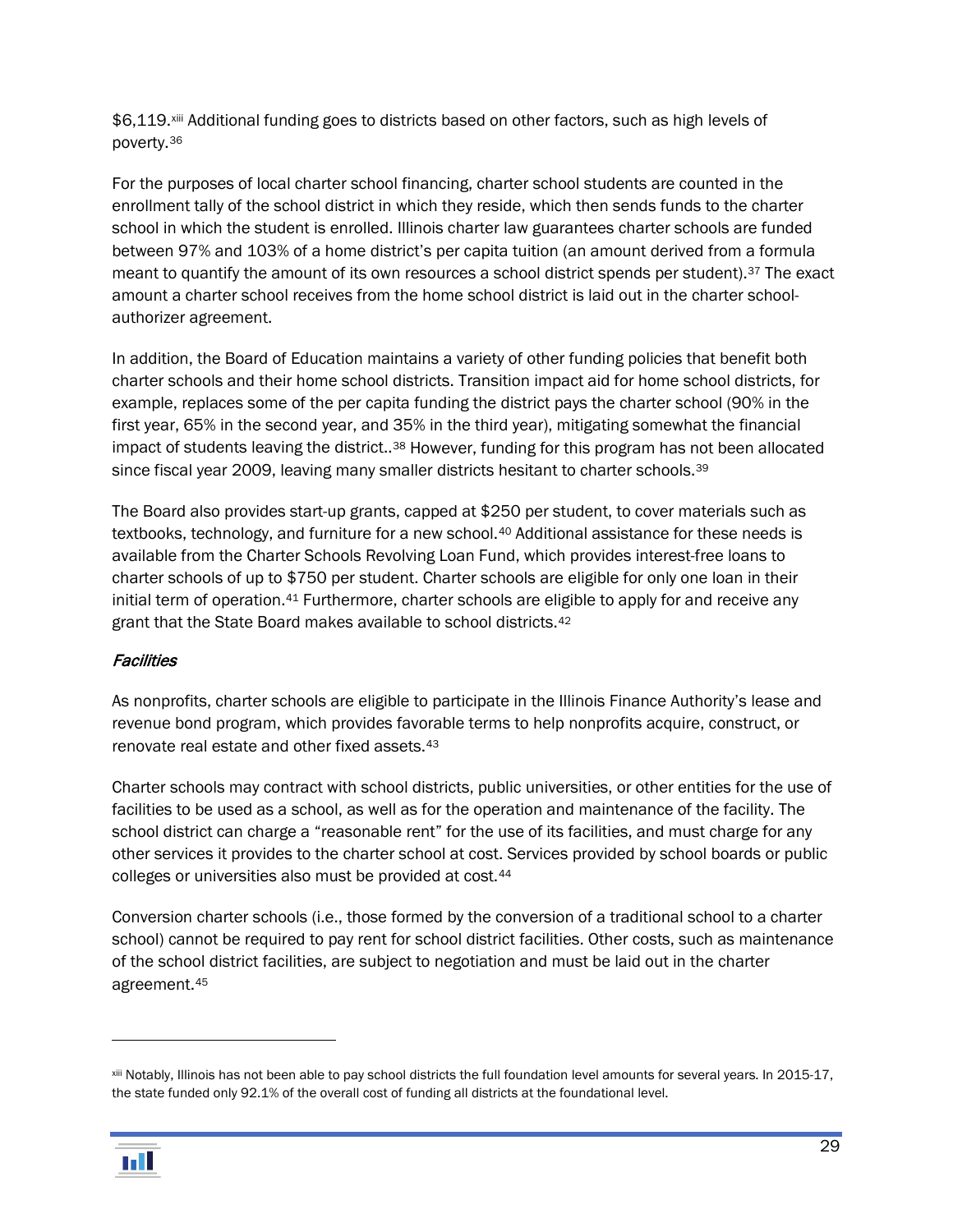#### Chicago School District

Chicago Public Schools (CPS) is the charter authorizer within the City of Chicago.[46](#page-44-36) The CPS Office of Innovation and Incubation, whose mission is to "provide students with access to high quality and innovative education," oversees authorization and oversight for CPS charter schools.[47](#page-44-6) In the 2017- 18 school year, CPS authorized 122 charter schools<sup>[48](#page-44-37)</sup> serving an estimated 59,270 students, approximately 16% of CPS enrollment.[49](#page-44-38)

As required by state law, all charter schools authorized by CPS must have an annual financial audit conducted by an independent auditor. These audits are collected and published as part of the Annual Financial and Compliance Scorecards on the CPS website. Additionally, as part of its renewal process, CPS reviews charter schools' financial audits. Charter schools who fail to meet minimum criteria for fiscal management may have their charter revoked.

### <span id="page-31-0"></span>Indiana

As of 2017-18, Indiana had 96 charter schools with 38,800 students.<sup>[50](#page-44-39)</sup> Indiana state law empowers several types of entities to authorize charter schools, including K-12 school districts (known as "school corporations" in Indiana); an executive of a consolidated city (the Indianapolis Mayor's Office); and state or nonprofit institutions of higher education that offer a four-year degree.<sup>51</sup>

An additional authorizer is the Indiana State Charter Board (ICSB). Created in 2011, the ICSB is an independent state agency authorizing charter schools throughout the state.

Authorizers are required by law to submit annual reports to the State Board of Education that include information about their finances, the schools they authorize, the renewals and non-renewals for the year, and independent financial audits for each school.[52](#page-44-41) These reports are available on the Board's website.

All charter schools in Indiana are considered their own LEA, which confers considerable autonomy, even to those authorized by school corporations. In addition, for some purposes, such as funding, Indiana's charter law treats charter schools as school corporations.

#### **Funding**

Indiana provides "basic tuition" support in equal amounts for each student regardless of the school they attend, set at \$5,352 per student for the 2018-19 school year. Schools receive additional funding through a complexity grant that differs by school district, demographics, and other factors.

Authorizers may charge charter schools no more than 3% of their basic tuition allocation in administrative fees to cover oversight costs.[53](#page-44-42) The fees cannot include the costs of other services the charter school may purchase from the authorizer. By law, the charter school cannot be required to purchase any services (except oversight services) from its authorizer, and the authorizer cannot charge more than market rate for any such services.

<span id="page-31-1"></span>Additionally, charter schools may qualify for grants from the Charter and Innovation Network School Grant, which is administered by the State Board of Education. In order to qualify, the school may not

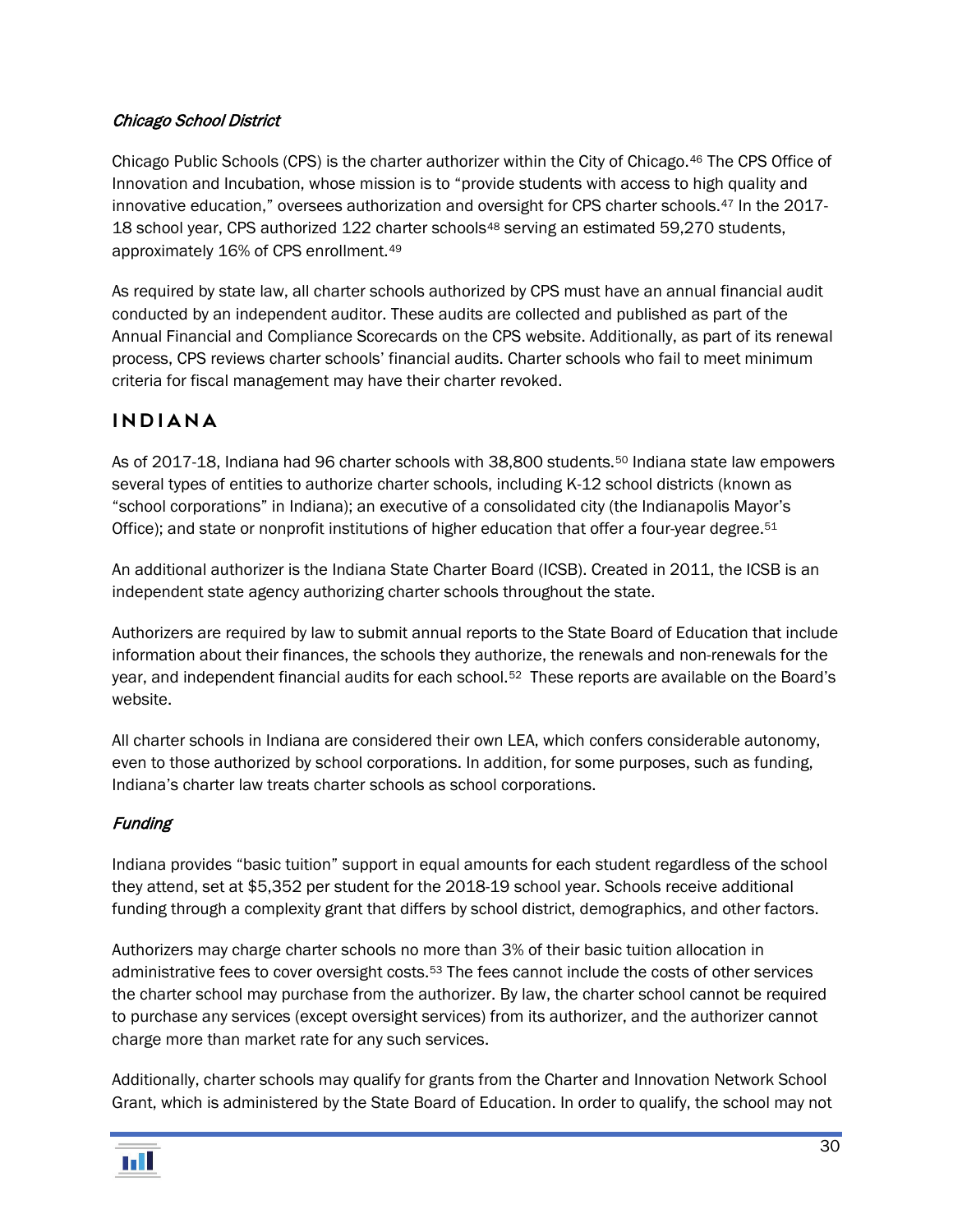receive a share of local property tax revenue. The grant money may be used for capital improvements and other capital projects, technology, and transportation.[54](#page-44-43) Currently, the grant amount is \$500 per eligible charter school pupil.

#### **Facilities**

In addition to providing access to funding through the grant program described above, Indiana maintains on the Department of Education's website a list of school buildings statewide that are closed, unused, or unoccupied. Buildings on this list are to be leased to an interested charter school for \$1 per year, or sold for \$1. During any lease, the charter school is responsible for expenses such as utilities, insurance, maintenance, and repairs, while debts associated with the property remain the responsibility of the school corporation. If the charter school does not begin to use the building for classroom instruction within two years, or if the school closes, then the building is placed back on the list; if a building is still available after two years on the list, then the school corporation may sell it.[55](#page-44-44) The website currently lists just two buildings.

In addition, Indiana law allows a school corporation to vote to share a portion of its capital funds with a charter school.[56](#page-44-45) The Charter School Facilities Assistance Fund provides grants and loans to charter schools for capital needs such as purchasing or constructing buildings or other maintenance.[57](#page-44-46) Charter schools in Indiana also have access to bonds through the Indiana Finance Authority and other authorized sources.

#### Indianapolis School District

Charter schools within the city of Indianapolis are authorized by the Indianapolis Mayor's Office. Within the city of Indianapolis, approximately 14,240 students were enrolled in approximately 30 charter schools in 2016-17, a figure that represents about 33% of the enrollment of Indianapolis Public Schools (IPS).[58](#page-44-47) However, IPS does not charter schools. Instead, the district has a portfolio of autonomous schools.

Among these, Innovation Schools operate in a similar manner to MPS' NIC schools. Students at Innovation Schools are counted as IPS students, but teachers are not IPS employees. This is in contrast to other autonomous schools within IPS, whose teachers are treated the same as teachers at IPS' traditional schools and are part of the IPS bargaining unit (similar to MPS instrumentality charter schools). According to IPS, school leaders at all autonomous schools have authority over the academic functions of their schools. Leaders of Innovation Schools have additional decision-making authority over operational functions.

As a matter of IPS board policy, IPS notes that "Innovation Schools are in partnership with IPS through a legal agreement that outlines services each organization will provide as well as how the Innovation School will be held accountable to achieving results."[59](#page-44-33)

IPS currently lists 17 Innovation Network Schools on its website, with three more slated to open in 2018-2019. The contracts between IPS and their Innovation Schools – which are available on their website – are similar to charter contracts.<sup>[60](#page-44-48)</sup> For example, one Innovation School contract provides a school building for use by the operator, with IPS providing the same utilities and maintenance

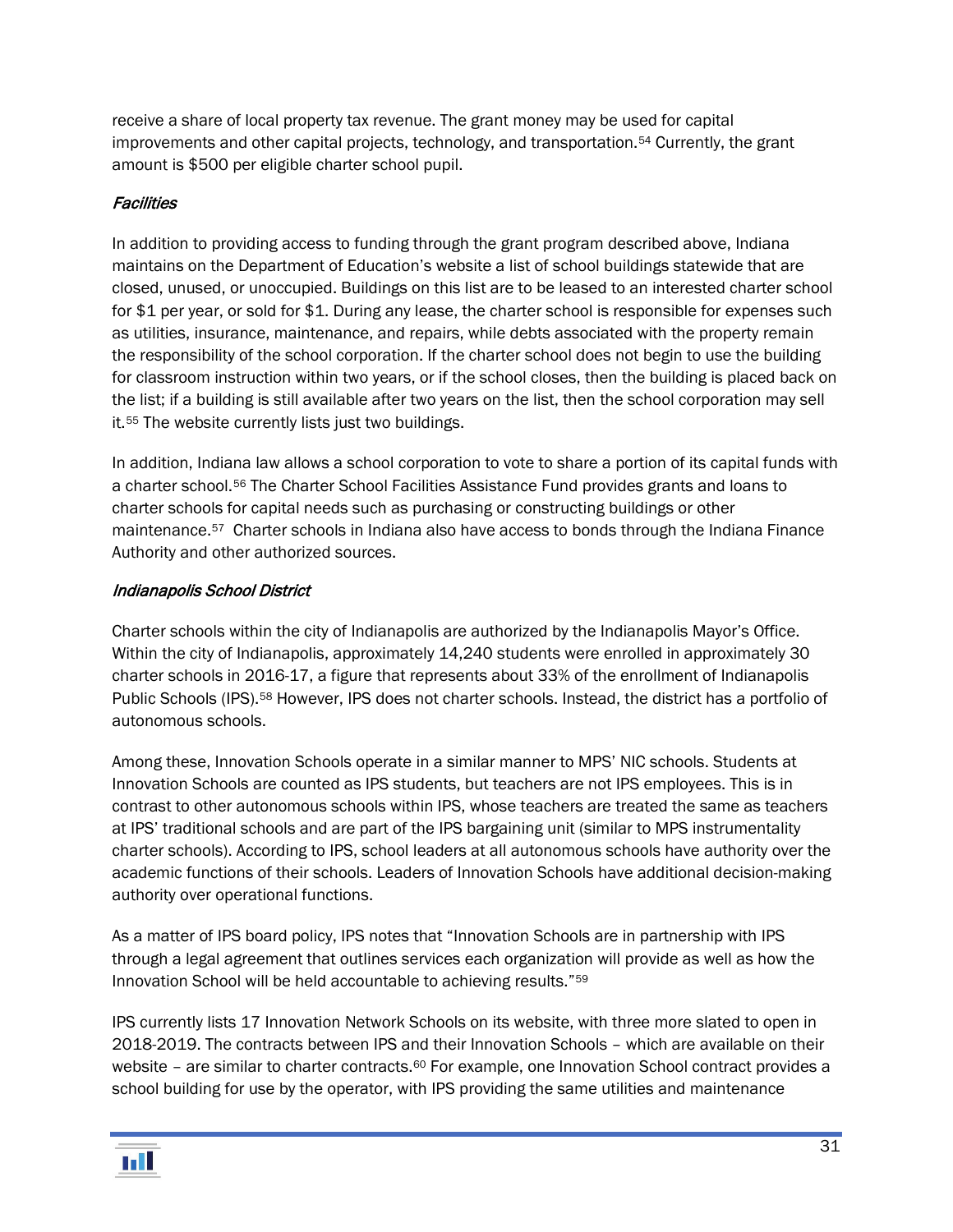support it provides to traditional district schools. This provides greater benefit to the Innovation School than state law would for a charter school, which stipulates a \$1-per-year rent but holds the school responsible for utilities and maintenance.

Innovation School agreements also dictate the amount of money the school will receive from the district. On a monthly basis, the school receives the average of IPS' per-pupil state basic tuition support and complexity grant funding, multiplied by the average daily membership count for the school. In some cases, according to agreements negotiated between IPS and individual Innovation Schools, IPS deducts from the Innovation School's monthly payment a flat fee of \$2,083 to offset various costs IPS incurs on behalf of the school.[61](#page-44-4) Additionally, IPS agrees to pay the Innovation School any additional state funds it receives for the charter school such as funds for special education or English as a Second Language.

# <span id="page-33-0"></span>Minnesota

Minnesota established the first charter school in the nation, having enacted its charter school law in 1991. The state currently has 164 charter schools with an estimated 56,200 students. In Minnesota, there are 14 charter school authorizers including school districts, colleges and universities, nonprofits, and organizations called Single Purpose Authorizers.<sup>[62](#page-44-49)</sup> Charter schools have the same financial audits, audit procedures, and requirements as traditional public school districts.

### **Funding**

Minnesota allocates general education revenues to charter schools and district schools in the same manner.[63](#page-44-6) As such, funding for charter schools and district schools start at the same level with an allocation called "basic revenue," set at \$6,312 in 2018-19.[64](#page-44-50) The amount authorizers can charge charter schools for administrative fees is guided by a formula in Minnesota law.[65](#page-44-51) During their first three years of operation, in order to receive state aid payments, charter schools in Minnesota are required to submit a school calendar and quarterly reports, which must include a list of each student along with specific information such as their start and end dates. After the first three years, charter schools need only submit school calendar and enrollment information.

#### **Facilities**

Because charter schools in Minnesota may not purchase facilities using state funds, leasing is a common practice.[66](#page-44-52) To help defray leasing costs, the state offers a program called Building Lease Aid, which covers the lesser of either 90% of approved rent or provides a dollar amount per student (\$1,314 in 2017-18).<sup>[67](#page-44-53)</sup> Charter schools must re-apply for this funding each year, which makes it an uncertain source of funding. Notably, school districts are not permitted to rent to schools they authorize.[68](#page-44-54)

One way in which charter schools may mitigate such uncertainty is to also establish an affiliated building corporation (ABC). The ABC can receive other forms of funding, including bonds, loans, or mortgages, to purchase a building which it in turn leases to its affiliated charter school. Building Lease Aid can be used to pay this rent to the ABC. Charter schools are eligible to form an ABC if they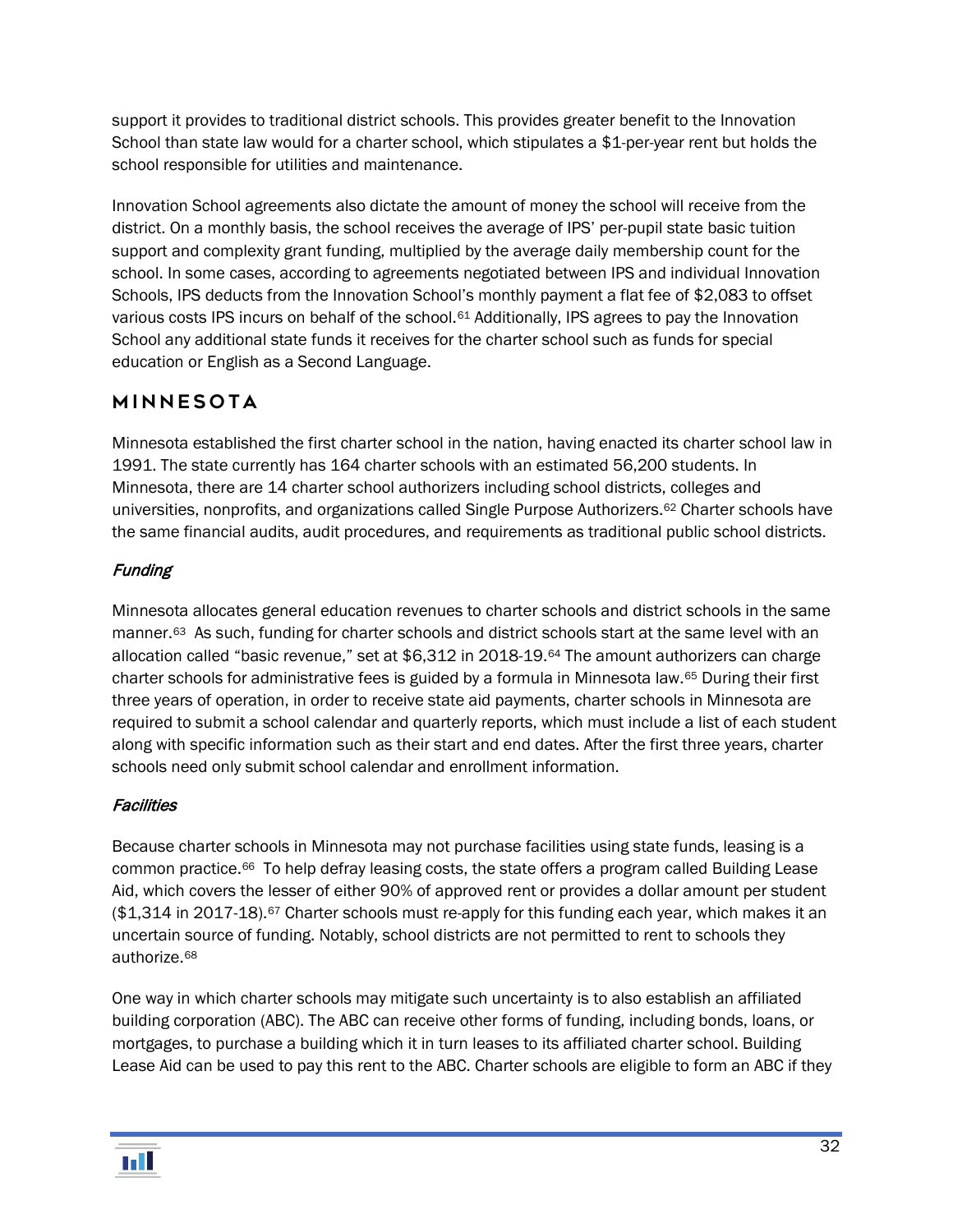have been in operation for six years and have had a positive net balance in their general fund for the previous three years[.69](#page-44-55)

#### Minneapolis School District

According to budget documents, Minneapolis Public Schools had four charter schools in 2015 (out of 76 total schools). Per district policy, its governance of charter schools is limited to what is spelled out in the charter contract or to items that require the district's approval or review.[70](#page-44-56)

In addition to the public school district, nine other charter school authorizers operate 34 schools in Minneapolis. Seven of these authorizers have four or fewer charter schools under their jurisdiction in Minneapolis. Overall, the National Alliance for Public Charter Schools estimates approximately 10,840 charter school students in the city of Minneapolis during the 2016-2017 school year, comprising almost a quarter (23%) of Minneapolis Public Schools' overall district enrollment.[71](#page-44-57)

The large number of authorizers in Minneapolis suggests Minneapolis Public Schools might confront competition for enrollment from charter schools in much the same manner as MPS. However, unlike in Milwaukee, district and charter schools in Minnesota receive the same level of state aid regardless of whether a student enrolls in a district or charter school. Consequently, Minneapolis Public Schools, with four out of the 34 charter schools in Minneapolis, appears not to confront the same fiscal pressures to compete with charter schools for enrollment market share.

# <span id="page-34-0"></span>LESSONS LEARNED FROM PEER STATES

These case studies show that in some respects, the policy environment governing charter schools in Wisconsin and Milwaukee reflects practices surrounding charter school law in other states. Specifically, Milwaukee's authorizer fees appear to be in line with what is considered reasonable by the charter school advocacy organization in states with strong charter school laws. Moreover, Wisconsin's accommodation of multiple charter school authorizers statewide is consistent with other states.

There are three areas, however, in which Wisconsin's legal provisions are dissimilar from other states. Whether policymakers wish to consider changes to bring Wisconsin more in line with these examples likely will depend on their viewpoint on the value of charter schools.

**Equitable access to operating funds.** Through various legal frameworks, the methodologies for funding school operations in all four case study states treat charter schools and district schools in a similar manner. This includes some measure of basic per-pupil allocations and, in some cases, access to additional funding sources such as property tax referenda monies.

In addition, Indianapolis Public Schools' practice of paying its Innovation Schools on a monthly basis tracks actual changes in school enrollment (and associated costs) over the course of a school year. If this practice could be made administratively feasible in Milwaukee, it would mitigate the fiscal impacts on both charter and district schools of student mobility throughout the year. Another instructive practice is Illinois' transition impact aid program, which recognizes the fiscal strain districts incur when students enroll in a charter school outside the district and was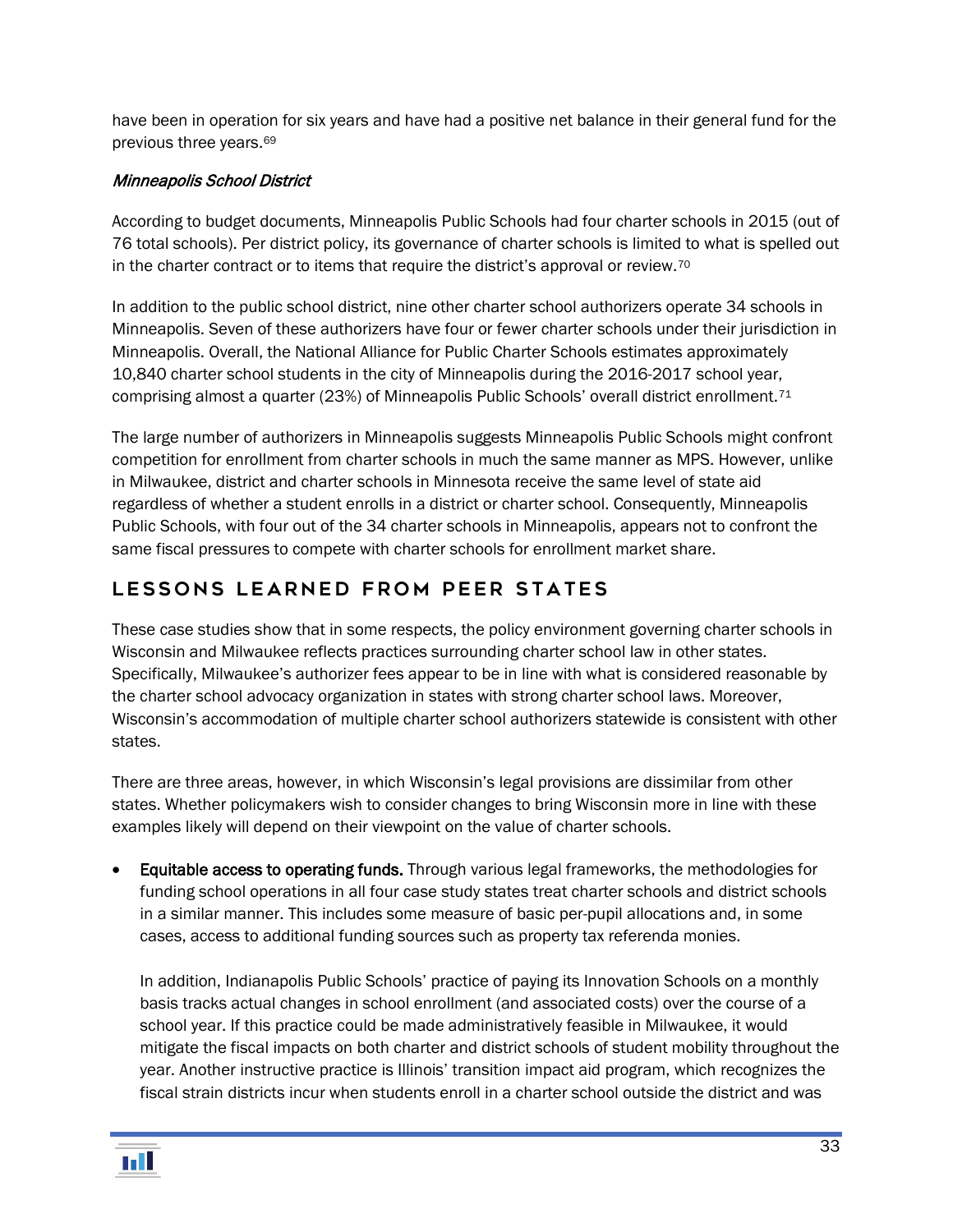designed to reimburse districts for some of the funding they pay charter schools (though only when state funding is appropriated to do so).

- Equitable access to facilities/funding for facilities. Other states provide charter schools with direct access to school facilities; or assist with their efforts to secure facilities through borrowing, grant funds, or favorable lease terms. Denver's matching grant program, for example, levels the playing field for schools that do not operate in school district facilities. And through a number of statewide programs, Indiana gives charter schools access to both grants and bond financing to enable them to purchase facilities or technology, initiate construction or renovation, or finance other capital needs. Finally, all four states provide favorable terms for charter schools to lease school district or other facilities. One common practice is for school districts to charge charter schools a nominal fee to lease or purchase vacant school district facilities while the charter school assumes the cost of utilities and maintenance.
- Accountability/transparency. We observed several practices in these case studies where a charter school authorizer may retain funds from state per-pupil aids, but also must document the oversight-related services they provide for such funds. In addition, we found cases where the perpupil administrative fees paid by charter schools to their authorizers reflected the same administrative costs incurred by district schools on a per-pupil basis. For example, Colorado and Indiana both explicitly state how much an authorizer can charge for its administrative fee and require that they document and itemize the services rendered for those fees, providing protection and transparency for both authorizers and charter schools.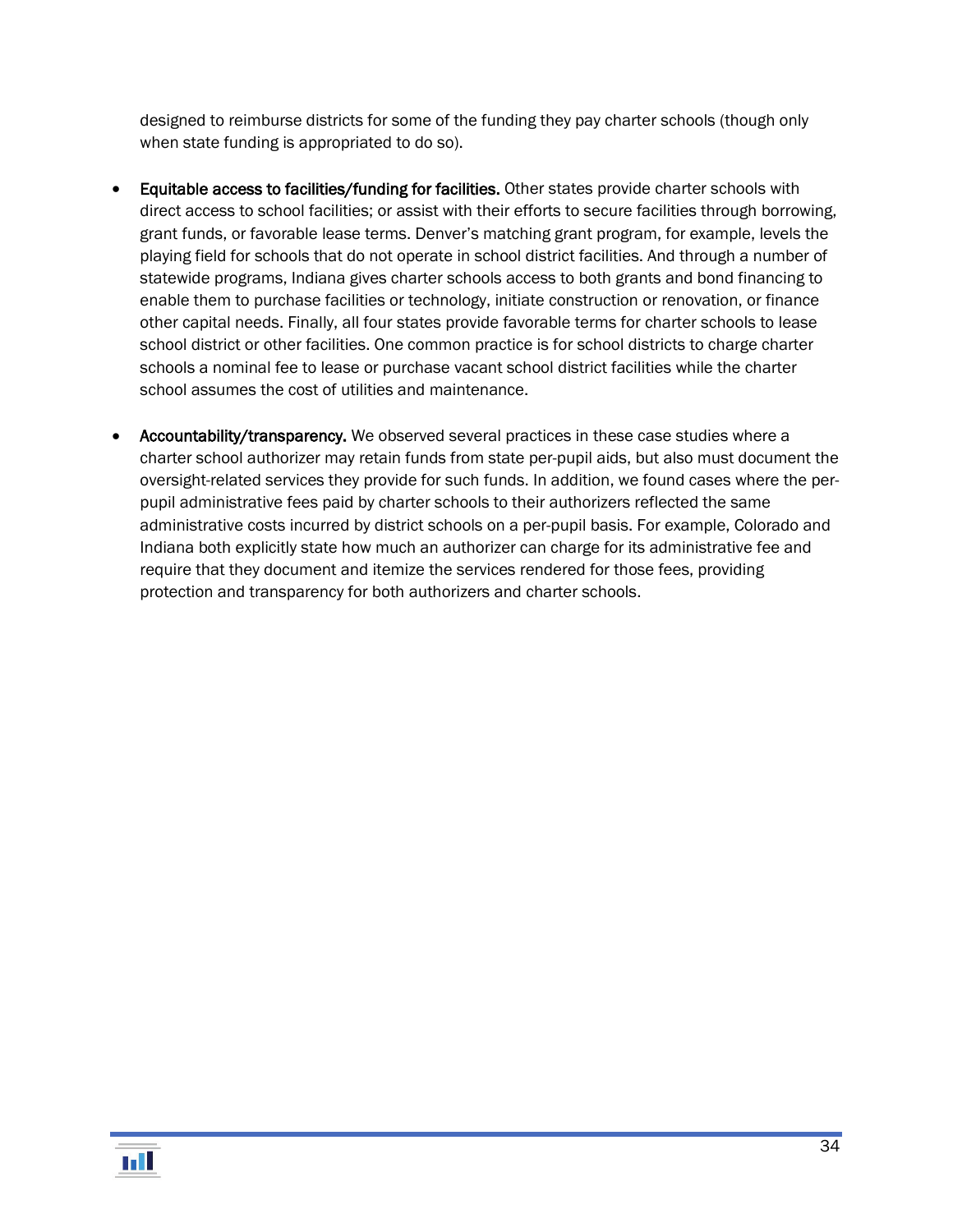# <span id="page-36-0"></span>Observations & Conclusion

Our efforts to explain the funding framework for the different types of charter schools in Milwaukee – as well as to explore the specific financial impacts of the chartering relationship for MPS and the schools it charters – were intended to clarify a complex but critical component of Milwaukee's K-12 education landscape. From our perspective, the controversy that has surrounded MPS' consideration of chartering additional schools required such clarification.

A particular point in need of clarification has involved MPS' payments to its NIC schools, and whether they appropriately reflect the potential benefits that each side brings to the relationship. Our key findings with regard to that question include the following:

- When viewed strictly in terms of per-pupil operating funds, MPS' charter school payment policy puts its charter schools on a level playing field with independent charter schools, which are funded on a per-pupil basis based on state policy. In other words, both types of schools received \$8,395 per pupil as a base payment in 2017-18.
- Because MPS' base per-pupil general operating revenue (i.e., the amount it is allowed under the per-pupil revenue limit plus its per-pupil categorical aid) is higher than the per-pupil base payment it makes to its charter schools (\$10,572 vs. \$8,395 in 2017-18), it realizes a positive balance for each charter school student. After accounting for special supplemental payments and administrative fees, we find that the average per-pupil balance realized by MPS was \$2,243 in 2017-18.
- MPS uses this positive balance for district-wide costs. This is essentially the same practice it uses for its traditional schools, which receive a base per-pupil amount during the budget process that is less than the per-pupil allocation allowed by the state, with the balance used for centralized programming and services, administrative costs, legacy costs, etc. According to MPS' 2017-18 budget, the average per-pupil amount allocated to district and instrumentality charter schools was \$7,570, or about \$650 less than the average funding MPS provided to NIC schools.
- MPS' decision to retain a "positive balance" from its NIC students could be justified by the argument that NIC schools – like all MPS schools (including instrumentality charter schools) – should contribute to the district's general overhead and administrative costs. The NIC schools, on the other hand, could argue that they already pay for overhead through their administrative fee and that, given their status as semi-independent entities, they should not be called upon to support overhead and administrative costs at the same (or nearly the same) level as traditional MPS schools. Further, they might argue that the positive balance is only generated in the first place by their existence, though it is impossible to determine whether students enrolled at NIC schools would revert back to traditional MPS schools or other types of schools if the NIC schools did not exist.

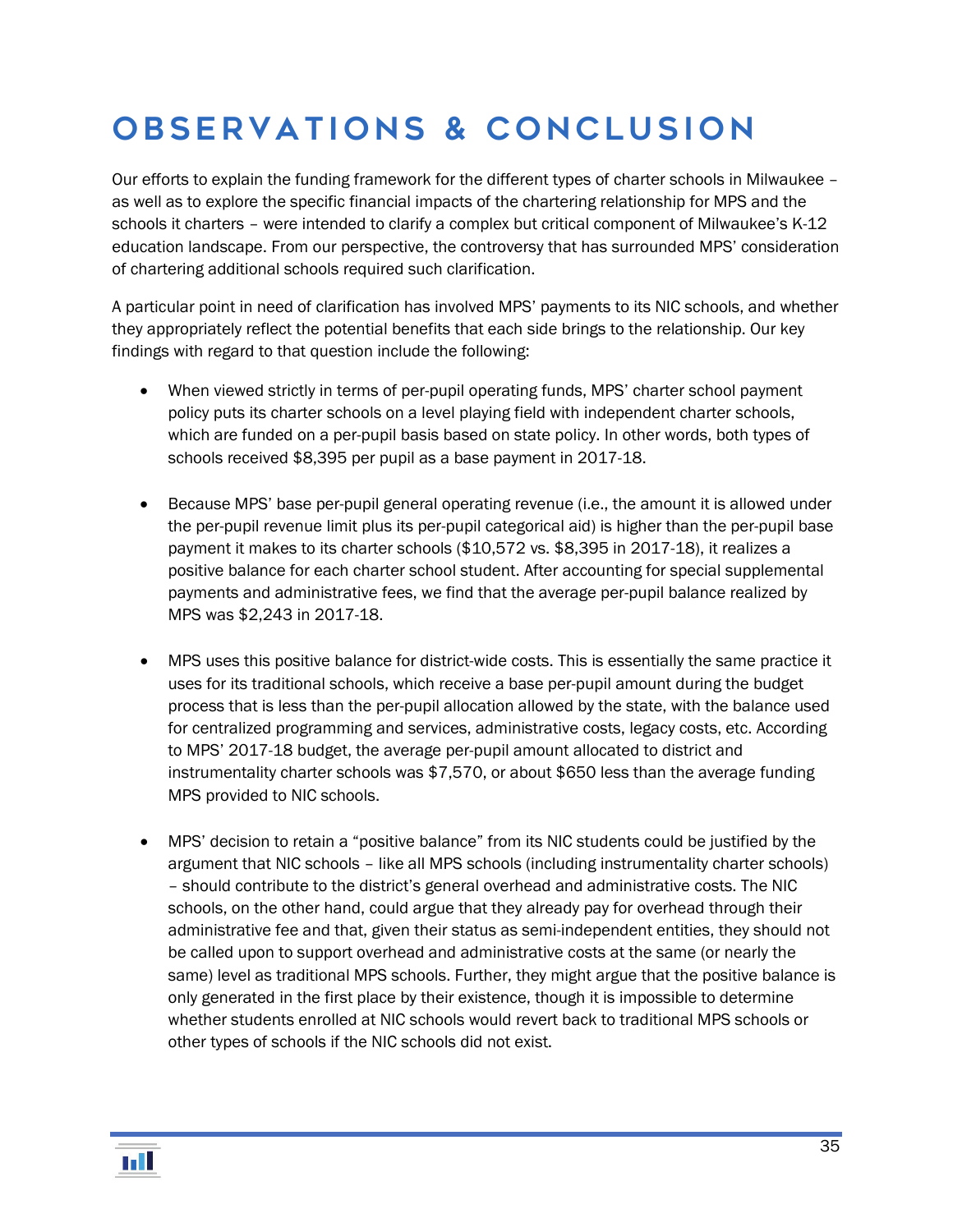The intention of our analysis was not to referee this dispute, but simply to lay out verifiable facts. However, our findings – as well as our analysis of charter school funding frameworks in other states – also raise some important policy questions for both state and local policymakers.

# <span id="page-37-0"></span>Considerations for state policymakers

The state's K-12 school funding system creates winners and losers in a number of ways, the effect of which can pit different types of schools against each other. State policymakers are, in fact, grappling with this and other issues in broad terms through a legislative task force assembled late in 2017, dubbed the Blue Ribbon Commission on School Funding.

As discussed, Wisconsin has been expanding the number of charter school authorizers and has leveraged federal funding to establish or expand charter schools statewide. This trend, coupled with questions surrounding funding methodologies and transparency for charter schools in Milwaukee, suggests that state policymakers consider potential changes to current policy, such as the following:

- Equitable access to operating funds: Some states have adopted K-12 school funding systems that provide a uniform basic minimum amount of operating funding to all school types. Other states require school districts to provide base per-pupil funding to the schools they charter that is comparable to the amount allocated to traditional schools. Similar provisions, if adopted in Wisconsin, might abate disagreements over how much MPS should be paying its charter schools.
- Equitable access to facilities: Whether or not they support expanding the number of charter schools statewide, lawmakers may deem it appropriate to consider policies that ensure *existing* charter schools across all authorizers can house their students in safe and functional facilities. For example, as discussed earlier in this report, other states have adopted provisions allowing charter schools to use state facilities; providing them grants or capital financing for repairs, renovation, or construction; and ensuring fair treatment under lease terms with school districts.
- Uniformity and transparency: Effective July 2015, Wisconsin state law has required school districts and other authorizers to submit to DPI audited financial statements showing the itemized operating costs incurred on behalf of and services provided to their charter schools.<sup>72</sup> Authorizers also could be required to adopt a uniform methodology for assessing the administrative costs they incur to oversee charter schools. The state could require that administrative fees be determined based on actual documented authorizer oversight costs and applied uniformly across all of the schools in an authorizer's portfolio. In the case of school district authorizers, administrative fees per pupil for charter schools could be capped so as not to exceed administrative costs per pupil district-wide. Finally, the state could require DPI as well as school districts and other authorizers to make the itemized information they submit to DPI easily accessible to the public on their websites or by other transparent means.
- Mitigation of financial harm to school districts from charter schools: State charter law could include provisions that help protect school districts from sudden large enrollment drops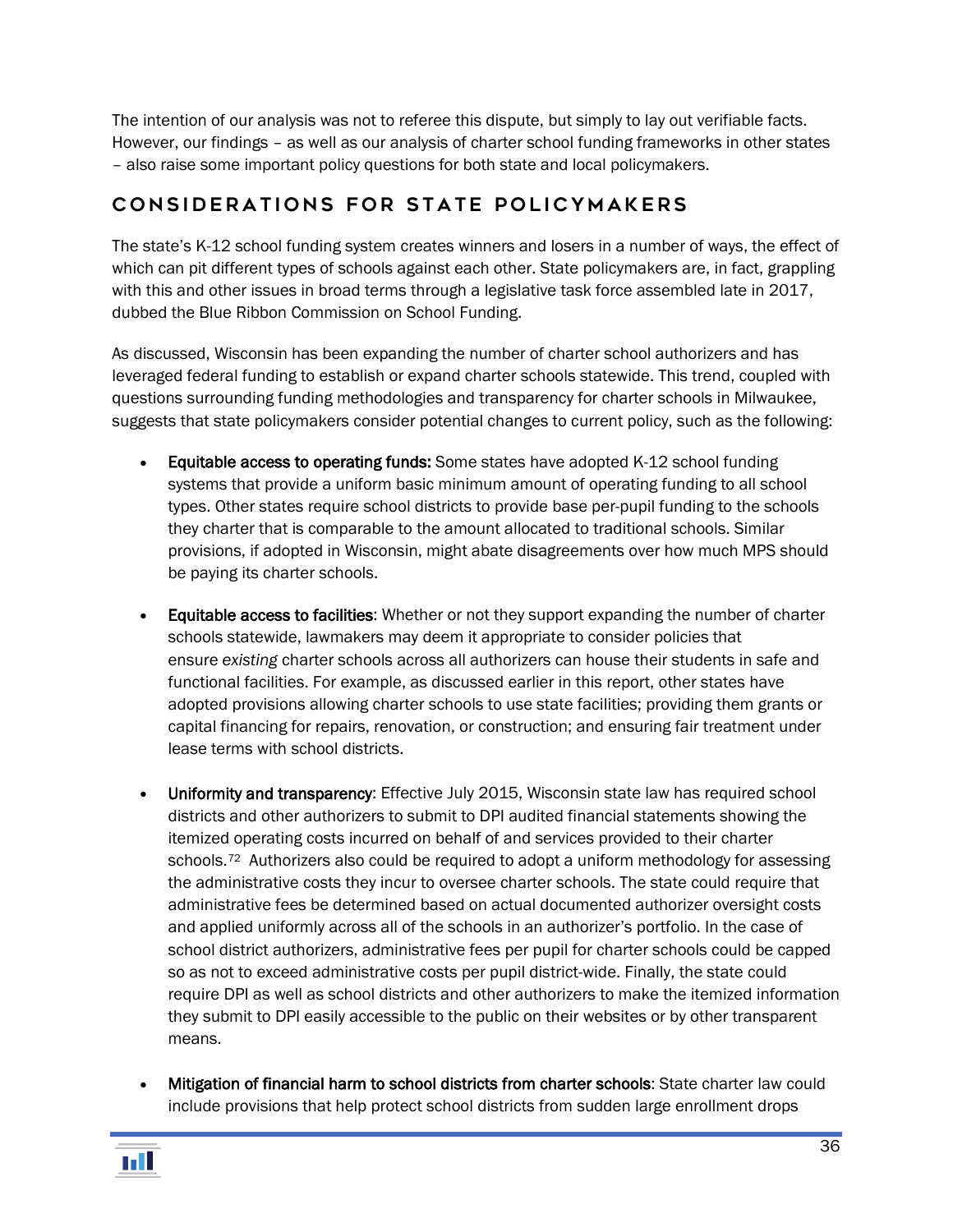toward charter schools. This would remove some of the financial risk that may currently discourage school districts from authorizing charter schools and allow them to determine whether to do so from a programmatic standpoint. The 2015-17 Wisconsin state budget established five new independent authorizers and allowed the schools established under those authorizers to be counted by their district of residence for revenue limit and general aid purposes. Policymakers could consider expanding the reach of that provision to include Milwaukee's independent authorizers.[73](#page-44-59)

# <span id="page-38-0"></span>CONSIDERATIONS FOR MILWAUKEE POLICYMAKERS

As shown throughout this report, charter school policy largely rests with state policymakers. However, Milwaukee policymakers, most notably those at MPS, have influence over several policy levers as well.

- Equitable access to operating funds: One of the key findings of this research is that even among MPS' NIC schools, the district's per-pupil payments vary among individual schools because some charter school operators have negotiated more favorable payment and administrative fee terms than others. This undermines a sense of fairness in the way the district treats its different NIC school operators. One option would be for the district to phase out special payment and fee arrangements so that all schools are subject to the same financial contract terms. MPS also could modify its approach by linking any special payment or fee arrangements to high performance and applying that methodology to all NIC schools. Finally, in light of the fact that NIC schools operate independently (and do not benefit from funds allocated to central administration and programming to the same extent as district schools do), MPS could consider that factor when determining NIC schools' per pupil allocation for operating funds.
- Transparency: MPS could alleviate concerns about the way it funds both charter and district schools if it improved its public presentation of direct and central school costs, as well as district administrative, infrastructure, and legacy costs. MPS, like all charter school authorizers, is required to submit to DPI an itemized accounting of all costs it incurs on behalf of and services it provides to its charter schools. Whether or not the state takes action on this issue, the district could add an extra layer of transparency by adopting a policy of laying out such costs incurred and services provided on a per-pupil basis for all of its schools (including NIC schools), and making such information readily available on its website. As a matter of policy, the district could then align administrative fees to those costs for all schools. MPS could follow a similar process for communicating facilities costs, structuring lease terms around such costs, and making that process uniform across all lease agreements. Collectively, these steps could help MPS avert the perception that it is profiting at the expense of charter schools or showing favoritism toward specific operators.

Finally, this analysis sought to answer a narrow set of questions related to the way charter schools are financed in Milwaukee. In doing so, it also uncovered a number of related questions that stem from financial distinctions by school type. Among such questions, the following merit particular attention and call for further research: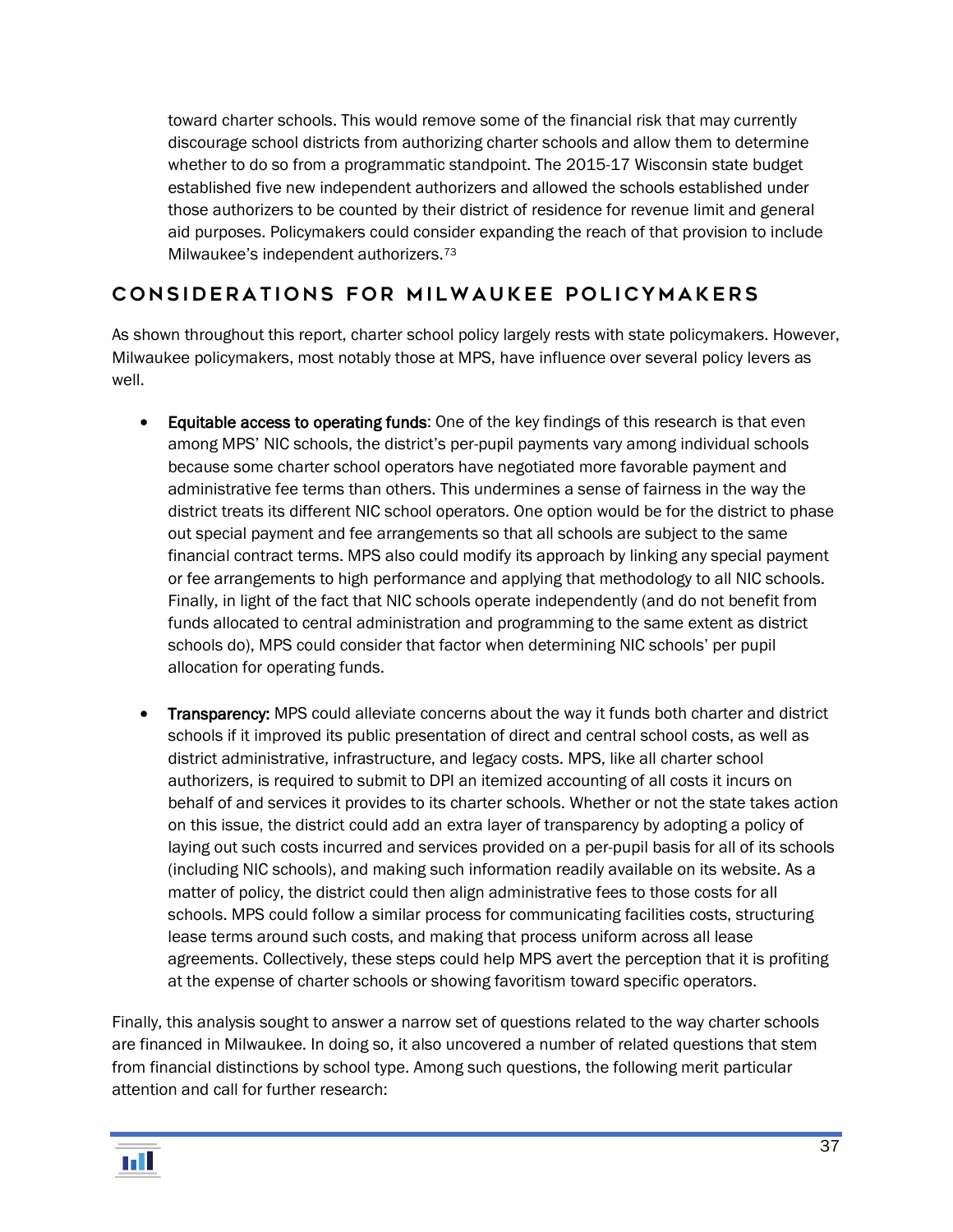- How do all public education dollars (local, state, and federal) filter down to each of the different school types, including traditional district schools, district charter schools, independent charter schools, and private schools accepting parental choice vouchers?
- What is the actual amount of public money spent per pupil in each school setting?
- To what extent do per-pupil spending levels vary by school setting for key educational costs such as teacher compensation, support for students with disabilities, and facilities?
- What is the relationship between the amount of public expenditures in a given school setting and student outcomes in that setting?
- What accounts for any differences found on any of these questions?

We hope this analysis helps policymakers – as well as the broad base of K-12 education stakeholders – better understand the financial landscape related to charter schools in Milwaukee. Moreover, we hope that by shedding light on issues surrounding debates over financial aspects of chartering schools, our analysis will help ensure that policy discussions also focus on how and whether such schools produce outcomes that best serve Milwaukee's children.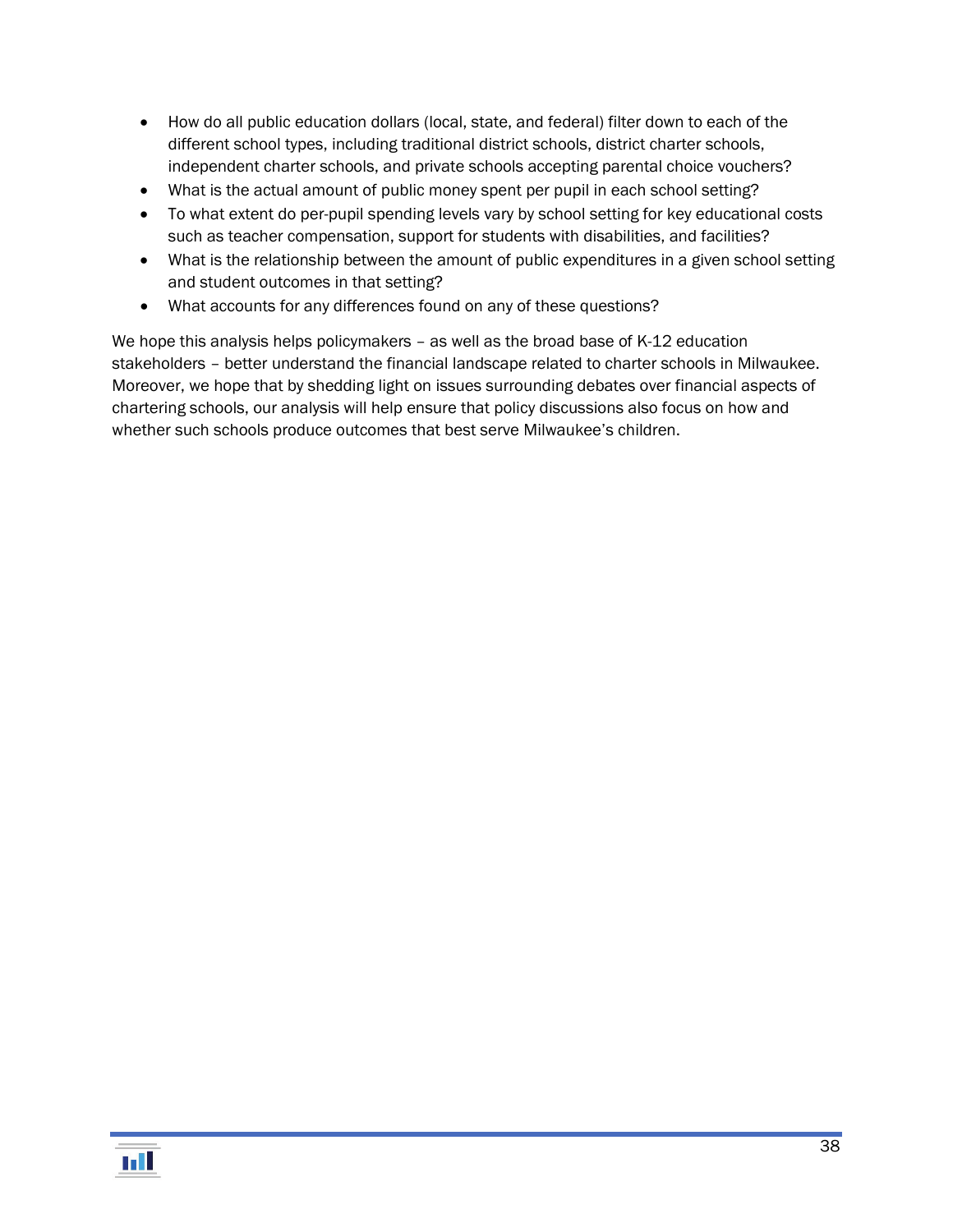# <span id="page-40-0"></span>**ENDNOTES**

 $\overline{a}$ 

<sup>1</sup> Public Policy Forum (December 2014) What is the Milwaukee K-12 school system? A comprehensive overview of the educational options open to Milwaukee parents. https://publicpolicyforum.org/sites/default/files/K-12SystemOverview.pdf

<sup>2</sup> Wisconsin Policy Forum (July 18, 2018) Wisconsin's birth rate is falling, but why? https://wispolicyforum.org/focus/wisconsins-birth-rate-is-falling-but-why/

<sup>3</sup> Day, Douglass; Allen, Vanessa; Henken, (December 2012) Milwaukee Public Schools' fiscal Condition: Passing the test but making the grade? Rob Public Policy Forum. <https://publicpolicyforum.org/research/milwaukee-public-schools-fiscal-condition-passing-test-making-grade>

<sup>4</sup> Wisconsin State Statutes. 118.40. Charter Schools. http://docs.legis.wisconsin.gov/statutes/statutes/118/40

<sup>5</sup> Wisconsin Department of Public Instruction. 2009-2010 Statutory Report. Charter Schools. https://dpi.wi.gov/sites/default/files/imce/sms/Charter-Schools/legreport\_09\_10.pdf

<sup>6</sup> Wisconsin Department of Public Instruction. Charter Schools in Wisconsin. https://dpi.wi.gov/sms/charterschools

<sup>7</sup> Wisconsin Department of Public Instruction. Charter School Archives. https://dpi.wi.gov/sms/charterschools/archives

<sup>8</sup> Wisconsin Department of Public Instruction. Wisconsin Charter Schools Quick Facts. https://dpi.wi.gov/sites/default/files/imce/sms/Charter-Schools/Wisconsin%20Charter%20Schools%20Quick%20Facts.pdf

<sup>9</sup> Borsuk, Alan (November 10, 2017) Borsuk: Milwaukee's education 'sector wars' move toward a new place – stability. Milwaukee Journal Sentinel. https://www.jsonline.com/story/news/education/2017/11/10/borsukmilwaukees-education-sector-wars-move-toward-new-place-stability/852989001/

<sup>10</sup> Wisconsin Department of Public Instruction. Federal grants to support 26 new and expanding charter schools. News release. https://dpi.wi.gov/news/releases/2018/federal-grants-support-26-new-and-expandingcharter-schools

<sup>11</sup> National Association of Charter School Authorizers. https://www.qualitycharters.org/forauthorizers/principles-and-standards/

<sup>12</sup> Wisconsin Department of Public Instruction. Condensed Summary of 2017 Act 59. Final 2017-19 Biennial Budget with Vetoes. Provisions Related to Elementary and Secondary Education and State Agency Operations. https://dpi.wi.gov/sites/default/files/imce/policy-budget/pdf/Act%2059%202017- 19%20CONDENSED%20Budget%20Summary\_Nov%209.pdf

<sup>13</sup> Milwaukee Public Schools. Administrative Policies of Milwaukee Public Schools. Administrative Policy 9.12. Charter Schools. http://mps.milwaukee.k12.wi.us/MPS-English/OBG/Clerk-Services/MPS-Rules-and-Policies/Administrative-Policies/Chapter-09/Administrative\_Policy\_09\_12.pdf

<sup>14</sup> Milwaukee Public Schools. Charter School Renewal Process. http://mps.milwaukee.k12.wi.us/MPS-English/CIO/Contracted-School-Services/Charter\_School\_Renewal\_Procedures\_2017\_2018.pdf

<sup>15</sup> Wisconsin Department of Public Instruction. Community Eligibility Provision. https://dpi.wi.gov/schoolnutrition/national-school-lunch-program/community-eligibility

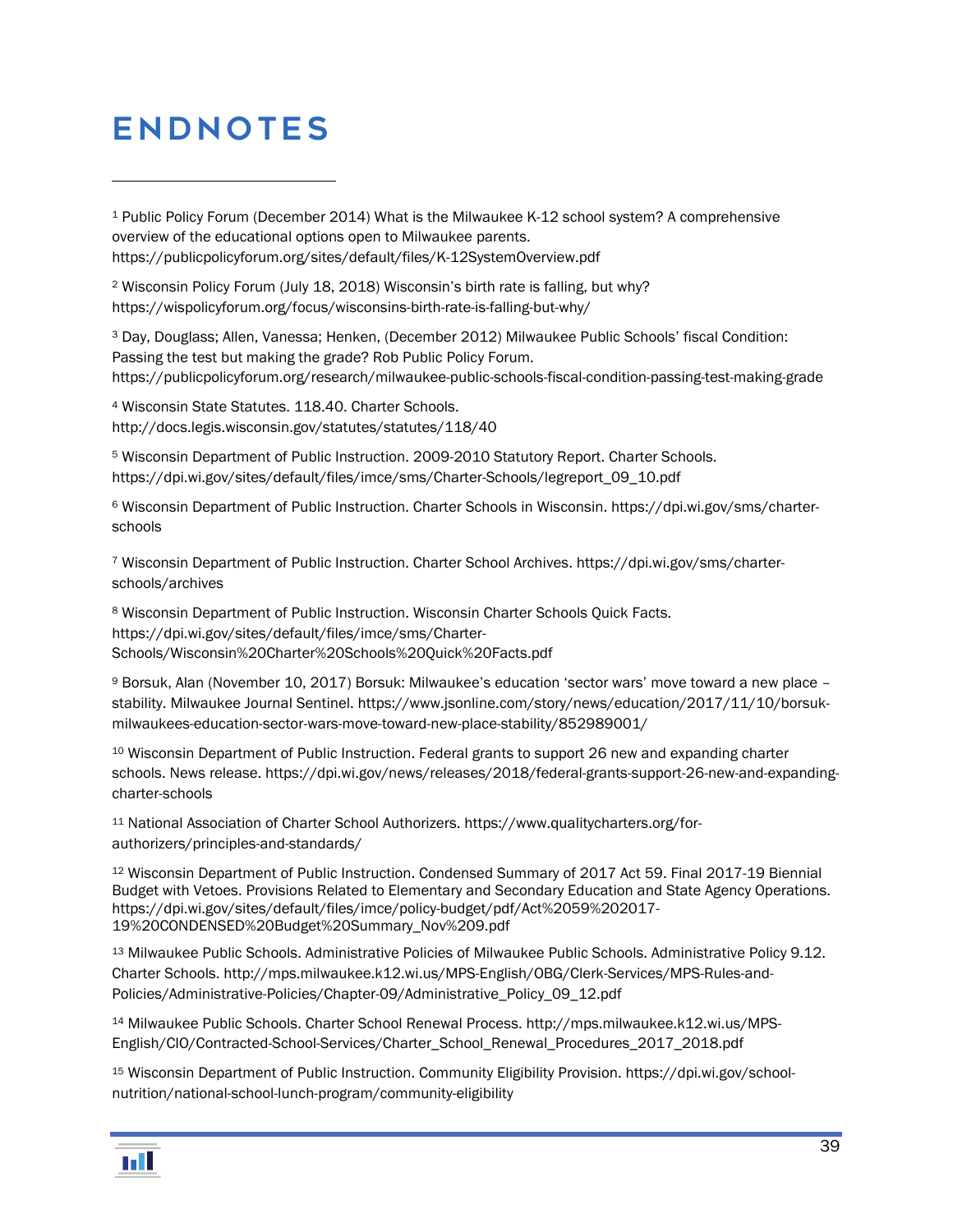<sup>16</sup> Wisconsin Legislative Fiscal Bureau. Informational paper 24: State aid to school districts. January 2017. [http://docs.legis.wisconsin.gov/misc/lfb/informational\\_papers/january\\_2017/0024\\_state\\_aid\\_to\\_school\\_dist](http://docs.legis.wisconsin.gov/misc/lfb/informational_papers/january_2017/0024_state_aid_to_school_districts_informational_paper_24.pdf) [ricts\\_informational\\_paper\\_24.pdf](http://docs.legis.wisconsin.gov/misc/lfb/informational_papers/january_2017/0024_state_aid_to_school_districts_informational_paper_24.pdf)

<span id="page-41-0"></span><sup>17</sup> City of Milwaukee Ordinances. Chapter 320. Boards, Commissions, and Committees. <http://city.milwaukee.gov/ImageLibrary/Groups/ccClerk/Ordinances/Volume-3/CH320.pdf>

<span id="page-41-1"></span><sup>18</sup> City of Milwaukee Charter School Review Committee. Policies and Procedures Regarding Scorecard Rating Scale. http://city.milwaukee.gov/ImageLibrary/Groups/doaAuthors/CharterSchool/Scorecard.pdf

<span id="page-41-2"></span><sup>19</sup> Milwaukee Public Schools. 2017-18 Amended Adopted Budget[. http://mps.milwaukee.k12.wi.us/MPS-](http://mps.milwaukee.k12.wi.us/MPS-English/CFO/Budget--Finance/Past-Budgets/2017-18SuperintendentsAdoptedBudget3.28.18.pdf)[English/CFO/Budget--Finance/Past-Budgets/2017-18SuperintendentsAdoptedBudget3.28.18.pdf](http://mps.milwaukee.k12.wi.us/MPS-English/CFO/Budget--Finance/Past-Budgets/2017-18SuperintendentsAdoptedBudget3.28.18.pdf)

<sup>20</sup> Wisconsin Department of Public Instruction. Per pupil aid. [https://dpi.wi.gov/sfs/aid/categorical/per-pupil](https://dpi.wi.gov/sfs/aid/categorical/per-pupil-aid#Item%203)[aid#Item%203](https://dpi.wi.gov/sfs/aid/categorical/per-pupil-aid#Item%203)

<sup>21</sup> Milwaukee Public Schools. 2017-18 Amended Adopted Budget. Page 3A-36. [http://mps.milwaukee.k12.wi.us/MPS-English/CFO/Budget--Finance/Past-Budgets/2017-](http://mps.milwaukee.k12.wi.us/MPS-English/CFO/Budget--Finance/Past-Budgets/2017-18SuperintendentsAdoptedBudget3.28.18.pdf) [18SuperintendentsAdoptedBudget3.28.18.pdf](http://mps.milwaukee.k12.wi.us/MPS-English/CFO/Budget--Finance/Past-Budgets/2017-18SuperintendentsAdoptedBudget3.28.18.pdf)

<sup>22</sup> National Alliance for Public Charter Schools. Measuring up to the Model: A ranking of state public charter school laws, 2018. January 2018. https://www.publiccharters.org/our-work/publications/measuring-modelranking-state-public-charter-school-laws-2018

<sup>23</sup> National Alliance for Public Charter Schools. Estimated Public Charter School Enrollment, 2017-18. March 2018. https://www.publiccharters.org/sites/default/files/documents/2018- 03/FINAL%20Estimated%20Public%20Charter%20School%20Enrollment%2C%202017-18.pdf

<sup>24</sup> Colorado Charter School Institute. http://www.csi.state.co.us/

<sup>25</sup> Colorado Department of Education. Colorado Charter Schools Introduction. https://www.cde.state.co.us/cdechart/chintro

<sup>26</sup> Colorado General Assembly. Public School Finance. Colorado HB18-1379. https://leg.colorado.gov/bills/hb18-1379

<sup>27</sup> Colorado Senate. SB 22-30.5-112. https://leg.colorado.gov/sites/default/files/documents/2016a/bills/2016A\_208\_signed.pdf

<sup>28</sup> Baxter, Parker; Ely, Todd L.,; Teske, Paul (Spring 2018. Vol. 18. No 2.) A Bigger Slice of the Money Pie. Education Next. https://www.educationnext.org/bigger-slice-of-the-money-pie-charters-colorado-florida-winshare-local-tax-dollars/

<sup>29</sup> Colorado Department of Education. Colorado Charter Schools Frequently Asked Questions. https://www.cde.state.co.us/cdechart/faq

<sup>30</sup> Colorado Revised Statutes 2017. 22-30.5-306. https://leg.colorado.gov/sites/default/files/images/olls/crs2017-title-22.pdf

<sup>31</sup> Colorado Revised Statutes. 22-32.5-107. District of Innovation – designation. https://advance.lexis.com/documentpage/?pdmfid=1000516&crid=04d571ed-a48a-49d3-88d1- 7363ba01b153&nodeid=AAWAADAAGAAH&nodepath=%2FROOT%2FAAW%2FAAWAAD%2FAAWAADAAG%2FAA WAADAAGAAH&level=4&haschildren=&populated=false&title=22-32.5-107.+District+of+innovation+-

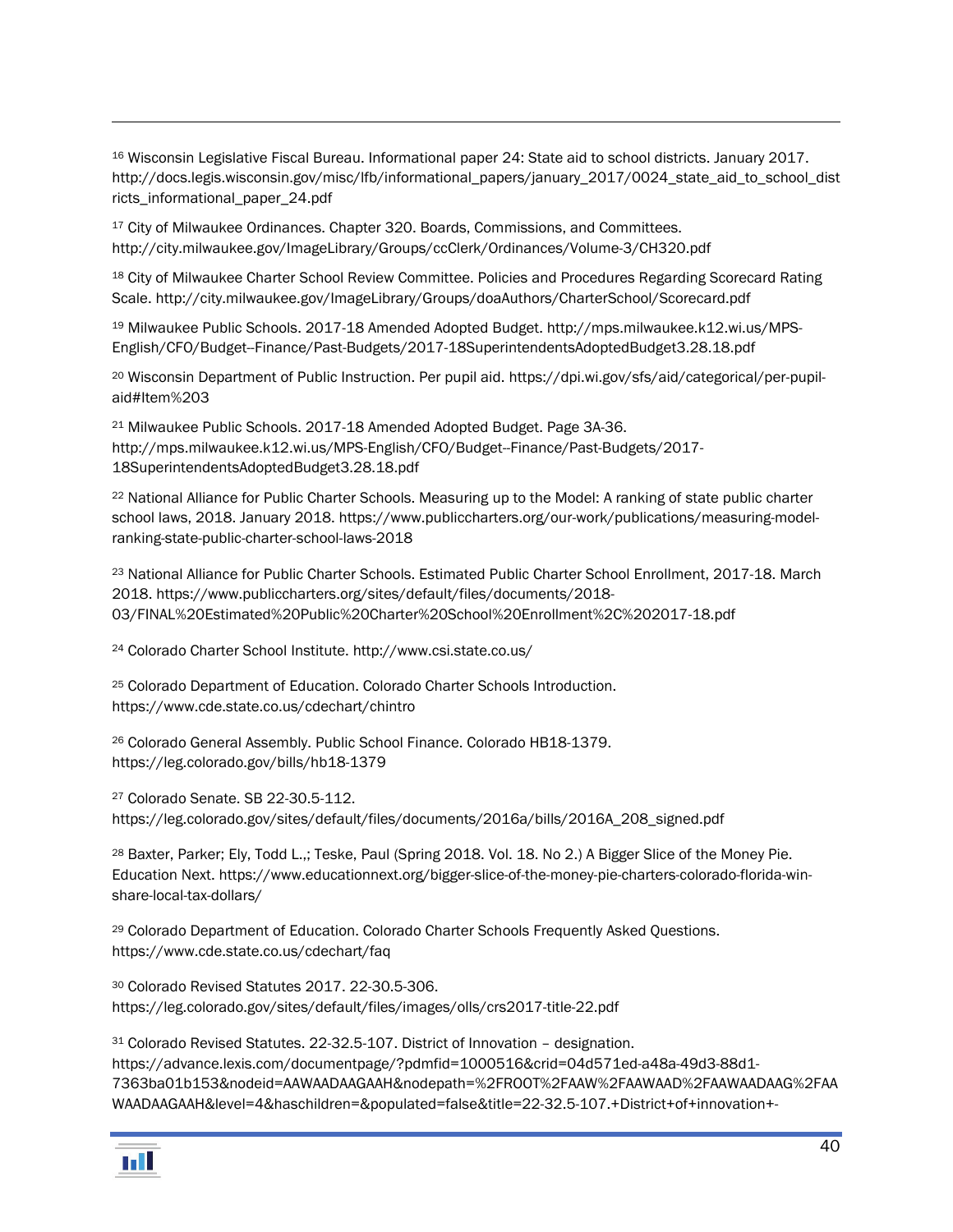+designation&indicator=true&config=014FJAAyNGJkY2Y4Zi1mNjgyLTRkN2YtYmE4OS03NTYzNzYzOTg0OGEKA FBvZENhdGFsb2d592qv2Kywlf8caKqYROP5&pddocfullpath=%2Fshared%2Fdocument%2Fstatuteslegislation%2Furn%3AcontentItem%3A5PC1-83K0-004D-129J-00008-00&ecomp=-Jxv9kk&prid=bccb091dea24-4b0b-999b-2c30a43448c6

<sup>32</sup> Illinois General Assembly. 105 ILCS 5/27A-1. School Code – Charter Schools. http://www.ilga.gov/legislation/ilcs/ilcs4.asp?DocName=010500050HArt%2E+27A&ActID=1005&ChapterID =17&SeqStart=171100000&SeqEnd=173300000

33 Illinois State Board of Education. 2015-16 and 2016-17 Illinois Charter School Biennial Report. January 2018. https://www.isbe.net/Documents/2018\_Charter\_School\_Biennial\_Report.pdf

<span id="page-42-0"></span><sup>34</sup> Illinois General Assembly. 105 ILCS 5/27A-7.5. State Charter School Commission. http://ilga.gov/legislation/ilcs/documents/010500050K27A-7.5.htm

<span id="page-42-1"></span><sup>35</sup> Illinois General Assembly. 105 ILCS 5/27A-5. Charter school; legal entity; requirements. http://ilga.gov/legislation/ilcs/fulltext.asp?DocName=010500050K27a-5

<span id="page-42-2"></span><sup>36</sup> Illinois State Board of Education. Fiscal Year 2017 Proposed Budget. February 2016. https://www.isbe.net/Documents/FY17-budget-book.pdf

37 Illinois State Charter School Commission. Charter School Funding Task Force Report. February 15, 2014. https://www.isbe.net/Documents/csftf-final-report.pdf

<sup>38</sup> Illinois General Assembly. 105 ILCS 5/27A-11.5 (1). State Financing. http://www.ilga.gov/legislation/ilcs/fulltext.asp?DocName=010500050K27A-11.5

39 Illinois State Board of Education. 2015-16 and 2016-17. Illinois State Board of Education Charter School Report. January 22, 2018. https://www.isbe.net/Documents/2018\_Charter\_School\_Biennial\_Report.pdf

<sup>40</sup> Illinois General Assembly. 105 ILCS 5/27A-11.5 (2). State Financing. http://www.ilga.gov/legislation/ilcs/fulltext.asp?DocName=010500050K27A-11.5

<sup>41</sup> Illinois General Assembly. 105 ILCS 5/27A-11.5 (3). State Financing. http://www.ilga.gov/legislation/ilcs/fulltext.asp?DocName=010500050K27A-11.5

<sup>42</sup> Illinois General Assembly. 105 ILCS 5/27A-11.5 (4). State Financing. http://www.ilga.gov/legislation/ilcs/fulltext.asp?DocName=010500050K27A-11.5

43 Illinois Finance Authority. Education. https://www.il-fa.com/programs/education

<sup>44</sup> Illinois General Assembly. 105 ILCS 5/27A-5. Charter school; legal entity; requirements. http://ilga.gov/legislation/ilcs/fulltext.asp?DocName=010500050K27a-5

<sup>45</sup> Illinois General Assembly. 105 ILCS 5/27A-5. Charter school; legal entity; requirements. http://ilga.gov/legislation/ilcs/fulltext.asp?DocName=010500050K27a-5

<sup>46</sup> Chicago Public Schools. 2017 Process to Open a New School. Chicago Public Schools. https://cps.edu/NewSchools/Pages/RFP2017.aspx

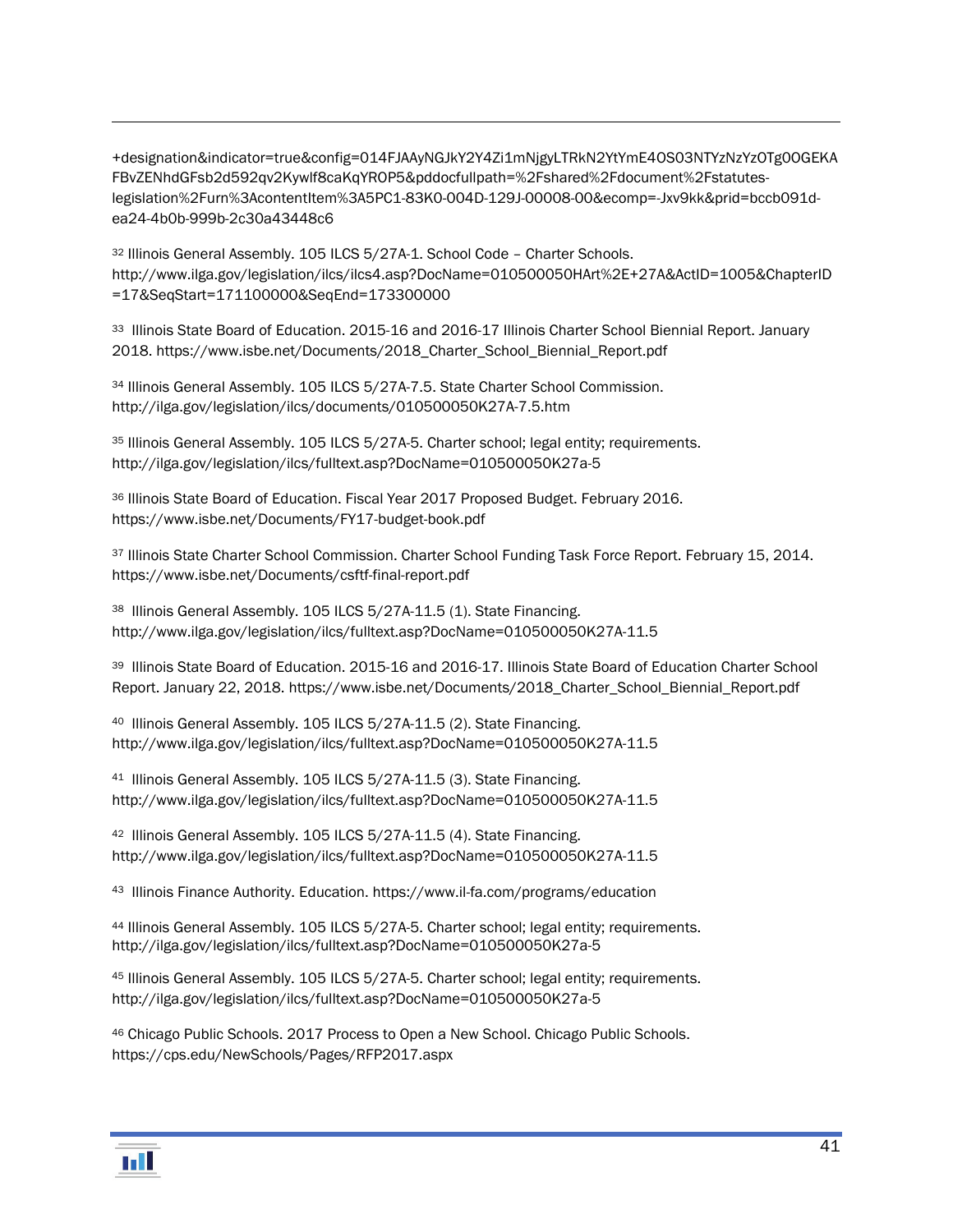<sup>47</sup> Illinois State Board of Education. 2015-16 and 2016-17. Illinois State Board of Education Charter School Report. January 22, 2018. https://www.isbe.net/Documents/2018\_Charter\_School\_Biennial\_Report.pdf

<sup>48</sup> Chicago Public Schools. 2018 Chicago Public Schools Educational Facilities Master Plan. https://schoolreports.cps.edu/EFMP/EducationalFacilitiesMasterPlan\_2018.pdf

<sup>49</sup> National Alliance for Public Charter Schools. Estimated Public Charter School Enrollment, 2017-18. March 2018.. https://www.publiccharters.org/sites/default/files/documents/2018- 03/FINAL%20Estimated%20Public%20Charter%20School%20Enrollment%2C%202017-18.pdf

<sup>50</sup> National Alliance for Public Charter Schools. Estimated Public Charter School Enrollment, 2017-18. March 2018.. https://www.publiccharters.org/sites/default/files/documents/2018- 03/FINAL%20Estimated%20Public%20Charter%20School%20Enrollment%2C%202017-18.pdf

<sup>51</sup> Indiana General Assembly. IC 20-24-1-2.5. Charter Schools – Authorizer. http://iga.in.gov/legislative/laws/2018/ic/titles/020#20-24-1-2.5

<sup>52</sup> Indiana General Assembly. IC 20-24-9. Charter Schools – Oversight of Charter Schools; Reporting Requirements; Revocation of Charter. http://iga.in.gov/legislative/laws/2018/ic/titles/020#20-24-9

<span id="page-43-0"></span><sup>53</sup> Indiana General Assembly. IC 20-24-7-4. Charter Schools – Costs of services provided by school corporation; administrative fees for authorizers. http://iga.in.gov/legislative/laws/2018/ic/titles/020#20-24-7-4

<span id="page-43-1"></span><sup>54</sup> Indiana General Assembly. IC 20-24-13-3. Charter Schools - Grant program established; uses; administration by the state board. http://iga.in.gov/legislative/laws/2018/ic/titles/020#20-24-13

<sup>55</sup> Indiana General Assembly. IC 20-26-7-1. Charter Schools – Sale of unneeded property; lease or sale to charter school; procedures; waivers. http://iga.in.gov/legislative/laws/2018/ic/titles/020#20-26-7-1

<span id="page-43-2"></span><sup>56</sup> Indiana General Assembly. IC 20-24-7-6. Charter Schools – Distribution of share of school corporation's capital project fund. http://iga.in.gov/legislative/laws/2018/ic/titles/020#20-24-7-6

<sup>57</sup> Indiana General Assembly. IC 20-24-12. Charter Schools – Charter School Facilities Assistance Program. http://iga.in.gov/legislative/laws/2018/ic/titles/020#20-24-12

<sup>58</sup> National Alliance for Public Charter Schools. A Growing Movement. October 2017. https://www.publiccharters.org/sites/default/files/documents/2017- 10/Enrollment\_Share\_Report\_Web\_0.pdf.

<sup>59</sup> Indianapolis Public Schools. Autonomy and Innovation FAQ. https://www.myips.org/site/Default.aspx?PageType=3&DomainID=4&PageID=1&ViewID=6446ee88-d30c-497e-9316-3f8874b3e108&FlexDataID=16959

<sup>60</sup> Indiana Public Schools. Innovation Network Schools Terms/Agreements. https://www.myips.org/Page/41489

61 Indiana Public Schools. Innovation Network Schools Terms/Agreements. https://www.myips.org/Page/41489

<sup>62</sup> Minnesota Association of Charter Schools. A primer on Minnesota charter schools. http://www.mncharterschools.org/\_uls/resources/A\_Primer\_on\_Minnesota\_Charter\_Schools\_\_2.pdf

Ы